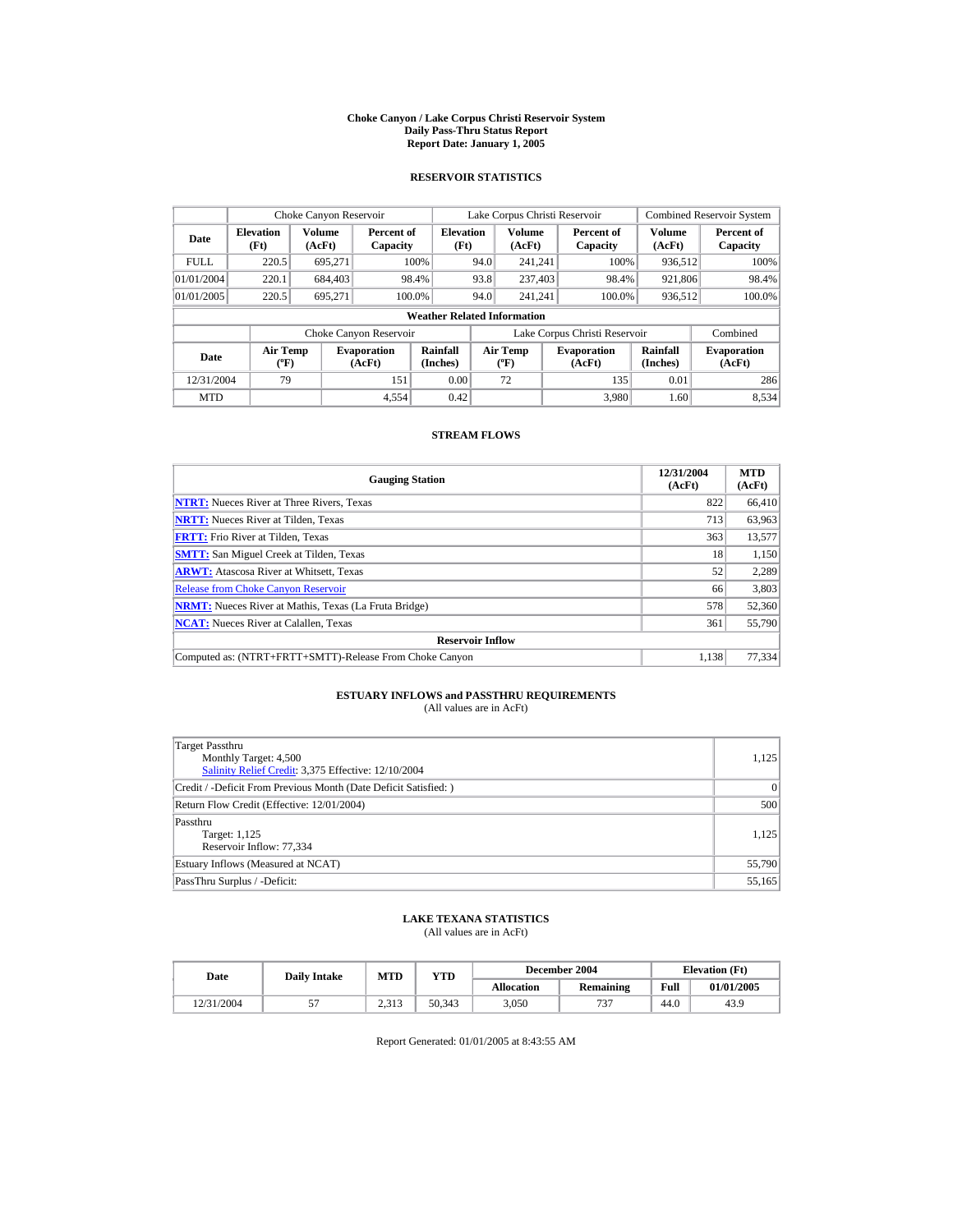#### **Choke Canyon / Lake Corpus Christi Reservoir System Daily Pass-Thru Status Report Report Date: January 2, 2005**

## **RESERVOIR STATISTICS**

|            | Choke Canyon Reservoir                      |                         |                              |                                    |      | Lake Corpus Christi Reservoir     |                               |                         | <b>Combined Reservoir System</b> |
|------------|---------------------------------------------|-------------------------|------------------------------|------------------------------------|------|-----------------------------------|-------------------------------|-------------------------|----------------------------------|
| Date       | <b>Elevation</b><br>(Ft)                    | <b>Volume</b><br>(AcFt) | Percent of<br>Capacity       | <b>Elevation</b><br>(Ft)           |      | <b>Volume</b><br>(AcFt)           | Percent of<br>Capacity        | <b>Volume</b><br>(AcFt) | Percent of<br>Capacity           |
| FULL.      | 220.5                                       | 695.271                 |                              | 100%                               | 94.0 | 241.241                           | 100%                          | 936,512                 | 100%                             |
| 01/02/2004 | 220.1                                       | 684,403                 |                              | 98.4%                              | 93.8 | 237,977                           | 98.6%                         | 922,380                 | 98.5%                            |
| 01/02/2005 | 220.5                                       | 695.271                 | 100.0%                       |                                    | 94.0 | 241.241                           | 100.0%                        | 936,512                 | 100.0%                           |
|            |                                             |                         |                              | <b>Weather Related Information</b> |      |                                   |                               |                         |                                  |
|            |                                             |                         | Choke Canyon Reservoir       |                                    |      |                                   | Lake Corpus Christi Reservoir |                         | Combined                         |
| Date       | <b>Air Temp</b><br>$({}^{\circ}\mathrm{F})$ |                         | <b>Evaporation</b><br>(AcFt) | Rainfall<br>(Inches)               |      | Air Temp<br>$({}^{\circ}{\rm F})$ | <b>Evaporation</b><br>(AcFt)  | Rainfall<br>(Inches)    | <b>Evaporation</b><br>(AcFt)     |
| 01/01/2005 | 78                                          |                         | 106                          | 0.01                               |      | 75                                | 135                           | 0.00                    | 241                              |
| <b>MTD</b> |                                             |                         | 106                          | 0.01                               |      |                                   | 135                           | 0.00                    | 241                              |

## **STREAM FLOWS**

| <b>Gauging Station</b>                                       | 01/01/2005<br>(AcFt) | <b>MTD</b><br>(AcFt) |
|--------------------------------------------------------------|----------------------|----------------------|
| <b>NTRT:</b> Nueces River at Three Rivers, Texas             | 824                  | 824                  |
| <b>NRTT:</b> Nueces River at Tilden, Texas                   | 707                  | 707                  |
| <b>FRTT:</b> Frio River at Tilden, Texas                     | 365                  | 365                  |
| <b>SMTT:</b> San Miguel Creek at Tilden, Texas               | 18                   | 18                   |
| <b>ARWT:</b> Atascosa River at Whitsett, Texas               | 54                   | 54                   |
| <b>Release from Choke Canyon Reservoir</b>                   | 66                   | 66                   |
| <b>NRMT:</b> Nueces River at Mathis, Texas (La Fruta Bridge) | 580                  | 580                  |
| <b>NCAT:</b> Nueces River at Calallen, Texas                 | 318                  | 318                  |
| <b>Reservoir Inflow</b>                                      |                      |                      |
| Computed as: (NTRT+FRTT+SMTT)-Release From Choke Canyon      | 1.141                | 1.141                |

# **ESTUARY INFLOWS and PASSTHRU REQUIREMENTS**<br>(All values are in AcFt)

| Target Passthru<br>Monthly Target: 2,500<br><b>Salinity Relief Credit: 0 Effective:</b> | 2,500 |
|-----------------------------------------------------------------------------------------|-------|
| Credit / -Deficit From Previous Month (Date Deficit Satisfied: 01/01/2005)              | 1,250 |
| Return Flow Credit (Effective: 01/01/2005)                                              | 500   |
| Passthru<br>Target: 2,500<br>Reservoir Inflow: 1,141                                    | 1.141 |
| Estuary Inflows (Measured at NCAT)                                                      | 318   |
| PassThru Surplus / -Deficit:                                                            | 0     |

## **LAKE TEXANA STATISTICS**

(All values are in AcFt)

| Date       | <b>Daily Intake</b> | <b>MTD</b> | YTD |                   | January 2005 | <b>Elevation</b> (Ft) |            |
|------------|---------------------|------------|-----|-------------------|--------------|-----------------------|------------|
|            |                     |            |     | <b>Allocation</b> | Remaining    | Full                  | 01/02/2005 |
| 01/01/2005 | 58                  | 58         | 58  | 3,050             | 2.992        | 44.6                  | 43.9       |

Report Generated: 01/02/2005 at 9:20:07 AM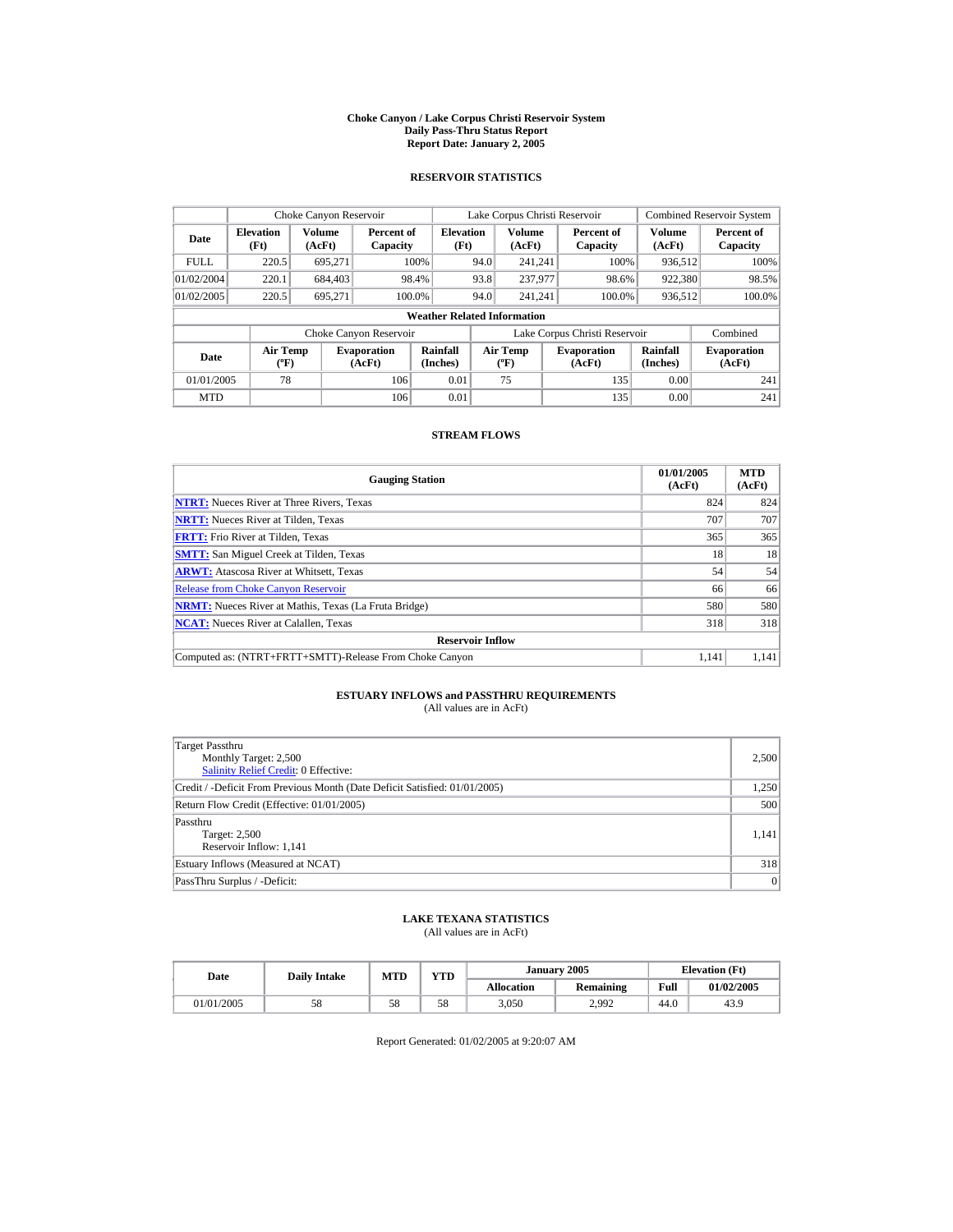#### **Choke Canyon / Lake Corpus Christi Reservoir System Daily Pass-Thru Status Report Report Date: January 3, 2005**

## **RESERVOIR STATISTICS**

| Choke Canyon Reservoir |                                             |                         |                              |                                    |      | Lake Corpus Christi Reservoir            |                               |                         | <b>Combined Reservoir System</b> |
|------------------------|---------------------------------------------|-------------------------|------------------------------|------------------------------------|------|------------------------------------------|-------------------------------|-------------------------|----------------------------------|
| Date                   | <b>Elevation</b><br>(Ft)                    | <b>Volume</b><br>(AcFt) | Percent of<br>Capacity       | <b>Elevation</b><br>(Ft)           |      | Volume<br>(AcFt)                         | Percent of<br>Capacity        | <b>Volume</b><br>(AcFt) | Percent of<br>Capacity           |
| <b>FULL</b>            | 220.5                                       | 695,271                 |                              | 100%                               | 94.0 | 241.241                                  | 100%                          | 936.512                 | 100%                             |
| 01/03/2004             | 220.1                                       | 684,146                 |                              | 98.4%                              | 93.8 | 237.494                                  | 98.4%                         | 921,640                 | 98.4%                            |
| 01/03/2005             | 220.5                                       | 695.271                 |                              | 100.0%                             | 94.0 | 241.241                                  | 100.0%                        | 936,512                 | 100.0%                           |
|                        |                                             |                         |                              | <b>Weather Related Information</b> |      |                                          |                               |                         |                                  |
|                        |                                             |                         | Choke Canyon Reservoir       |                                    |      |                                          | Lake Corpus Christi Reservoir |                         | Combined                         |
| Date                   | <b>Air Temp</b><br>$({}^{\circ}\mathrm{F})$ |                         | <b>Evaporation</b><br>(AcFt) | Rainfall<br>(Inches)               |      | <b>Air Temp</b><br>$({}^{\circ}{\rm F})$ | <b>Evaporation</b><br>(AcFt)  | Rainfall<br>(Inches)    | <b>Evaporation</b><br>(AcFt)     |
| 01/02/2005             | 76                                          |                         | 61                           | 0.02                               |      | 75                                       | 123                           | 0.14                    | 184                              |
| <b>MTD</b>             |                                             |                         | 167                          | 0.03                               |      |                                          | 258                           | 0.14                    | 425                              |

## **STREAM FLOWS**

| <b>Gauging Station</b>                                       | 01/02/2005<br>(AcFt) | <b>MTD</b><br>(AcFt) |
|--------------------------------------------------------------|----------------------|----------------------|
| <b>NTRT:</b> Nueces River at Three Rivers, Texas             | 822                  | 1,646                |
| <b>NRTT:</b> Nueces River at Tilden, Texas                   | 693                  | 1,399                |
| <b>FRTT:</b> Frio River at Tilden, Texas                     | 367                  | 732                  |
| <b>SMTT:</b> San Miguel Creek at Tilden, Texas               | 19                   | 37                   |
| <b>ARWT:</b> Atascosa River at Whitsett, Texas               | 54                   | 107                  |
| <b>Release from Choke Canyon Reservoir</b>                   | 66                   | 131                  |
| <b>NRMT:</b> Nueces River at Mathis, Texas (La Fruta Bridge) | 580                  | 1.159                |
| <b>NCAT:</b> Nueces River at Calallen, Texas                 | 330                  | 647                  |
| <b>Reservoir Inflow</b>                                      |                      |                      |
| Computed as: (NTRT+FRTT+SMTT)-Release From Choke Canyon      | 1.143                | 2.284                |

# **ESTUARY INFLOWS and PASSTHRU REQUIREMENTS**<br>(All values are in AcFt)

| Target Passthru<br>Monthly Target: 2,500<br><b>Salinity Relief Credit: 0 Effective:</b> | 2,500 |
|-----------------------------------------------------------------------------------------|-------|
| Credit / -Deficit From Previous Month (Date Deficit Satisfied: 01/01/2005)              | 1,250 |
| Return Flow Credit (Effective: 01/01/2005)                                              | 500   |
| Passthru<br>Target: 2,500<br>Reservoir Inflow: 2.284                                    | 2.284 |
| Estuary Inflows (Measured at NCAT)                                                      | 647   |
| PassThru Surplus / -Deficit:                                                            | 113   |

## **LAKE TEXANA STATISTICS**

(All values are in AcFt)

| Date       | <b>Daily Intake</b> | <b>MTD</b> | YTD |                   | January 2005     |      | <b>Elevation</b> (Ft) |
|------------|---------------------|------------|-----|-------------------|------------------|------|-----------------------|
|            |                     |            |     | <b>Allocation</b> | <b>Remaining</b> | Full | 01/03/2005            |
| 01/02/2005 | 58                  | 1 I J      | 115 | 3,050             | 2,935            | 44.0 | 43.9                  |

Report Generated: 01/03/2005 at 8:20:53 AM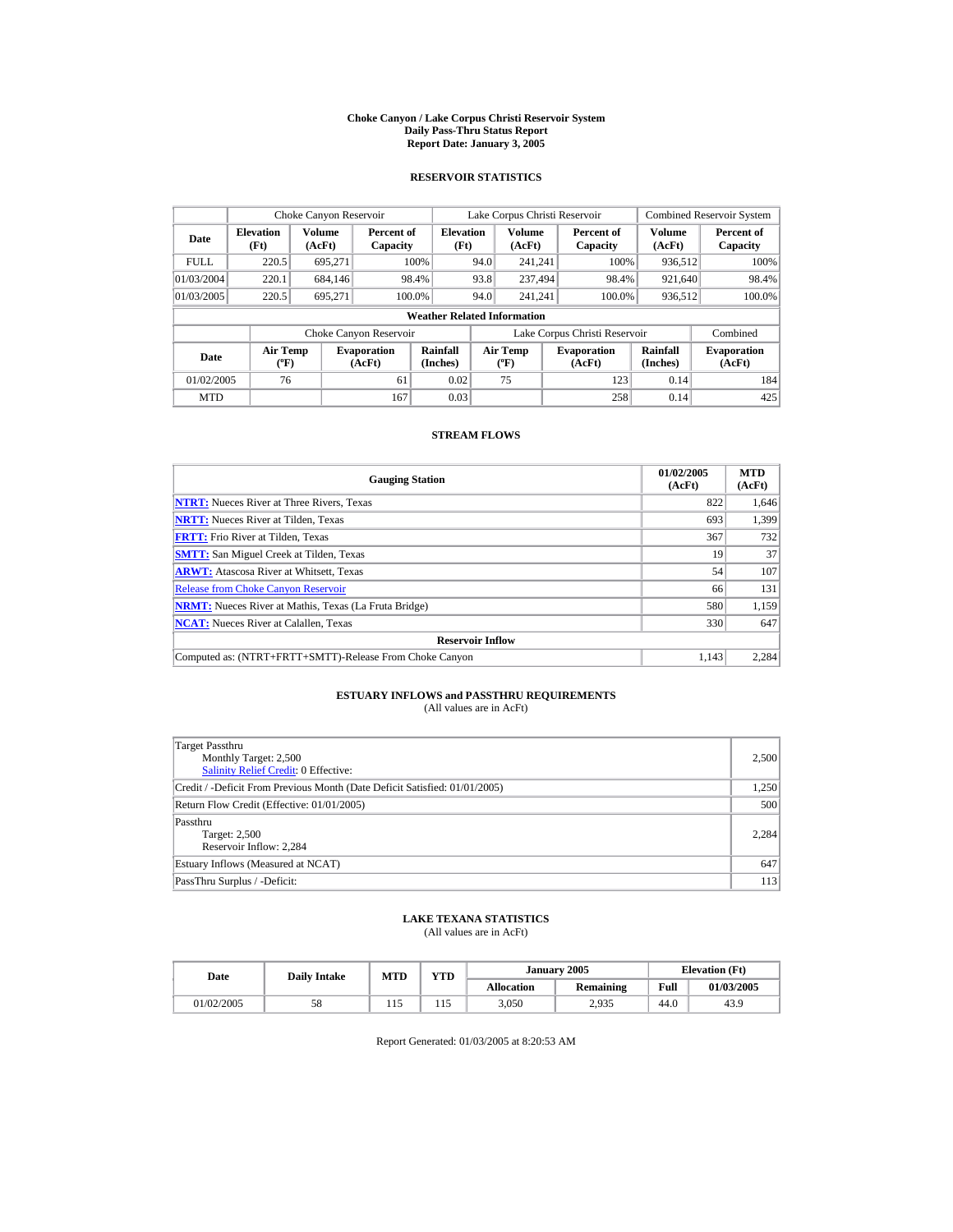#### **Choke Canyon / Lake Corpus Christi Reservoir System Daily Pass-Thru Status Report Report Date: January 4, 2005**

## **RESERVOIR STATISTICS**

|             | Choke Canyon Reservoir             |                  |                              |                          | Lake Corpus Christi Reservoir |                                          |  |                               |                      | <b>Combined Reservoir System</b> |  |  |
|-------------|------------------------------------|------------------|------------------------------|--------------------------|-------------------------------|------------------------------------------|--|-------------------------------|----------------------|----------------------------------|--|--|
| Date        | <b>Elevation</b><br>(Ft)           | Volume<br>(AcFt) | Percent of<br>Capacity       | <b>Elevation</b><br>(Ft) |                               | Volume<br>(AcFt)                         |  | Percent of<br>Capacity        | Volume<br>(AcFt)     | Percent of<br>Capacity           |  |  |
| <b>FULL</b> | 220.5                              | 695.271          |                              | 100%                     | 94.0                          | 241.241                                  |  | 100%                          | 936.512              | 100%                             |  |  |
| 01/04/2004  | 220.1                              | 684.146          |                              | 98.4%                    | 93.8                          | 237,977                                  |  | 98.6%                         | 922.123              | 98.5%                            |  |  |
| 01/04/2005  | 220.6                              | 695.271          | 100.0%                       |                          | 94.0                          | 241.241                                  |  | 100.0%                        | 936,512              | 100.0%                           |  |  |
|             | <b>Weather Related Information</b> |                  |                              |                          |                               |                                          |  |                               |                      |                                  |  |  |
|             |                                    |                  | Choke Canyon Reservoir       |                          |                               |                                          |  | Lake Corpus Christi Reservoir |                      | Combined                         |  |  |
| Date        | <b>Air Temp</b><br>$(^{\circ}F)$   |                  | <b>Evaporation</b><br>(AcFt) | Rainfall<br>(Inches)     |                               | <b>Air Temp</b><br>$({}^{\circ}{\rm F})$ |  | <b>Evaporation</b><br>(AcFt)  | Rainfall<br>(Inches) | <b>Evaporation</b><br>(AcFt)     |  |  |
| 01/03/2005  | 78                                 |                  | 151                          | 0.00                     |                               | 77                                       |  | 168                           | 0.00                 | 319                              |  |  |
| <b>MTD</b>  |                                    |                  | 318                          | 0.03                     |                               |                                          |  | 426                           | 0.14                 | 744                              |  |  |

## **STREAM FLOWS**

| <b>Gauging Station</b>                                       | 01/03/2005<br>(AcFt) | <b>MTD</b><br>(AcFt) |
|--------------------------------------------------------------|----------------------|----------------------|
| <b>NTRT:</b> Nueces River at Three Rivers, Texas             | 822                  | 2,467                |
| <b>NRTT:</b> Nueces River at Tilden, Texas                   | 681                  | 2,080                |
| <b>FRTT:</b> Frio River at Tilden, Texas                     | 371                  | 1,104                |
| <b>SMTT:</b> San Miguel Creek at Tilden, Texas               | 26                   | 63                   |
| <b>ARWT:</b> Atascosa River at Whitsett, Texas               | 52                   | 159                  |
| <b>Release from Choke Canyon Reservoir</b>                   | 131                  | 262                  |
| <b>NRMT:</b> Nueces River at Mathis, Texas (La Fruta Bridge) | 679                  | 1,838                |
| <b>NCAT:</b> Nueces River at Calallen, Texas                 | 363                  | 1.010                |
| <b>Reservoir Inflow</b>                                      |                      |                      |
| Computed as: (NTRT+FRTT+SMTT)-Release From Choke Canyon      | 1.088                | 3,372                |

# **ESTUARY INFLOWS and PASSTHRU REQUIREMENTS**<br>(All values are in AcFt)

| Target Passthru<br>Monthly Target: 2,500<br><b>Salinity Relief Credit: 0 Effective:</b> | 2,500 |
|-----------------------------------------------------------------------------------------|-------|
| Credit / -Deficit From Previous Month (Date Deficit Satisfied: 01/01/2005)              | 1,250 |
| Return Flow Credit (Effective: 01/01/2005)                                              | 500   |
| Passthru<br>Target: 2,500<br>Reservoir Inflow: 3,372                                    | 2,500 |
| Estuary Inflows (Measured at NCAT)                                                      | 1,010 |
| PassThru Surplus / -Deficit:                                                            | 260   |

## **LAKE TEXANA STATISTICS**

(All values are in AcFt)

| Date       | <b>Daily Intake</b> | MTD | VTD |                   | January 2005     | <b>Elevation</b> (Ft) |            |
|------------|---------------------|-----|-----|-------------------|------------------|-----------------------|------------|
|            |                     |     |     | <b>Allocation</b> | <b>Remaining</b> | Full                  | 01/04/2005 |
| 01/03/2005 | 166                 | 281 | 281 | 3,050             | 2.769            | 44.0                  | 44.0       |

Report Generated: 01/04/2005 at 9:10:58 AM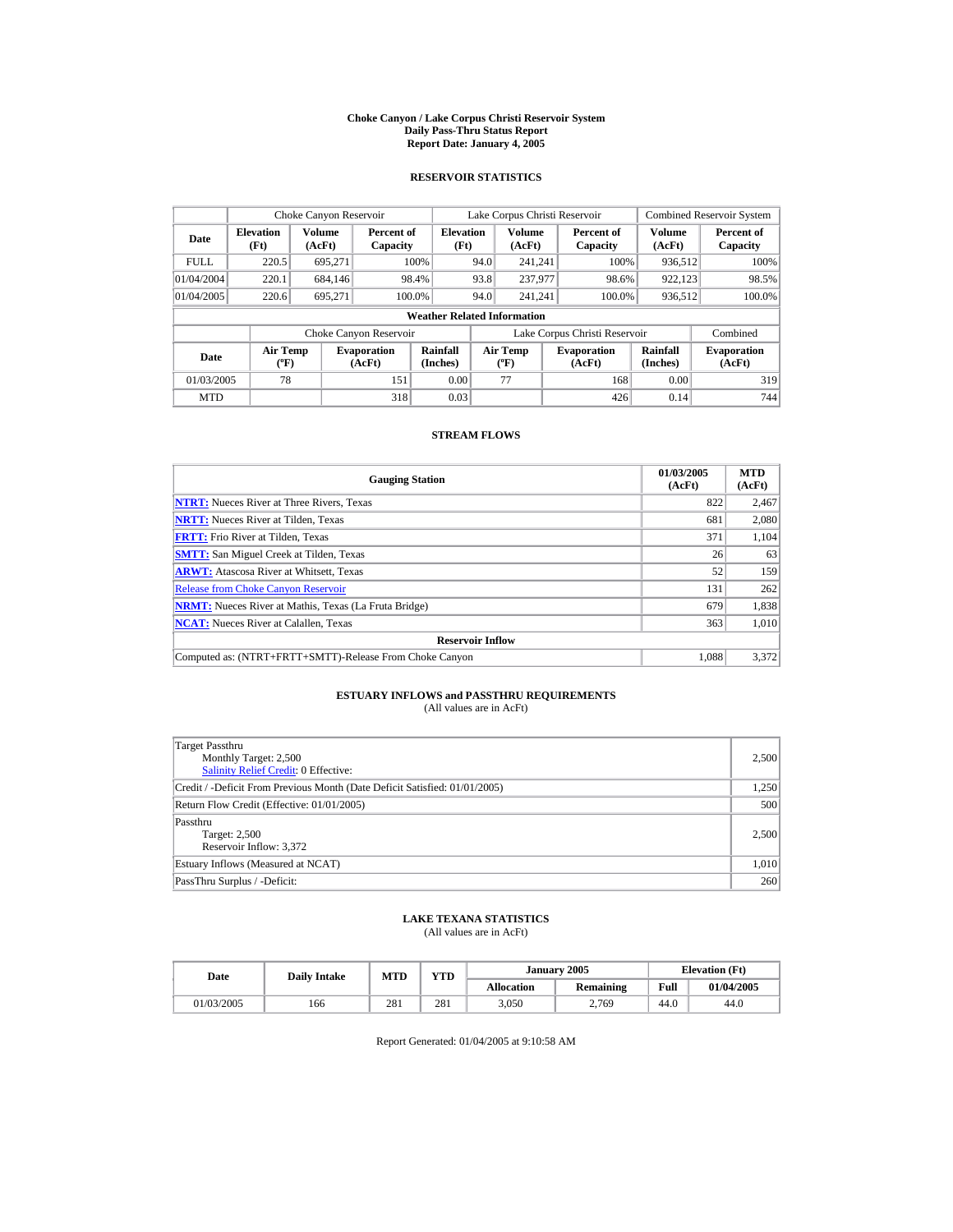#### **Choke Canyon / Lake Corpus Christi Reservoir System Daily Pass-Thru Status Report Report Date: January 5, 2005**

## **RESERVOIR STATISTICS**

|             | Choke Canyon Reservoir                      |                  |                              |                          | Lake Corpus Christi Reservoir |                                          |  |                               |                         | <b>Combined Reservoir System</b> |  |  |  |
|-------------|---------------------------------------------|------------------|------------------------------|--------------------------|-------------------------------|------------------------------------------|--|-------------------------------|-------------------------|----------------------------------|--|--|--|
| Date        | <b>Elevation</b><br>(Ft)                    | Volume<br>(AcFt) | Percent of<br>Capacity       | <b>Elevation</b><br>(Ft) |                               | <b>Volume</b><br>(AcFt)                  |  | Percent of<br>Capacity        | <b>Volume</b><br>(AcFt) | Percent of<br>Capacity           |  |  |  |
| <b>FULL</b> | 220.5                                       | 695,271          |                              | 100%                     | 94.0                          | 241.241                                  |  | 100%                          | 936.512                 | 100%                             |  |  |  |
| 01/05/2004  | 220.1                                       | 683,889          |                              | 98.4%                    | 93.9                          | 239,510                                  |  | 99.3%                         | 923,399                 | 98.6%                            |  |  |  |
| 01/05/2005  | 220.6                                       | 695.271          |                              | 100.0%                   | 94.0                          | 241.241                                  |  | 100.0%                        | 936,512                 | 100.0%                           |  |  |  |
|             | <b>Weather Related Information</b>          |                  |                              |                          |                               |                                          |  |                               |                         |                                  |  |  |  |
|             |                                             |                  | Choke Canyon Reservoir       |                          |                               |                                          |  | Lake Corpus Christi Reservoir |                         | Combined                         |  |  |  |
| Date        | <b>Air Temp</b><br>$({}^{\circ}\mathrm{F})$ |                  | <b>Evaporation</b><br>(AcFt) | Rainfall<br>(Inches)     |                               | <b>Air Temp</b><br>$({}^{\circ}{\rm F})$ |  | <b>Evaporation</b><br>(AcFt)  | Rainfall<br>(Inches)    | <b>Evaporation</b><br>(AcFt)     |  |  |  |
| 01/04/2005  | 82                                          |                  | 227                          | 0.00                     |                               | 80                                       |  | 179                           | 0.00                    | 406                              |  |  |  |
| <b>MTD</b>  |                                             |                  | 545                          | 0.03                     |                               |                                          |  | 605                           | 0.14                    | 1.150                            |  |  |  |

## **STREAM FLOWS**

| <b>Gauging Station</b>                                       | 01/04/2005<br>(AcFt) | <b>MTD</b><br>(AcFt) |
|--------------------------------------------------------------|----------------------|----------------------|
| <b>NTRT:</b> Nueces River at Three Rivers, Texas             | 939                  | 3,406                |
| <b>NRTT:</b> Nueces River at Tilden, Texas                   | 665                  | 2.745                |
| <b>FRTT:</b> Frio River at Tilden, Texas                     | 371                  | 1,475                |
| <b>SMTT:</b> San Miguel Creek at Tilden, Texas               | 34                   | 96                   |
| <b>ARWT:</b> Atascosa River at Whitsett, Texas               | 54                   | 212                  |
| <b>Release from Choke Canvon Reservoir</b>                   | 199                  | 461                  |
| <b>NRMT:</b> Nueces River at Mathis, Texas (La Fruta Bridge) | 915                  | 2,753                |
| <b>NCAT:</b> Nueces River at Calallen, Texas                 | 488                  | 1,499                |
| <b>Reservoir Inflow</b>                                      |                      |                      |
| Computed as: (NTRT+FRTT+SMTT)-Release From Choke Canyon      | 1.145                | 4.517                |

# **ESTUARY INFLOWS and PASSTHRU REQUIREMENTS**<br>(All values are in AcFt)

| Target Passthru<br>Monthly Target: 2,500<br><b>Salinity Relief Credit: 0 Effective:</b> | 2,500 |
|-----------------------------------------------------------------------------------------|-------|
| Credit / -Deficit From Previous Month (Date Deficit Satisfied: 01/01/2005)              | 1,250 |
| Return Flow Credit (Effective: 01/01/2005)                                              | 500   |
| Passthru<br>Target: 2,500<br>Reservoir Inflow: 4,517                                    | 2,500 |
| Estuary Inflows (Measured at NCAT)                                                      | 1,499 |
| PassThru Surplus / -Deficit:                                                            | 749   |

## **LAKE TEXANA STATISTICS**

(All values are in AcFt)

| Date       | Dailv Intake | <b>MTD</b> | YTD |                   | January 2005 | <b>Elevation</b> (Ft) |            |
|------------|--------------|------------|-----|-------------------|--------------|-----------------------|------------|
|            |              |            |     | <b>Allocation</b> | Remaining    | Full                  | 01/05/2005 |
| 01/04/2005 | 142          | 424        | 424 | 3,050             | 2.626        | 44.0                  | 44.0       |

Report Generated: 01/05/2005 at 8:42:22 AM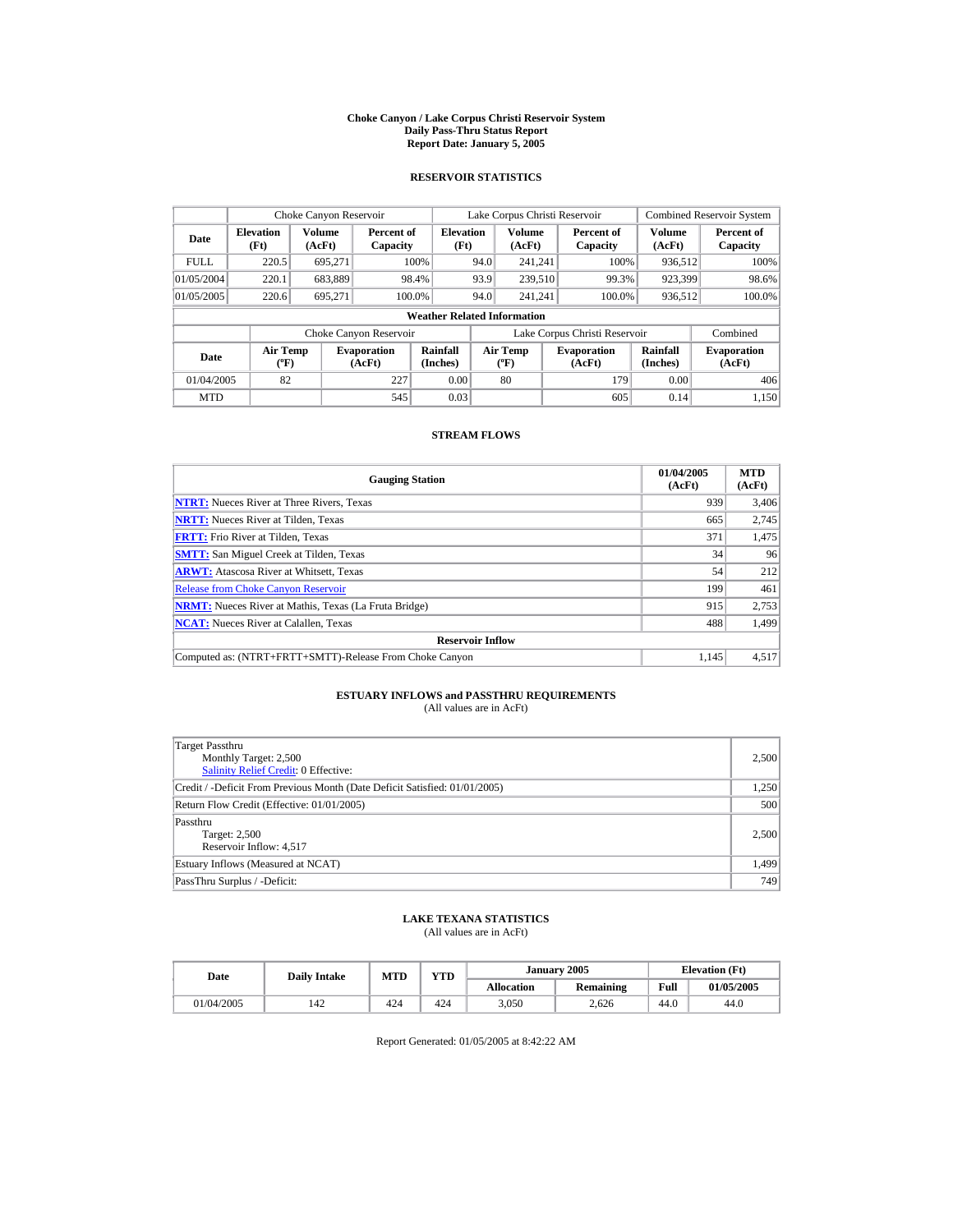#### **Choke Canyon / Lake Corpus Christi Reservoir System Daily Pass-Thru Status Report Report Date: January 6, 2005**

## **RESERVOIR STATISTICS**

|             | Choke Canyon Reservoir                      |                  |                              |                          | Lake Corpus Christi Reservoir |                                          |  |                               |                         | <b>Combined Reservoir System</b> |  |  |  |
|-------------|---------------------------------------------|------------------|------------------------------|--------------------------|-------------------------------|------------------------------------------|--|-------------------------------|-------------------------|----------------------------------|--|--|--|
| Date        | <b>Elevation</b><br>(Ft)                    | Volume<br>(AcFt) | Percent of<br>Capacity       | <b>Elevation</b><br>(Ft) |                               | <b>Volume</b><br>(AcFt)                  |  | Percent of<br>Capacity        | <b>Volume</b><br>(AcFt) | Percent of<br>Capacity           |  |  |  |
| <b>FULL</b> | 220.5                                       | 695,271          |                              | 100%                     | 94.0                          | 241.241                                  |  | 100%                          | 936.512                 | 100%                             |  |  |  |
| 01/06/2004  | 220.1                                       | 683,632          |                              | 98.3%                    | 93.9                          | 239,318                                  |  | 99.2%                         | 922,950                 | 98.6%                            |  |  |  |
| 01/06/2005  | 220.5                                       | 695.271          | 100.0%                       |                          | 94.0                          | 241.241                                  |  | 100.0%                        | 936,512                 | 100.0%                           |  |  |  |
|             | <b>Weather Related Information</b>          |                  |                              |                          |                               |                                          |  |                               |                         |                                  |  |  |  |
|             |                                             |                  | Choke Canyon Reservoir       |                          |                               |                                          |  | Lake Corpus Christi Reservoir |                         | Combined                         |  |  |  |
| Date        | <b>Air Temp</b><br>$({}^{\circ}\mathrm{F})$ |                  | <b>Evaporation</b><br>(AcFt) | Rainfall<br>(Inches)     |                               | <b>Air Temp</b><br>$({}^{\circ}{\rm F})$ |  | <b>Evaporation</b><br>(AcFt)  | Rainfall<br>(Inches)    | <b>Evaporation</b><br>(AcFt)     |  |  |  |
| 01/05/2005  | 77                                          |                  | 227                          | 0.00                     |                               | 83                                       |  | 224                           | 0.00                    | 451                              |  |  |  |
| <b>MTD</b>  |                                             |                  | 772                          | 0.03                     |                               |                                          |  | 829                           | 0.14                    | 1.601                            |  |  |  |

## **STREAM FLOWS**

| <b>Gauging Station</b>                                       | 01/05/2005<br>(AcFt) | <b>MTD</b><br>(AcFt) |
|--------------------------------------------------------------|----------------------|----------------------|
| <b>NTRT:</b> Nueces River at Three Rivers, Texas             | 977                  | 4,383                |
| <b>NRTT:</b> Nueces River at Tilden, Texas                   | 653                  | 3,398                |
| <b>FRTT:</b> Frio River at Tilden, Texas                     | 371                  | 1,846                |
| <b>SMTT:</b> San Miguel Creek at Tilden, Texas               | 36                   | 132                  |
| <b>ARWT:</b> Atascosa River at Whitsett, Texas               | 54                   | 266                  |
| <b>Release from Choke Canyon Reservoir</b>                   | 371                  | 832                  |
| <b>NRMT:</b> Nueces River at Mathis, Texas (La Fruta Bridge) | 1.169                | 3.922                |
| <b>NCAT:</b> Nueces River at Calallen, Texas                 | 639                  | 2,138                |
| <b>Reservoir Inflow</b>                                      |                      |                      |
| Computed as: (NTRT+FRTT+SMTT)-Release From Choke Canyon      | 1.012                | 5,529                |

# **ESTUARY INFLOWS and PASSTHRU REQUIREMENTS**<br>(All values are in AcFt)

| Target Passthru<br>Monthly Target: 2,500<br><b>Salinity Relief Credit: 0 Effective:</b> | 2,500 |
|-----------------------------------------------------------------------------------------|-------|
| Credit / -Deficit From Previous Month (Date Deficit Satisfied: 01/01/2005)              | 1,250 |
| Return Flow Credit (Effective: 01/01/2005)                                              | 500   |
| Passthru<br>Target: 2,500<br>Reservoir Inflow: 5,529                                    | 2,500 |
| Estuary Inflows (Measured at NCAT)                                                      | 2,138 |
| PassThru Surplus / -Deficit:                                                            | 1,388 |

## **LAKE TEXANA STATISTICS**

(All values are in AcFt)

| Date       | Dailv Intake | <b>MTD</b> | YTD |                   | January 2005 | <b>Elevation</b> (Ft) |            |
|------------|--------------|------------|-----|-------------------|--------------|-----------------------|------------|
|            |              |            |     | <b>Allocation</b> | Remaining    | Full                  | 01/06/2005 |
| 01/05/2005 | 143          | 567        | 567 | 3,050             | 2.483        | 44.0                  | 43.9       |

Report Generated: 01/06/2005 at 8:33:32 AM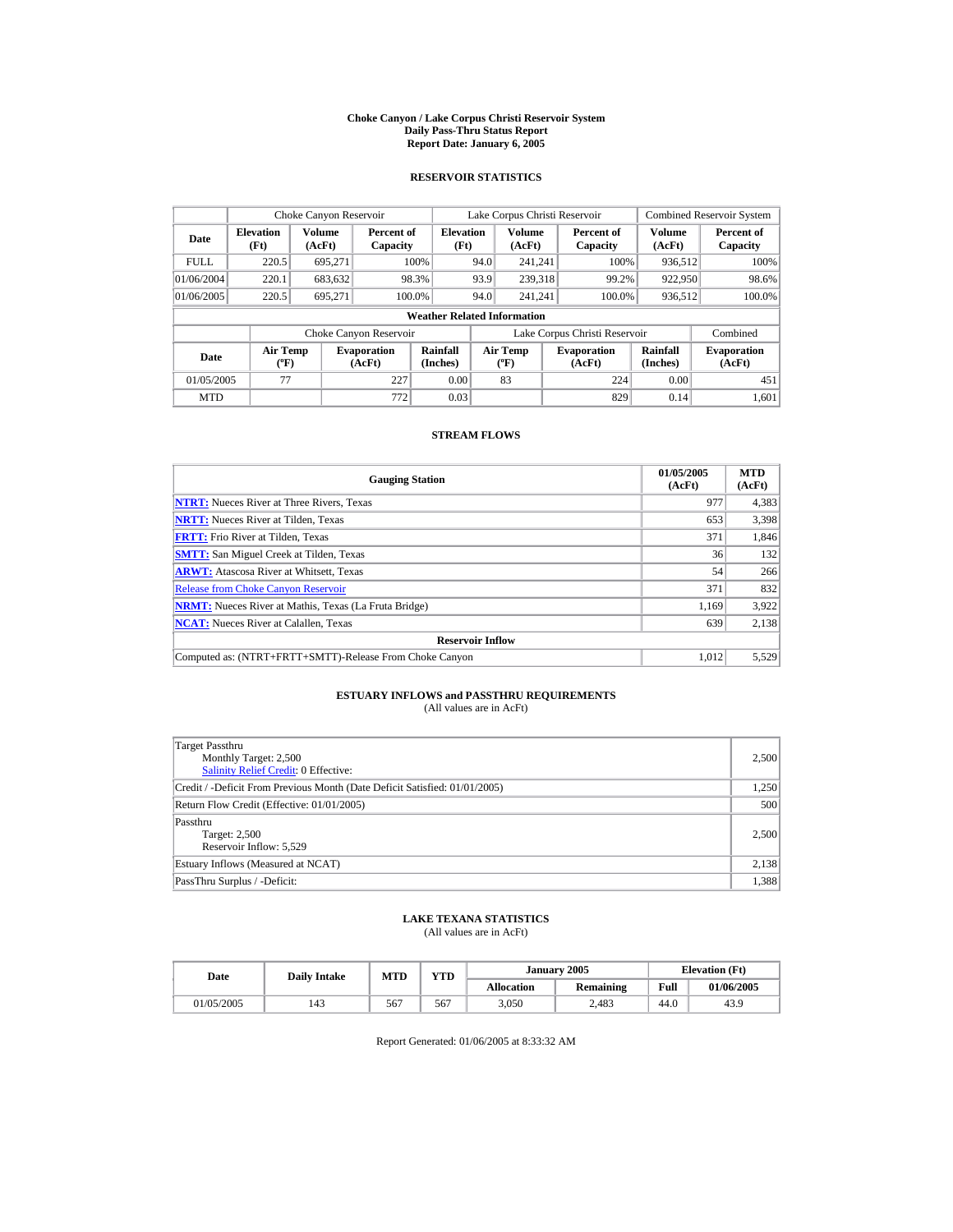#### **Choke Canyon / Lake Corpus Christi Reservoir System Daily Pass-Thru Status Report Report Date: January 7, 2005**

## **RESERVOIR STATISTICS**

|             | Choke Canyon Reservoir                      |                  |                              |                          | Lake Corpus Christi Reservoir |                                          |  |                               |                         | <b>Combined Reservoir System</b> |  |  |
|-------------|---------------------------------------------|------------------|------------------------------|--------------------------|-------------------------------|------------------------------------------|--|-------------------------------|-------------------------|----------------------------------|--|--|
| Date        | <b>Elevation</b><br>(Ft)                    | Volume<br>(AcFt) | Percent of<br>Capacity       | <b>Elevation</b><br>(Ft) |                               | <b>Volume</b><br>(AcFt)                  |  | Percent of<br>Capacity        | <b>Volume</b><br>(AcFt) | Percent of<br>Capacity           |  |  |
| <b>FULL</b> | 220.5                                       | 695,271          |                              | 100%                     | 94.0                          | 241.241                                  |  | 100%                          | 936.512                 | 100%                             |  |  |
| 01/07/2004  | 220.0                                       | 683.374          |                              | 98.3%                    | 93.8                          | 237,403                                  |  | 98.4%                         | 920,777                 | 98.3%                            |  |  |
| 01/07/2005  | 220.5                                       | 695.271          |                              | 100.0%                   | 94.0                          | 241.241                                  |  | 100.0%                        | 936,512                 | 100.0%                           |  |  |
|             | <b>Weather Related Information</b>          |                  |                              |                          |                               |                                          |  |                               |                         |                                  |  |  |
|             |                                             |                  | Choke Canyon Reservoir       |                          |                               |                                          |  | Lake Corpus Christi Reservoir |                         | Combined                         |  |  |
| Date        | <b>Air Temp</b><br>$({}^{\circ}\mathrm{F})$ |                  | <b>Evaporation</b><br>(AcFt) | Rainfall<br>(Inches)     |                               | <b>Air Temp</b><br>$({}^{\circ}{\rm F})$ |  | <b>Evaporation</b><br>(AcFt)  | Rainfall<br>(Inches)    | <b>Evaporation</b><br>(AcFt)     |  |  |
| 01/06/2005  | 45                                          |                  | 121                          | 0.00                     |                               | 44                                       |  | 45                            | 0.06                    | 166                              |  |  |
| <b>MTD</b>  |                                             |                  | 893                          | 0.03                     |                               |                                          |  | 874                           | 0.20                    | 1.767                            |  |  |

## **STREAM FLOWS**

| <b>Gauging Station</b>                                       | 01/06/2005<br>(AcFt) | <b>MTD</b><br>(AcFt) |
|--------------------------------------------------------------|----------------------|----------------------|
| <b>NTRT:</b> Nueces River at Three Rivers, Texas             | 1.221                | 5,604                |
| <b>NRTT:</b> Nueces River at Tilden, Texas                   | 639                  | 4,037                |
| <b>FRTT:</b> Frio River at Tilden, Texas                     | 367                  | 2,213                |
| <b>SMTT:</b> San Miguel Creek at Tilden, Texas               | 30                   | 162                  |
| <b>ARWT:</b> Atascosa River at Whitsett, Texas               | 52                   | 318                  |
| <b>Release from Choke Canvon Reservoir</b>                   | 496                  | 1,328                |
| <b>NRMT:</b> Nueces River at Mathis, Texas (La Fruta Bridge) | 1.274                | 5,197                |
| <b>NCAT:</b> Nueces River at Calallen, Texas                 | 931                  | 3,069                |
| <b>Reservoir Inflow</b>                                      |                      |                      |
| Computed as: (NTRT+FRTT+SMTT)-Release From Choke Canyon      | 1.122                | 6.651                |

# **ESTUARY INFLOWS and PASSTHRU REQUIREMENTS**<br>(All values are in AcFt)

| <b>Target Passthru</b><br>Monthly Target: 2,500<br>Salinity Relief Credit: 0 Effective: | 2,500 |
|-----------------------------------------------------------------------------------------|-------|
| Credit / -Deficit From Previous Month (Date Deficit Satisfied: 01/01/2005)              | 1,250 |
| Return Flow Credit (Effective: 01/01/2005)                                              | 500   |
| Passthru<br>Target: 2,500<br>Reservoir Inflow: 6,651                                    | 2,500 |
| Estuary Inflows (Measured at NCAT)                                                      | 3,069 |
| PassThru Surplus / -Deficit:                                                            | 2,319 |

## **LAKE TEXANA STATISTICS**

(All values are in AcFt)

| Date       | <b>Daily Intake</b> | <b>MTD</b> | YTD |                   | January 2005 | <b>Elevation</b> (Ft) |            |
|------------|---------------------|------------|-----|-------------------|--------------|-----------------------|------------|
|            |                     |            |     | <b>Allocation</b> | Remaining    | Full                  | 01/07/2005 |
| 01/06/2005 | 143                 | 710        | 710 | <i>s</i> ,050     | 2,340        | 44.0                  | 44.0       |

Report Generated: 01/07/2005 at 8:49:40 AM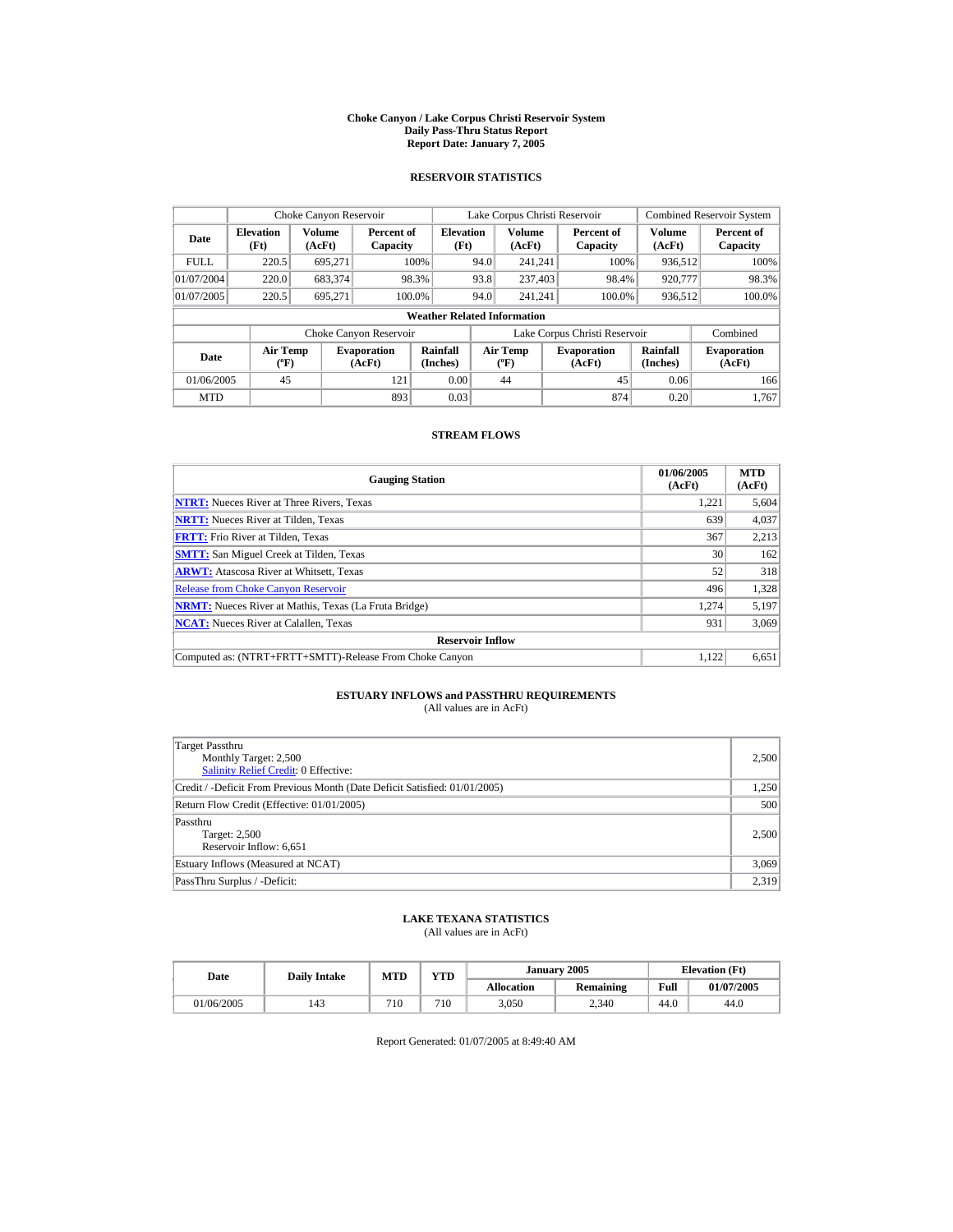#### **Choke Canyon / Lake Corpus Christi Reservoir System Daily Pass-Thru Status Report Report Date: January 8, 2005**

## **RESERVOIR STATISTICS**

|             | Choke Canyon Reservoir                |                  |                              |                          | Lake Corpus Christi Reservoir |                                          |  |                               |                         | <b>Combined Reservoir System</b> |  |  |
|-------------|---------------------------------------|------------------|------------------------------|--------------------------|-------------------------------|------------------------------------------|--|-------------------------------|-------------------------|----------------------------------|--|--|
| Date        | <b>Elevation</b><br>(Ft)              | Volume<br>(AcFt) | Percent of<br>Capacity       | <b>Elevation</b><br>(Ft) |                               | <b>Volume</b><br>(AcFt)                  |  | Percent of<br>Capacity        | <b>Volume</b><br>(AcFt) | Percent of<br>Capacity           |  |  |
| <b>FULL</b> | 220.5                                 | 695,271          |                              | 100%                     | 94.0                          | 241.241                                  |  | 100%                          | 936.512                 | 100%                             |  |  |
| 01/08/2004  | 220.0                                 | 682,860          |                              | 98.2%                    | 93.8                          | 237,020                                  |  | 98.3%                         | 919,880                 | 98.2%                            |  |  |
| 01/08/2005  | 220.5                                 | 695.271          |                              | 100.0%                   | 94.0                          | 241.241                                  |  | 100.0%                        | 936,512                 | 100.0%                           |  |  |
|             | <b>Weather Related Information</b>    |                  |                              |                          |                               |                                          |  |                               |                         |                                  |  |  |
|             |                                       |                  | Choke Canyon Reservoir       |                          |                               |                                          |  | Lake Corpus Christi Reservoir |                         | Combined                         |  |  |
| Date        | <b>Air Temp</b><br>$({}^o\mathrm{F})$ |                  | <b>Evaporation</b><br>(AcFt) | Rainfall<br>(Inches)     |                               | <b>Air Temp</b><br>$({}^{\circ}{\rm F})$ |  | <b>Evaporation</b><br>(AcFt)  | Rainfall<br>(Inches)    | <b>Evaporation</b><br>(AcFt)     |  |  |
| 01/07/2005  | 55                                    |                  | 30                           | 0.00                     |                               | 52                                       |  | 11                            | 0.00                    | 41                               |  |  |
| <b>MTD</b>  |                                       |                  | 923                          | 0.03                     |                               |                                          |  | 885                           | 0.20                    | 1.808                            |  |  |

## **STREAM FLOWS**

| <b>Gauging Station</b>                                       | 01/07/2005<br>(AcFt) | <b>MTD</b><br>(AcFt) |
|--------------------------------------------------------------|----------------------|----------------------|
| <b>NTRT:</b> Nueces River at Three Rivers, Texas             | 1,211                | 6,815                |
| <b>NRTT:</b> Nueces River at Tilden, Texas                   | 633                  | 4,671                |
| <b>FRTT:</b> Frio River at Tilden, Texas                     | 363                  | 2,577                |
| <b>SMTT:</b> San Miguel Creek at Tilden, Texas               | 26                   | 188                  |
| <b>ARWT:</b> Atascosa River at Whitsett, Texas               | 52                   | 369                  |
| <b>Release from Choke Canyon Reservoir</b>                   | 383                  | 1,711                |
| <b>NRMT:</b> Nueces River at Mathis, Texas (La Fruta Bridge) | 1.169                | 6,366                |
| <b>NCAT:</b> Nueces River at Calallen, Texas                 | 1,054                | 4,123                |
| <b>Reservoir Inflow</b>                                      |                      |                      |
| Computed as: (NTRT+FRTT+SMTT)-Release From Choke Canyon      | 1.217                | 7,868                |

# **ESTUARY INFLOWS and PASSTHRU REQUIREMENTS**<br>(All values are in AcFt)

| Target Passthru<br>Monthly Target: 2,500<br><b>Salinity Relief Credit: 0 Effective:</b> | 2,500 |
|-----------------------------------------------------------------------------------------|-------|
| Credit / -Deficit From Previous Month (Date Deficit Satisfied: 01/01/2005)              | 1,250 |
| Return Flow Credit (Effective: 01/01/2005)                                              | 500   |
| Passthru<br>Target: 2,500<br>Reservoir Inflow: 7,868                                    | 2,500 |
| Estuary Inflows (Measured at NCAT)                                                      | 4,123 |
| PassThru Surplus / -Deficit:                                                            | 3,373 |

## **LAKE TEXANA STATISTICS**

(All values are in AcFt)

| Date       | <b>Daily Intake</b> | <b>MTD</b> | YTD |                   | January 2005 | <b>Elevation</b> (Ft) |            |
|------------|---------------------|------------|-----|-------------------|--------------|-----------------------|------------|
|            |                     |            |     | <b>Allocation</b> | Remaining    | Full                  | 01/08/2005 |
| 01/07/2005 | 144                 | 854        | 854 | 3,050             | 2,196        | 44.0                  | 44.0       |

Report Generated: 01/08/2005 at 8:34:55 AM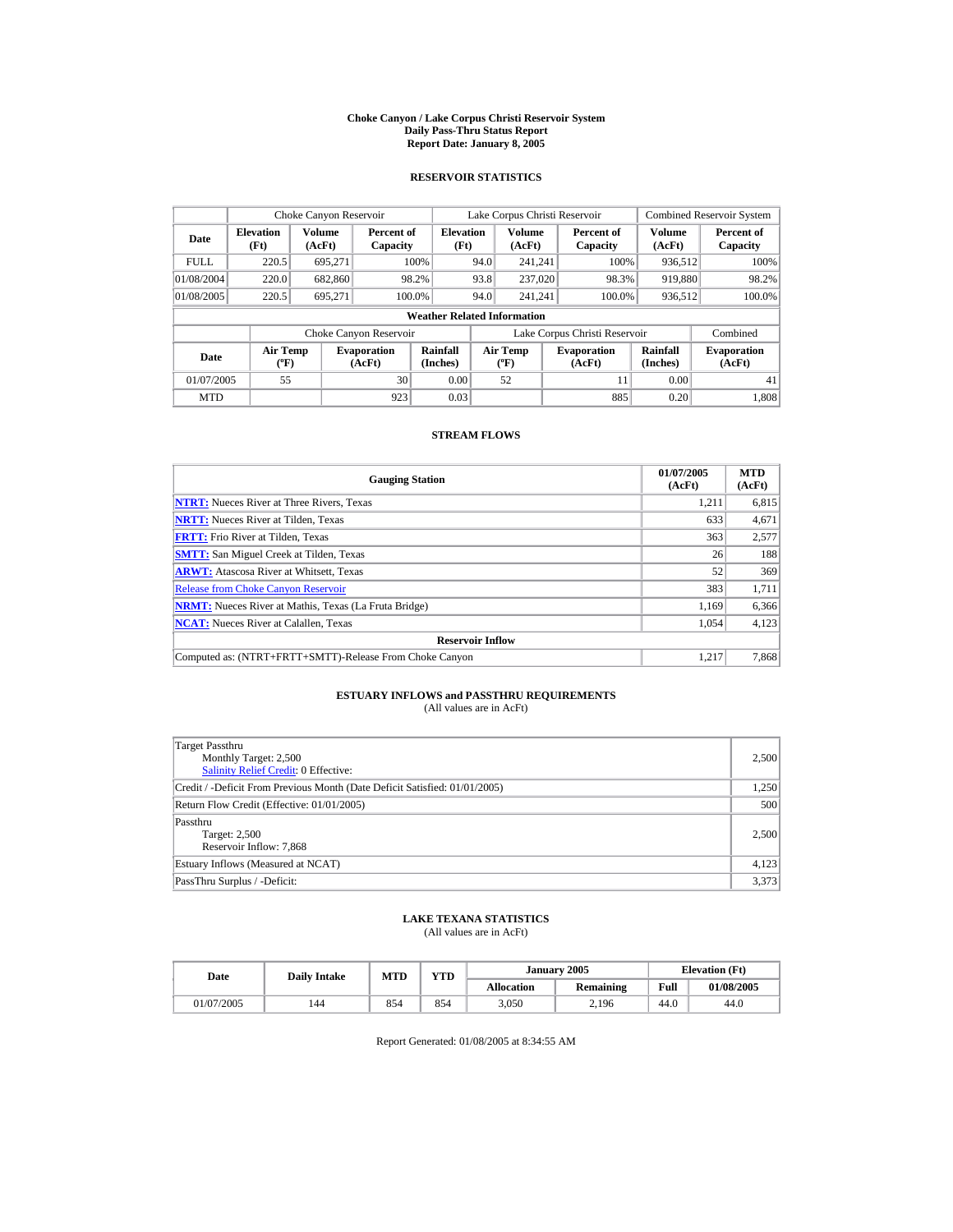#### **Choke Canyon / Lake Corpus Christi Reservoir System Daily Pass-Thru Status Report Report Date: January 9, 2005**

## **RESERVOIR STATISTICS**

|             | Choke Canyon Reservoir             |                  |                              |                          | Lake Corpus Christi Reservoir    |                         |  |                               | <b>Combined Reservoir System</b> |                              |  |  |
|-------------|------------------------------------|------------------|------------------------------|--------------------------|----------------------------------|-------------------------|--|-------------------------------|----------------------------------|------------------------------|--|--|
| Date        | <b>Elevation</b><br>(Ft)           | Volume<br>(AcFt) | Percent of<br>Capacity       | <b>Elevation</b><br>(Ft) |                                  | <b>Volume</b><br>(AcFt) |  | Percent of<br>Capacity        | Volume<br>(AcFt)                 | Percent of<br>Capacity       |  |  |
| <b>FULL</b> | 220.5                              | 695.271          |                              | 100%                     | 94.0                             | 241.241                 |  | 100%                          | 936.512                          | 100%                         |  |  |
| 01/09/2004  | 220.0                              | 682,603          |                              | 98.2%                    | 93.9                             | 238,360                 |  | 98.8%                         | 920,963                          | 98.3%                        |  |  |
| 01/09/2005  | 220.5                              | 695.271          |                              | 100.0%                   | 94.0                             | 241.241                 |  | 100.0%                        | 936,512                          | 100.0%                       |  |  |
|             | <b>Weather Related Information</b> |                  |                              |                          |                                  |                         |  |                               |                                  |                              |  |  |
|             |                                    |                  | Choke Canyon Reservoir       |                          |                                  |                         |  | Lake Corpus Christi Reservoir |                                  | Combined                     |  |  |
| Date        | <b>Air Temp</b><br>$(^{\circ}F)$   |                  | <b>Evaporation</b><br>(AcFt) | Rainfall<br>(Inches)     | <b>Air Temp</b><br>$(^{\circ}F)$ |                         |  | <b>Evaporation</b><br>(AcFt)  | <b>Rainfall</b><br>(Inches)      | <b>Evaporation</b><br>(AcFt) |  |  |
| 01/08/2005  | 61                                 |                  | 106                          | 0.00                     |                                  | 61                      |  | 34                            | 0.00                             | 140                          |  |  |
| <b>MTD</b>  |                                    |                  | 1.029                        | 0.03                     |                                  |                         |  | 919                           | 0.20                             | 1.948                        |  |  |

## **STREAM FLOWS**

| <b>Gauging Station</b>                                       | 01/08/2005<br>(AcFt) | <b>MTD</b><br>(AcFt) |
|--------------------------------------------------------------|----------------------|----------------------|
| <b>NTRT:</b> Nueces River at Three Rivers, Texas             | 951                  | 7,765                |
| <b>NRTT:</b> Nueces River at Tilden, Texas                   | 627                  | 5,298                |
| <b>FRTT:</b> Frio River at Tilden, Texas                     | 365                  | 2,942                |
| <b>SMTT:</b> San Miguel Creek at Tilden, Texas               | 24                   | 212                  |
| <b>ARWT:</b> Atascosa River at Whitsett, Texas               | 50                   | 419                  |
| <b>Release from Choke Canvon Reservoir</b>                   | 199                  | 1.910                |
| <b>NRMT:</b> Nueces River at Mathis, Texas (La Fruta Bridge) | 1,038                | 7,404                |
| <b>NCAT:</b> Nueces River at Calallen, Texas                 | 975                  | 5,097                |
| <b>Reservoir Inflow</b>                                      |                      |                      |
| Computed as: (NTRT+FRTT+SMTT)-Release From Choke Canyon      | 1.141                | 9,009                |

# **ESTUARY INFLOWS and PASSTHRU REQUIREMENTS**<br>(All values are in AcFt)

| Target Passthru<br>Monthly Target: 2,500<br><b>Salinity Relief Credit: 0 Effective:</b> | 2,500 |
|-----------------------------------------------------------------------------------------|-------|
| Credit / -Deficit From Previous Month (Date Deficit Satisfied: 01/01/2005)              | 1,250 |
| Return Flow Credit (Effective: 01/01/2005)                                              | 500   |
| Passthru<br>Target: 2,500<br>Reservoir Inflow: 9.009                                    | 2,500 |
| Estuary Inflows (Measured at NCAT)                                                      | 5,097 |
| PassThru Surplus / -Deficit:                                                            | 4,347 |

## **LAKE TEXANA STATISTICS**

(All values are in AcFt)

| Date       | <b>Daily Intake</b> | <b>MTD</b> | YTD |                   | January 2005     | <b>Elevation</b> (Ft) |            |
|------------|---------------------|------------|-----|-------------------|------------------|-----------------------|------------|
|            |                     |            |     | <b>Allocation</b> | <b>Remaining</b> | Full                  | 01/09/2005 |
| 01/08/2005 | 144                 | 998        | 998 | 3,050             | 2.052            | 44.0                  | 44.0       |

Report Generated: 01/09/2005 at 8:33:49 AM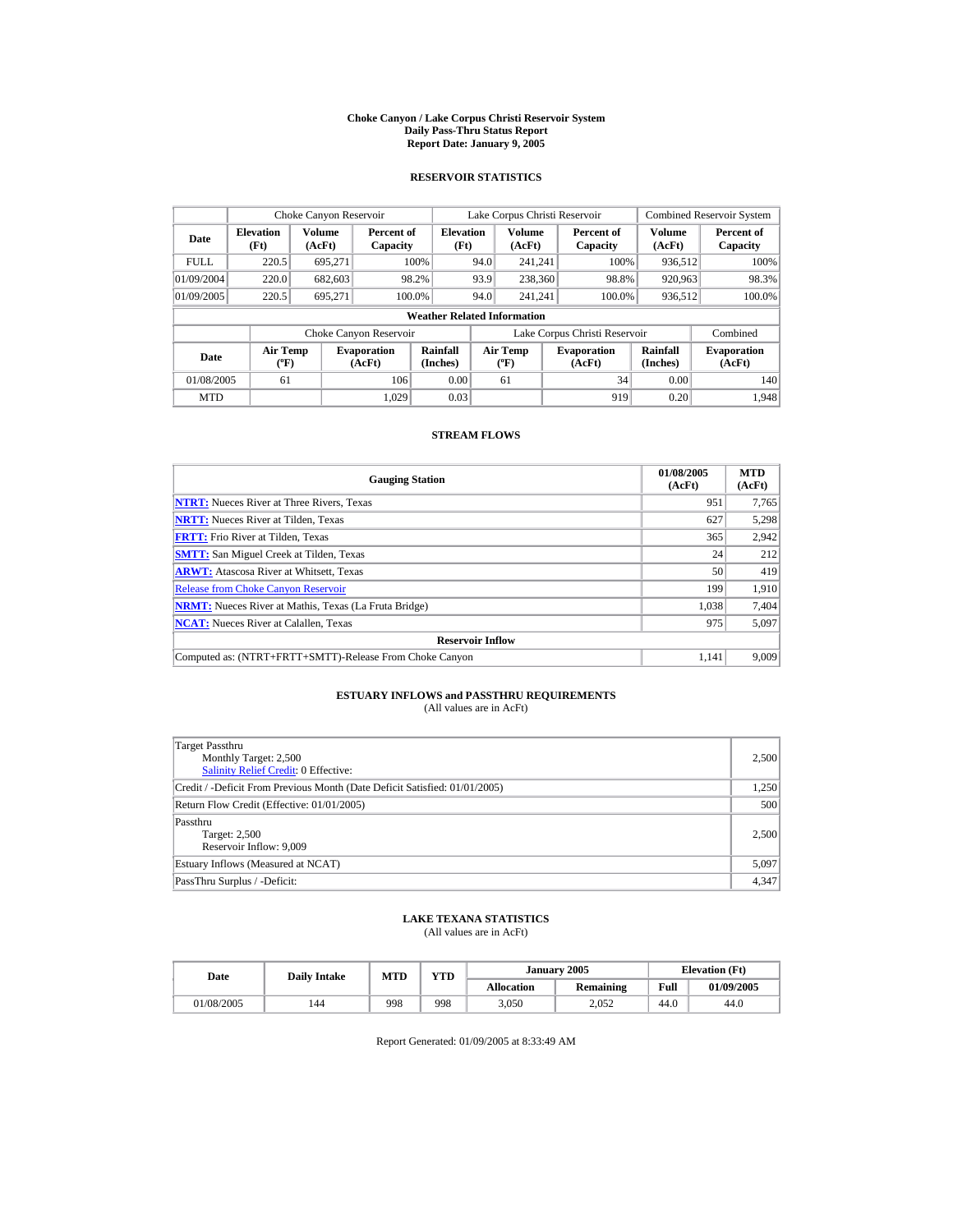#### **Choke Canyon / Lake Corpus Christi Reservoir System Daily Pass-Thru Status Report Report Date: January 10, 2005**

## **RESERVOIR STATISTICS**

|             | Choke Canyon Reservoir                |                         |                              |                          |      | Lake Corpus Christi Reservoir             |  |                               |                      | <b>Combined Reservoir System</b> |  |  |  |
|-------------|---------------------------------------|-------------------------|------------------------------|--------------------------|------|-------------------------------------------|--|-------------------------------|----------------------|----------------------------------|--|--|--|
| Date        | <b>Elevation</b><br>(Ft)              | <b>Volume</b><br>(AcFt) | Percent of<br>Capacity       | <b>Elevation</b><br>(Ft) |      | <b>Volume</b><br>(AcFt)                   |  | Percent of<br>Capacity        | Volume<br>(AcFt)     | Percent of<br>Capacity           |  |  |  |
| <b>FULL</b> | 220.5                                 | 695.271                 |                              | 100%                     | 94.0 | 241.241                                   |  | 100%                          | 936,512              | 100%                             |  |  |  |
| 01/10/2004  | 220.0                                 | 682,091                 |                              | 98.1%                    | 93.8 | 238.168                                   |  | 98.7%                         | 920,259              | 98.3%                            |  |  |  |
| 01/10/2005  | 220.5                                 | 695.271                 |                              | 100.0%                   | 94.0 | 241.241                                   |  | 100.0%                        | 936.512              | 100.0%                           |  |  |  |
|             | <b>Weather Related Information</b>    |                         |                              |                          |      |                                           |  |                               |                      |                                  |  |  |  |
|             |                                       |                         | Choke Canyon Reservoir       |                          |      |                                           |  | Lake Corpus Christi Reservoir |                      | Combined                         |  |  |  |
| Date        | <b>Air Temp</b><br>$({}^o\mathrm{F})$ |                         | <b>Evaporation</b><br>(AcFt) | Rainfall<br>(Inches)     |      | <b>Air Temp</b><br>$({}^{\circ}\text{F})$ |  | <b>Evaporation</b><br>(AcFt)  | Rainfall<br>(Inches) | <b>Evaporation</b><br>(AcFt)     |  |  |  |
| 01/09/2005  | 73                                    |                         | 45                           | 0.00                     |      | 80                                        |  | 101                           | 0.00                 | 146                              |  |  |  |
| <b>MTD</b>  |                                       |                         | 1.074                        | 0.03                     |      |                                           |  | 1.020                         | 0.20                 | 2.094                            |  |  |  |

### **STREAM FLOWS**

| <b>Gauging Station</b>                                       | 01/09/2005<br>(AcFt) | <b>MTD</b><br>(AcFt) |
|--------------------------------------------------------------|----------------------|----------------------|
| <b>NTRT:</b> Nueces River at Three Rivers, Texas             | 909                  | 8,674                |
| <b>NRTT:</b> Nueces River at Tilden. Texas                   | 611                  | 5.909                |
| <b>FRTT:</b> Frio River at Tilden, Texas                     | 357                  | 3.299                |
| <b>SMTT:</b> San Miguel Creek at Tilden, Texas               | 22                   | 233                  |
| <b>ARWT:</b> Atascosa River at Whitsett, Texas               | 50                   | 468                  |
| <b>Release from Choke Canyon Reservoir</b>                   | 199                  | 2,108                |
| <b>NRMT:</b> Nueces River at Mathis, Texas (La Fruta Bridge) | 1.010                | 8,414                |
| <b>NCAT:</b> Nueces River at Calallen, Texas                 | 905                  | 6,003                |
| <b>Reservoir Inflow</b>                                      |                      |                      |
| Computed as: (NTRT+FRTT+SMTT)-Release From Choke Canyon      | 1.090                | 10.099               |

# **ESTUARY INFLOWS and PASSTHRU REQUIREMENTS**<br>(All values are in AcFt)

| Target Passthru<br>Monthly Target: 2,500<br><b>Salinity Relief Credit: 0 Effective:</b> | 2,500 |
|-----------------------------------------------------------------------------------------|-------|
| Credit / -Deficit From Previous Month (Date Deficit Satisfied: 01/01/2005)              | 1,250 |
| Return Flow Credit (Effective: 01/01/2005)                                              | 500   |
| Passthru<br>Target: 2,500<br>Reservoir Inflow: 10,099                                   | 2,500 |
| Estuary Inflows (Measured at NCAT)                                                      | 6,003 |
| PassThru Surplus / -Deficit:                                                            | 5,253 |

# **LAKE TEXANA STATISTICS** (All values are in AcFt)

| Date       | <b>Daily Intake</b> | MTD  | YTD  |                   | January 2005 | <b>Elevation</b> (Ft) |            |
|------------|---------------------|------|------|-------------------|--------------|-----------------------|------------|
|            |                     |      |      | <b>Allocation</b> | Remaining    | Full                  | 01/10/2005 |
| 01/09/2005 | 144                 | .142 | .142 | 3.050             | .908         | 44.0                  | 44.0       |

Report Generated: 01/10/2005 at 8:57:02 AM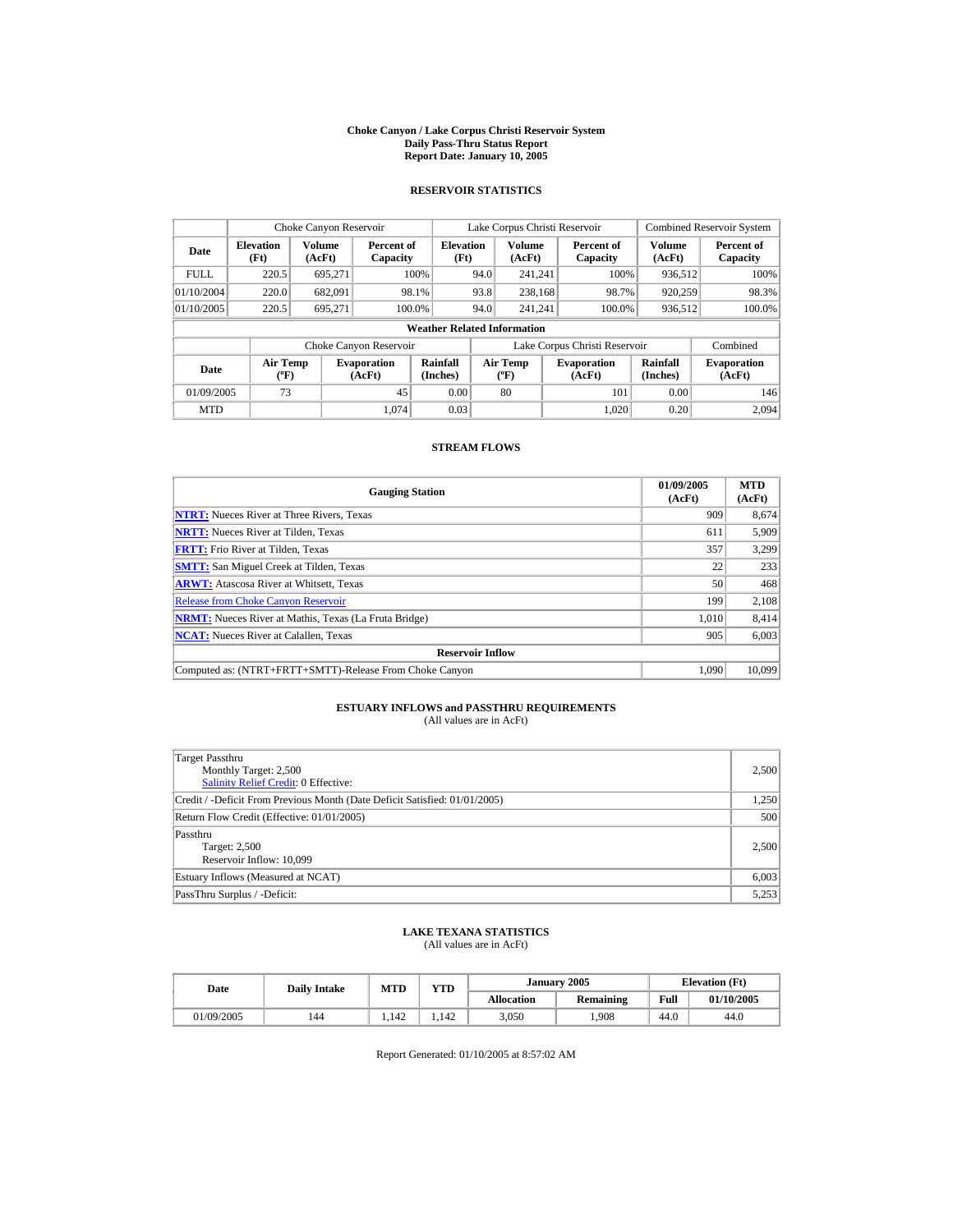#### **Choke Canyon / Lake Corpus Christi Reservoir System Daily Pass-Thru Status Report Report Date: January 11, 2005**

## **RESERVOIR STATISTICS**

|             | Choke Canyon Reservoir                      |                         |                              |                          |      | Lake Corpus Christi Reservoir     |  |                               |                         | <b>Combined Reservoir System</b> |  |  |  |
|-------------|---------------------------------------------|-------------------------|------------------------------|--------------------------|------|-----------------------------------|--|-------------------------------|-------------------------|----------------------------------|--|--|--|
| Date        | <b>Elevation</b><br>(Ft)                    | <b>Volume</b><br>(AcFt) | Percent of<br>Capacity       | <b>Elevation</b><br>(Ft) |      | <b>Volume</b><br>(AcFt)           |  | Percent of<br>Capacity        | <b>Volume</b><br>(AcFt) | Percent of<br>Capacity           |  |  |  |
| <b>FULL</b> | 220.5                                       | 695.271                 |                              | 100%                     | 94.0 | 241.241                           |  | 100%                          | 936,512                 | 100%                             |  |  |  |
| 01/11/2004  | 220.0                                       | 681,836                 |                              | 98.1%                    | 93.8 | 237,403                           |  | 98.4%                         | 919.239                 | 98.2%                            |  |  |  |
| 01/11/2005  | 220.6                                       | 695.271                 | 100.0%                       |                          | 94.0 | 241.241                           |  | 100.0%                        | 936,512                 | 100.0%                           |  |  |  |
|             | <b>Weather Related Information</b>          |                         |                              |                          |      |                                   |  |                               |                         |                                  |  |  |  |
|             |                                             |                         | Choke Canyon Reservoir       |                          |      |                                   |  | Lake Corpus Christi Reservoir |                         | Combined                         |  |  |  |
| Date        | <b>Air Temp</b><br>$({}^{\circ}\mathrm{F})$ |                         | <b>Evaporation</b><br>(AcFt) | Rainfall<br>(Inches)     |      | Air Temp<br>$({}^{\circ}{\rm F})$ |  | <b>Evaporation</b><br>(AcFt)  | Rainfall<br>(Inches)    | <b>Evaporation</b><br>(AcFt)     |  |  |  |
| 01/10/2005  | 80                                          |                         | 167                          | 0.00                     |      | 78                                |  | 168                           | 0.00                    | 335                              |  |  |  |
| <b>MTD</b>  |                                             |                         | 1.241                        | 0.03                     |      |                                   |  | 1.188                         | 0.20                    | 2.429                            |  |  |  |

## **STREAM FLOWS**

| <b>Gauging Station</b>                                       | 01/10/2005<br>(AcFt) | <b>MTD</b><br>(AcFt) |
|--------------------------------------------------------------|----------------------|----------------------|
| <b>NTRT:</b> Nueces River at Three Rivers, Texas             | 897                  | 9,572                |
| <b>NRTT:</b> Nueces River at Tilden, Texas                   | 590                  | 6,499                |
| <b>FRTT:</b> Frio River at Tilden, Texas                     | 351                  | 3,650                |
| <b>SMTT:</b> San Miguel Creek at Tilden, Texas               | 20                   | 253                  |
| <b>ARWT:</b> Atascosa River at Whitsett, Texas               | 50                   | 518                  |
| <b>Release from Choke Canvon Reservoir</b>                   | 199                  | 2,307                |
| <b>NRMT:</b> Nueces River at Mathis, Texas (La Fruta Bridge) | 854                  | 9,268                |
| <b>NCAT:</b> Nueces River at Calallen, Texas                 | 867                  | 6,870                |
| <b>Reservoir Inflow</b>                                      |                      |                      |
| Computed as: (NTRT+FRTT+SMTT)-Release From Choke Canyon      | 1.070                | 11.169               |

# **ESTUARY INFLOWS and PASSTHRU REQUIREMENTS**<br>(All values are in AcFt)

| Target Passthru<br>Monthly Target: 2,500<br>Salinity Relief Credit: 1,875 Effective: 01/11/2005 | 625       |
|-------------------------------------------------------------------------------------------------|-----------|
| Credit / -Deficit From Previous Month (Date Deficit Satisfied: 01/01/2005)                      | $\vert$ 0 |
| Return Flow Credit (Effective: 01/01/2005)                                                      | 500       |
| Passthru<br>Target: 625<br>Reservoir Inflow: 11,169                                             | 625       |
| Estuary Inflows (Measured at NCAT)                                                              | 6,870     |
| PassThru Surplus / -Deficit:                                                                    | 6,745     |

## **LAKE TEXANA STATISTICS**

(All values are in AcFt)

| Date       | <b>Daily Intake</b> | <b>MTD</b> | <b>YTD</b> |                   | January 2005 |      | <b>Elevation</b> (Ft) |
|------------|---------------------|------------|------------|-------------------|--------------|------|-----------------------|
|            |                     |            |            | <b>Allocation</b> | Remaining    | Full | 01/11/2005            |
| 01/10/2005 | 144                 | .286       | .286       | 3,050             | . 764        | 44.0 | 43.9                  |

Report Generated: 01/11/2005 at 9:09:34 AM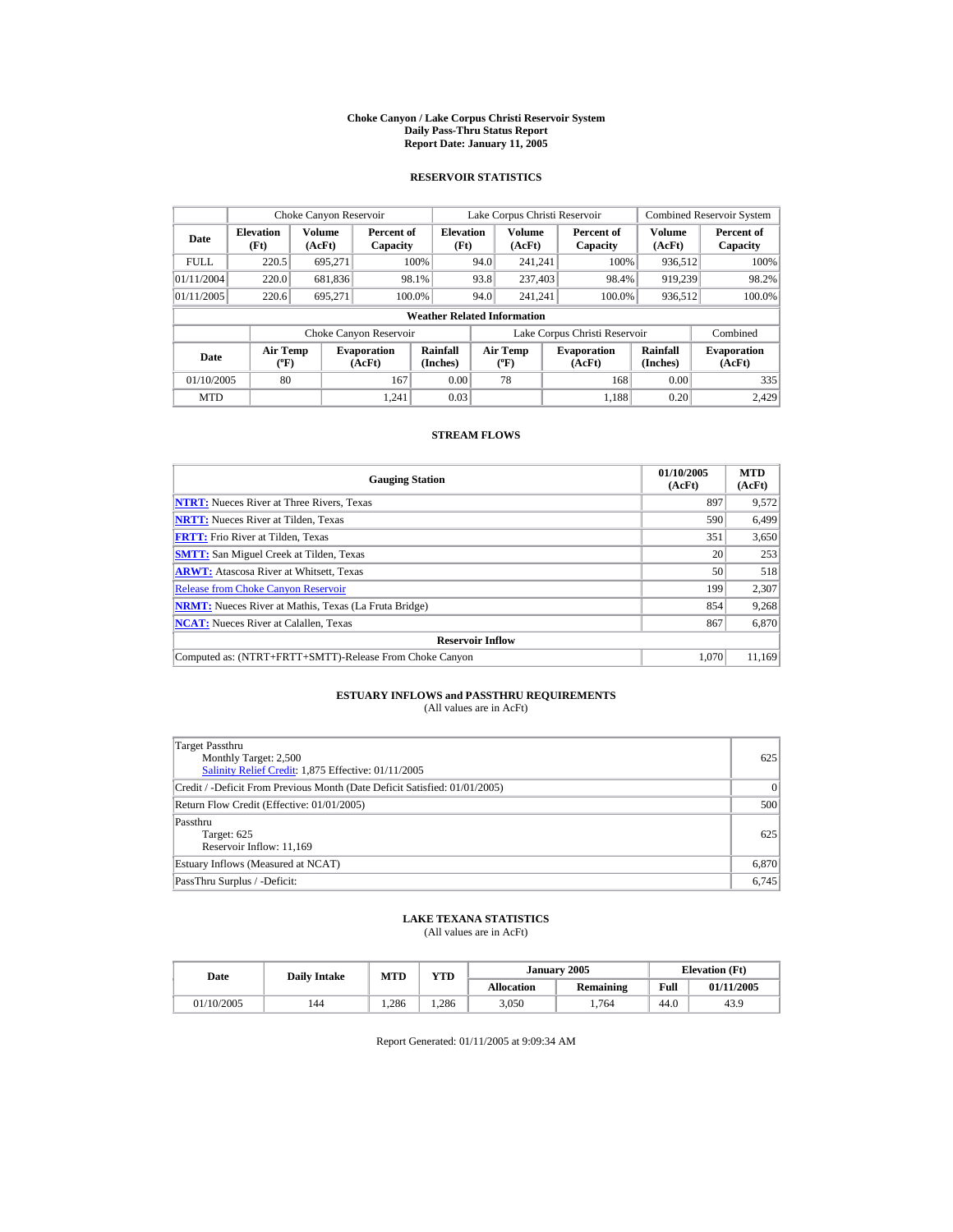#### **Choke Canyon / Lake Corpus Christi Reservoir System Daily Pass-Thru Status Report Report Date: January 12, 2005**

## **RESERVOIR STATISTICS**

|             | Choke Canyon Reservoir                      |                  |                              |                          | Lake Corpus Christi Reservoir |                                  |  |                               |                             | <b>Combined Reservoir System</b> |  |  |  |
|-------------|---------------------------------------------|------------------|------------------------------|--------------------------|-------------------------------|----------------------------------|--|-------------------------------|-----------------------------|----------------------------------|--|--|--|
| Date        | <b>Elevation</b><br>(Ft)                    | Volume<br>(AcFt) | Percent of<br>Capacity       | <b>Elevation</b><br>(Ft) |                               | Volume<br>(AcFt)                 |  | Percent of<br>Capacity        | Volume<br>(AcFt)            | Percent of<br>Capacity           |  |  |  |
| <b>FULL</b> | 220.5                                       | 695.271          |                              | 100%                     | 94.0                          | 241.241                          |  | 100%                          | 936.512                     | 100%                             |  |  |  |
| 01/12/2004  | 220.0                                       | 681,582          |                              | 98.0%                    | 93.8                          | 237,403                          |  | 98.4%                         | 918,985                     | 98.1%                            |  |  |  |
| 01/12/2005  | 220.5                                       | 695.271          | 100.0%                       |                          | 94.0                          | 241.241                          |  | 100.0%                        | 936,512                     | 100.0%                           |  |  |  |
|             | <b>Weather Related Information</b>          |                  |                              |                          |                               |                                  |  |                               |                             |                                  |  |  |  |
|             |                                             |                  | Choke Canyon Reservoir       |                          |                               |                                  |  | Lake Corpus Christi Reservoir |                             | Combined                         |  |  |  |
| Date        | <b>Air Temp</b><br>$({}^{\circ}\mathrm{F})$ |                  | <b>Evaporation</b><br>(AcFt) | Rainfall<br>(Inches)     |                               | <b>Air Temp</b><br>$(^{\circ}F)$ |  | <b>Evaporation</b><br>(AcFt)  | <b>Rainfall</b><br>(Inches) | <b>Evaporation</b><br>(AcFt)     |  |  |  |
| 01/11/2005  | 83                                          |                  | 288                          | 0.00                     |                               | 81                               |  | 168                           | 0.00                        | 456                              |  |  |  |
| <b>MTD</b>  |                                             |                  | 1.529                        | 0.03                     |                               |                                  |  | 1.356                         | 0.20                        | 2.885                            |  |  |  |

## **STREAM FLOWS**

| <b>Gauging Station</b>                                       | 01/11/2005<br>(AcFt) | <b>MTD</b><br>(AcFt) |
|--------------------------------------------------------------|----------------------|----------------------|
| <b>NTRT:</b> Nueces River at Three Rivers, Texas             | 907                  | 10.479               |
| <b>NRTT:</b> Nueces River at Tilden, Texas                   | 566                  | 7,065                |
| <b>FRTT:</b> Frio River at Tilden, Texas                     | 345                  | 3,996                |
| <b>SMTT:</b> San Miguel Creek at Tilden, Texas               | 19                   | 273                  |
| <b>ARWT:</b> Atascosa River at Whitsett, Texas               | 50                   | 568                  |
| <b>Release from Choke Canvon Reservoir</b>                   | 314                  | 2,620                |
| <b>NRMT:</b> Nueces River at Mathis, Texas (La Fruta Bridge) | 707                  | 9,975                |
| <b>NCAT:</b> Nueces River at Calallen, Texas                 | 649                  | 7,519                |
| <b>Reservoir Inflow</b>                                      |                      |                      |
| Computed as: (NTRT+FRTT+SMTT)-Release From Choke Canyon      | 958                  | 12.127               |

# **ESTUARY INFLOWS and PASSTHRU REQUIREMENTS**<br>(All values are in AcFt)

| Target Passthru<br>Monthly Target: 2,500<br>Salinity Relief Credit: 1,875 Effective: 01/11/2005 | 625       |
|-------------------------------------------------------------------------------------------------|-----------|
| Credit / -Deficit From Previous Month (Date Deficit Satisfied: 01/01/2005)                      | $\vert$ 0 |
| Return Flow Credit (Effective: 01/01/2005)                                                      | 500       |
| Passthru<br>Target: 625<br>Reservoir Inflow: 12,127                                             | 625       |
| Estuary Inflows (Measured at NCAT)                                                              | 7,519     |
| PassThru Surplus / -Deficit:                                                                    | 7,394     |

## **LAKE TEXANA STATISTICS**

(All values are in AcFt)

| Date       |     | <b>VTD</b><br>MTD<br><b>Daily Intake</b> |      |                   | January 2005 | <b>Elevation</b> (Ft) |            |
|------------|-----|------------------------------------------|------|-------------------|--------------|-----------------------|------------|
|            |     |                                          |      | <b>Allocation</b> | Remaining    | Full                  | 01/12/2005 |
| 01/11/2005 | 144 | .430                                     | .430 | 3,050             | .620         | 44.0                  | 43.8       |

Report Generated: 01/12/2005 at 8:21:32 AM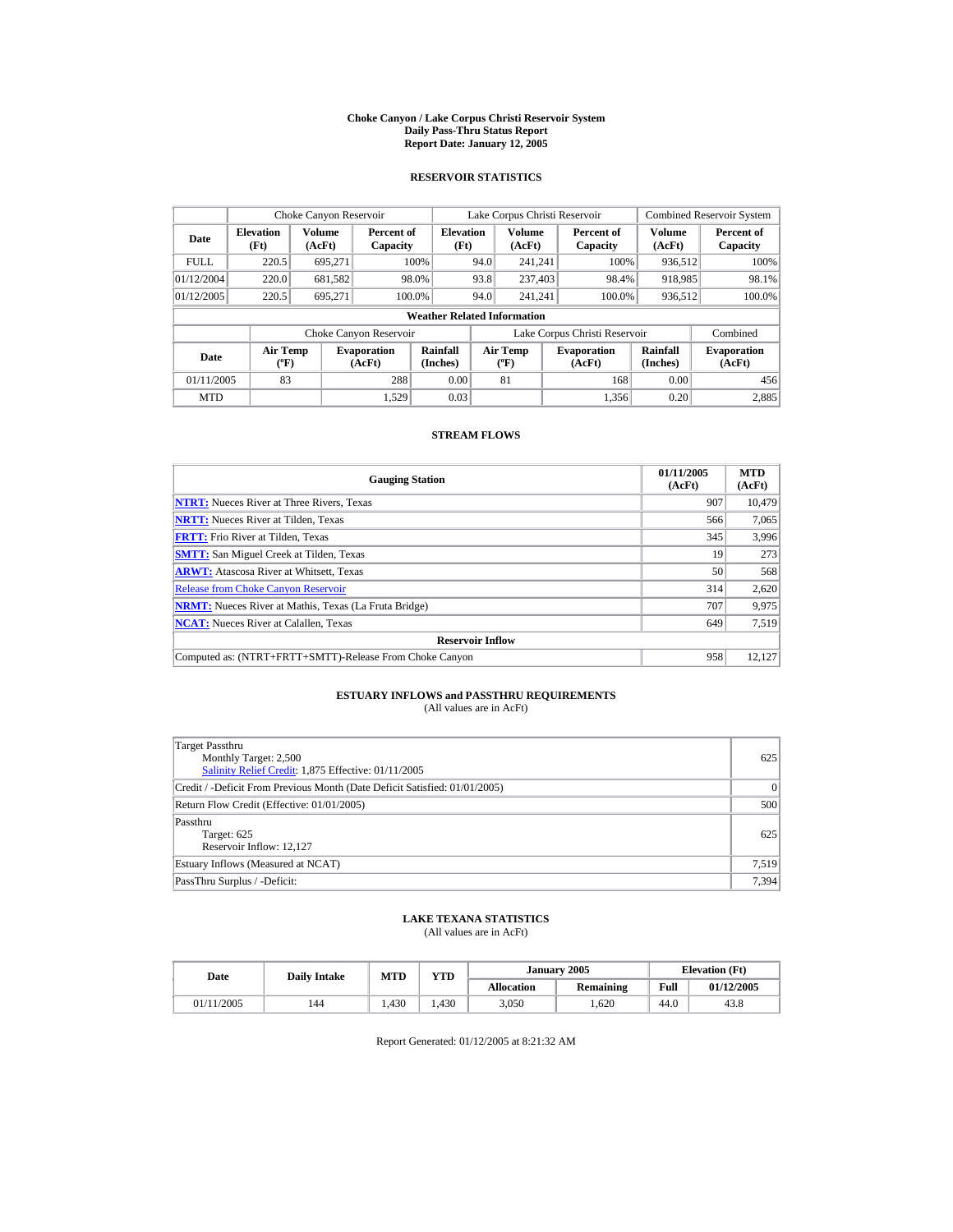#### **Choke Canyon / Lake Corpus Christi Reservoir System Daily Pass-Thru Status Report Report Date: January 13, 2005**

## **RESERVOIR STATISTICS**

|             | Choke Canyon Reservoir                      |                  |                              |                             | Lake Corpus Christi Reservoir |                                          |  |                               |                      | <b>Combined Reservoir System</b> |  |  |  |
|-------------|---------------------------------------------|------------------|------------------------------|-----------------------------|-------------------------------|------------------------------------------|--|-------------------------------|----------------------|----------------------------------|--|--|--|
| Date        | <b>Elevation</b><br>(Ft)                    | Volume<br>(AcFt) | Percent of<br>Capacity       | <b>Elevation</b><br>(Ft)    |                               | <b>Volume</b><br>(AcFt)                  |  | Percent of<br>Capacity        | Volume<br>(AcFt)     | Percent of<br>Capacity           |  |  |  |
| <b>FULL</b> | 220.5                                       | 695.271          |                              | 100%                        | 94.0                          | 241.241                                  |  | 100%                          | 936.512              | 100%                             |  |  |  |
| 01/13/2004  | 220.0                                       | 681,582          |                              | 98.0%                       | 93.8                          | 237,403                                  |  | 98.4%                         | 918,985              | 98.1%                            |  |  |  |
| 01/13/2005  | 220.5                                       | 695.271          |                              | 100.0%                      | 94.0                          | 241.241                                  |  | 100.0%                        | 936,512              | 100.0%                           |  |  |  |
|             | <b>Weather Related Information</b>          |                  |                              |                             |                               |                                          |  |                               |                      |                                  |  |  |  |
|             |                                             |                  | Choke Canyon Reservoir       |                             |                               |                                          |  | Lake Corpus Christi Reservoir |                      | Combined                         |  |  |  |
| Date        | <b>Air Temp</b><br>$({}^{\circ}\mathrm{F})$ |                  | <b>Evaporation</b><br>(AcFt) | <b>Rainfall</b><br>(Inches) |                               | <b>Air Temp</b><br>$({}^{\circ}{\rm F})$ |  | <b>Evaporation</b><br>(AcFt)  | Rainfall<br>(Inches) | <b>Evaporation</b><br>(AcFt)     |  |  |  |
| 01/12/2005  | 81                                          |                  | 273                          | 0.07                        |                               | 84                                       |  | 247                           | 0.08                 | 520                              |  |  |  |
| <b>MTD</b>  |                                             |                  | 1.802                        | 0.10                        |                               |                                          |  | 1.603                         | 0.28                 | 3.405                            |  |  |  |

## **STREAM FLOWS**

| <b>Gauging Station</b>                                       | 01/12/2005<br>(AcFt) | <b>MTD</b><br>(AcFt) |
|--------------------------------------------------------------|----------------------|----------------------|
| <b>NTRT:</b> Nueces River at Three Rivers, Texas             | 1.054                | 11,533               |
| <b>NRTT:</b> Nueces River at Tilden, Texas                   | 552                  | 7,616                |
| <b>FRTT:</b> Frio River at Tilden, Texas                     | 343                  | 4,339                |
| <b>SMTT:</b> San Miguel Creek at Tilden, Texas               | 19                   | 291                  |
| <b>ARWT:</b> Atascosa River at Whitsett, Texas               | 52                   | 619                  |
| <b>Release from Choke Canvon Reservoir</b>                   | 397                  | 3,017                |
| <b>NRMT:</b> Nueces River at Mathis, Texas (La Fruta Bridge) | 625                  | 10,600               |
| <b>NCAT:</b> Nueces River at Calallen, Texas                 | 536                  | 8,055                |
| <b>Reservoir Inflow</b>                                      |                      |                      |
| Computed as: (NTRT+FRTT+SMTT)-Release From Choke Canyon      | 1.019                | 13.146               |

# **ESTUARY INFLOWS and PASSTHRU REQUIREMENTS**<br>(All values are in AcFt)

| Target Passthru<br>Monthly Target: 2,500<br>Salinity Relief Credit: 1,875 Effective: 01/11/2005 | 625   |
|-------------------------------------------------------------------------------------------------|-------|
| Credit / -Deficit From Previous Month (Date Deficit Satisfied: 01/01/2005)                      | 0     |
| Return Flow Credit (Effective: 01/01/2005)                                                      | 500   |
| Passthru<br>Target: 625<br>Reservoir Inflow: 13,146                                             | 625   |
| Estuary Inflows (Measured at NCAT)                                                              | 8,055 |
| PassThru Surplus / -Deficit:                                                                    | 7,930 |

## **LAKE TEXANA STATISTICS**

(All values are in AcFt)

| Date       | <b>Daily Intake</b> | MTD          | <b>VTD</b>  |                   | January 2005 | <b>Elevation</b> (Ft) |            |  |
|------------|---------------------|--------------|-------------|-------------------|--------------|-----------------------|------------|--|
|            |                     |              |             | <b>Allocation</b> | Remaining    | Full                  | 01/13/2005 |  |
| 01/12/2005 | 144                 | 575<br>1.J/J | 575<br>ل ال | 3,050             | 1.475        | 44.0                  | 43.8       |  |

Report Generated: 01/13/2005 at 8:41:03 AM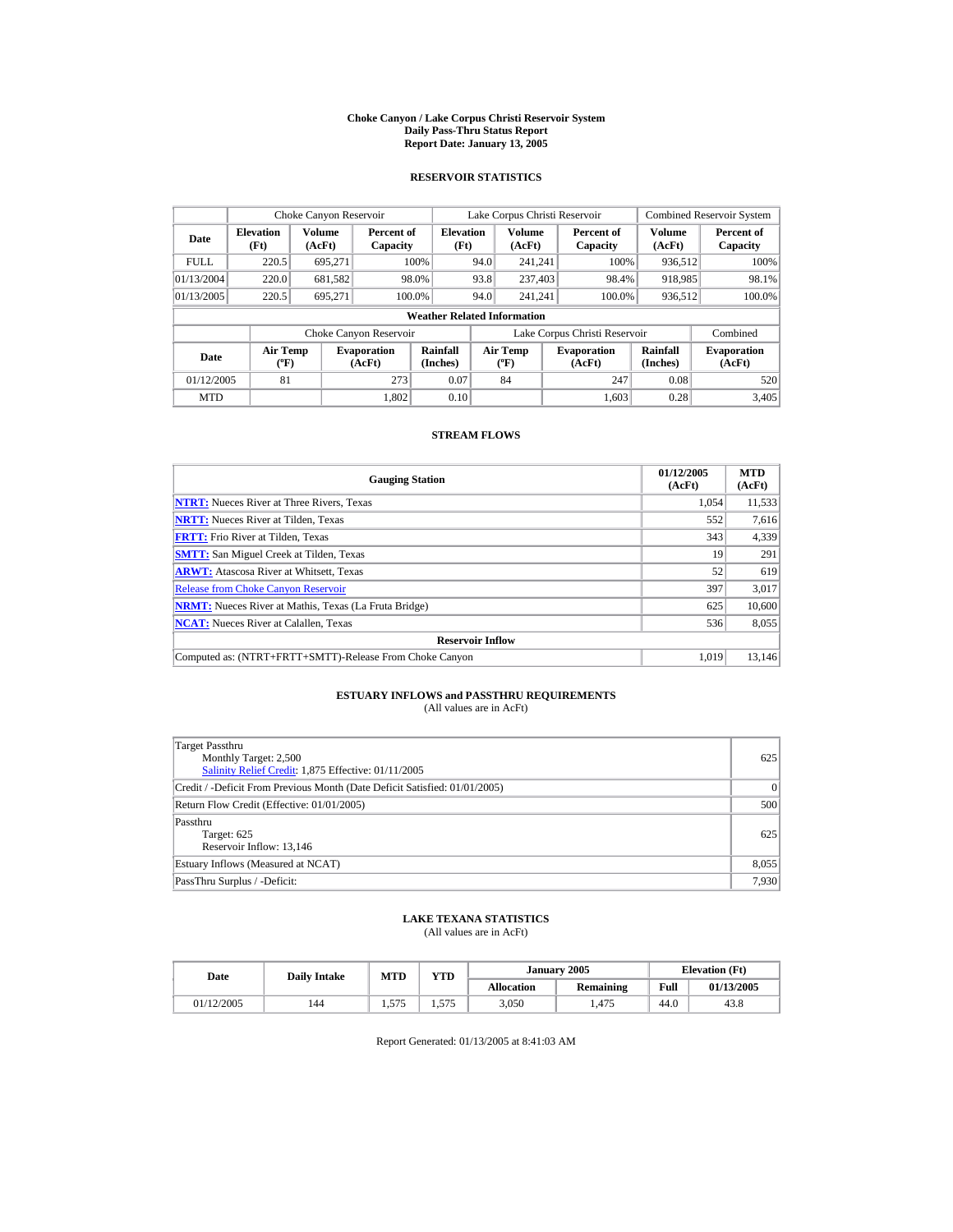#### **Choke Canyon / Lake Corpus Christi Reservoir System Daily Pass-Thru Status Report Report Date: January 14, 2005**

## **RESERVOIR STATISTICS**

|             | Choke Canyon Reservoir                      |                  |                              |                             | Lake Corpus Christi Reservoir |                                          |  |                               | <b>Combined Reservoir System</b> |                              |  |  |
|-------------|---------------------------------------------|------------------|------------------------------|-----------------------------|-------------------------------|------------------------------------------|--|-------------------------------|----------------------------------|------------------------------|--|--|
| Date        | <b>Elevation</b><br>(Ft)                    | Volume<br>(AcFt) | Percent of<br>Capacity       | <b>Elevation</b><br>(Ft)    |                               | <b>Volume</b><br>(AcFt)                  |  | Percent of<br>Capacity        | Volume<br>(AcFt)                 | Percent of<br>Capacity       |  |  |
| <b>FULL</b> | 220.5                                       | 695.271          |                              | 100%                        | 94.0                          | 241.241                                  |  | 100%                          | 936.512                          | 100%                         |  |  |
| 01/14/2004  | 220.0                                       | 681,836          |                              | 98.1%                       | 93.8                          | 237,403                                  |  | 98.4%                         | 919.239                          | 98.2%                        |  |  |
| 01/14/2005  | 220.5                                       | 695.271          |                              | 100.0%                      | 94.0                          | 241.241                                  |  | 100.0%                        | 936,512                          | 100.0%                       |  |  |
|             | <b>Weather Related Information</b>          |                  |                              |                             |                               |                                          |  |                               |                                  |                              |  |  |
|             |                                             |                  | Choke Canyon Reservoir       |                             |                               |                                          |  | Lake Corpus Christi Reservoir |                                  | Combined                     |  |  |
| Date        | <b>Air Temp</b><br>$({}^{\circ}\mathrm{F})$ |                  | <b>Evaporation</b><br>(AcFt) | <b>Rainfall</b><br>(Inches) |                               | <b>Air Temp</b><br>$({}^{\circ}{\rm F})$ |  | <b>Evaporation</b><br>(AcFt)  | Rainfall<br>(Inches)             | <b>Evaporation</b><br>(AcFt) |  |  |
| 01/13/2005  | 63                                          |                  | 303                          | 0.00                        |                               | 63                                       |  | 247                           | 0.00                             | 550                          |  |  |
| <b>MTD</b>  |                                             |                  | 2.105                        | 0.10                        |                               |                                          |  | 1.850                         | 0.28                             | 3.955                        |  |  |

## **STREAM FLOWS**

| <b>Gauging Station</b>                                       | 01/13/2005<br>(AcFt) | <b>MTD</b><br>(AcFt) |
|--------------------------------------------------------------|----------------------|----------------------|
| <b>NTRT:</b> Nueces River at Three Rivers, Texas             | 1,052                | 12,585               |
| <b>NRTT:</b> Nueces River at Tilden, Texas                   | 544                  | 8,160                |
| <b>FRTT:</b> Frio River at Tilden, Texas                     | 343                  | 4,683                |
| <b>SMTT:</b> San Miguel Creek at Tilden, Texas               | 18                   | 310                  |
| <b>ARWT:</b> Atascosa River at Whitsett, Texas               | 50                   | 669                  |
| <b>Release from Choke Canyon Reservoir</b>                   | 397                  | 3,414                |
| <b>NRMT:</b> Nueces River at Mathis, Texas (La Fruta Bridge) | 1.247                | 11.846               |
| <b>NCAT:</b> Nueces River at Calallen, Texas                 | 534                  | 8,589                |
| <b>Reservoir Inflow</b>                                      |                      |                      |
| Computed as: (NTRT+FRTT+SMTT)-Release From Choke Canyon      | 1.017                | 14.163               |

# **ESTUARY INFLOWS and PASSTHRU REQUIREMENTS**<br>(All values are in AcFt)

| Target Passthru<br>Monthly Target: 2,500<br>Salinity Relief Credit: 1,875 Effective: 01/11/2005 | 625   |
|-------------------------------------------------------------------------------------------------|-------|
| Credit / -Deficit From Previous Month (Date Deficit Satisfied: 01/01/2005)                      | 0     |
| Return Flow Credit (Effective: 01/01/2005)                                                      | 500   |
| Passthru<br>Target: 625<br>Reservoir Inflow: 14,163                                             | 625   |
| Estuary Inflows (Measured at NCAT)                                                              | 8,589 |
| PassThru Surplus / -Deficit:                                                                    | 8,464 |

## **LAKE TEXANA STATISTICS**

(All values are in AcFt)

| Date |            | <b>Daily Intake</b> | MTD  | <b>VTD</b> |                   | <b>January 2005</b> | <b>Elevation</b> (Ft) |            |
|------|------------|---------------------|------|------------|-------------------|---------------------|-----------------------|------------|
|      |            |                     |      |            | <b>Allocation</b> | Remaining           | Full                  | 01/14/2005 |
|      | 01/13/2005 | 144                 | .719 | 1.719      | 3,050             | 33'<br>1 ت ب        | 44.0                  | 44.0       |

Report Generated: 01/14/2005 at 8:18:24 AM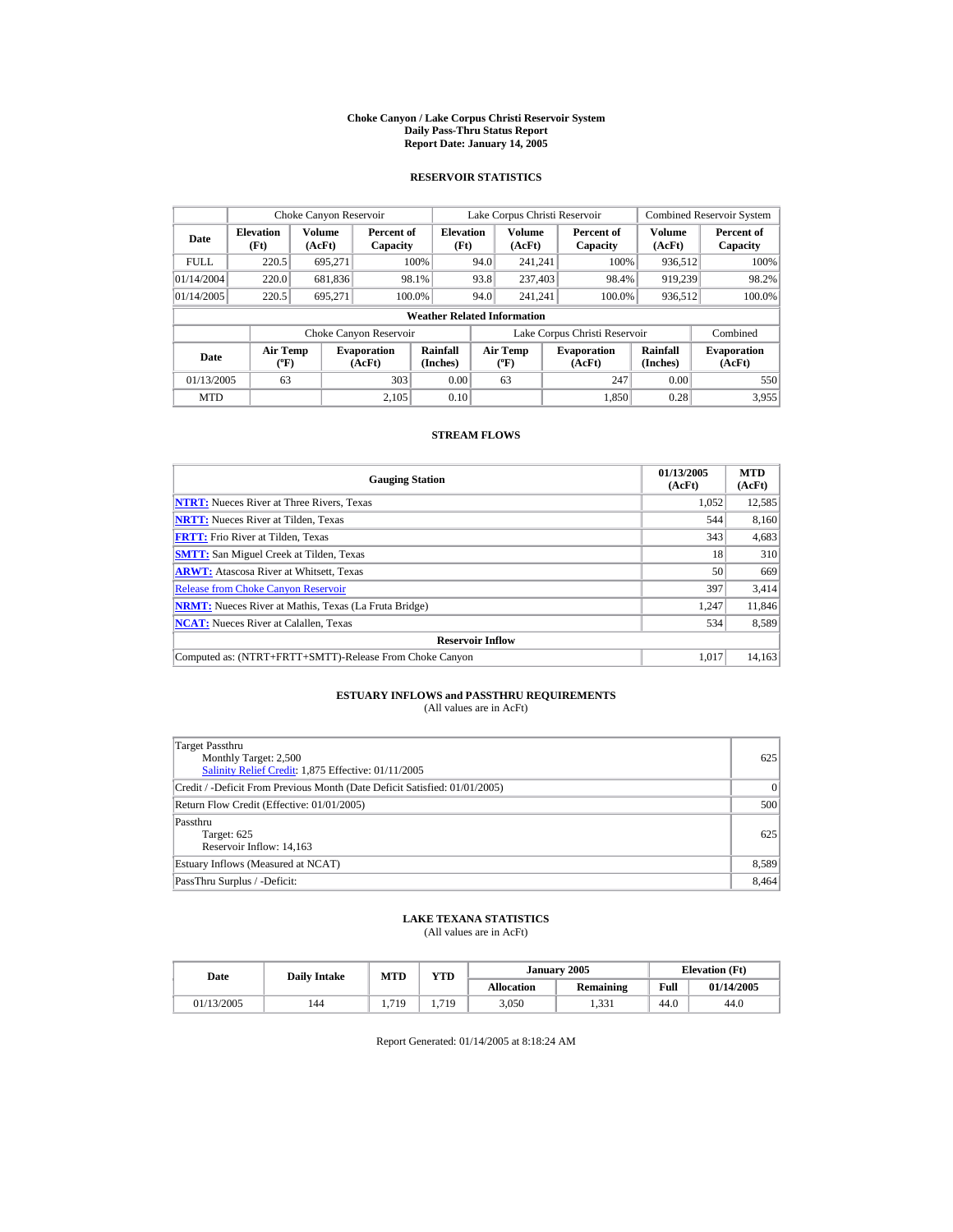#### **Choke Canyon / Lake Corpus Christi Reservoir System Daily Pass-Thru Status Report Report Date: January 15, 2005**

## **RESERVOIR STATISTICS**

|             | Choke Canyon Reservoir                      |                  |                              |                          | Lake Corpus Christi Reservoir |                                          |  |                               |                      | <b>Combined Reservoir System</b> |  |  |
|-------------|---------------------------------------------|------------------|------------------------------|--------------------------|-------------------------------|------------------------------------------|--|-------------------------------|----------------------|----------------------------------|--|--|
| Date        | <b>Elevation</b><br>(Ft)                    | Volume<br>(AcFt) | Percent of<br>Capacity       | <b>Elevation</b><br>(Ft) |                               | <b>Volume</b><br>(AcFt)                  |  | Percent of<br>Capacity        | Volume<br>(AcFt)     | Percent of<br>Capacity           |  |  |
| <b>FULL</b> | 220.5                                       | 695.271          |                              | 100%                     | 94.0                          | 241.241                                  |  | 100%                          | 936.512              | 100%                             |  |  |
| 01/15/2004  | 220.0                                       | 682,346          |                              | 98.1%                    | 93.8                          | 237.494                                  |  | 98.4%                         | 919,840              | 98.2%                            |  |  |
| 01/15/2005  | 220.5                                       | 695.271          | 100.0%                       |                          | 94.0                          | 241.241                                  |  | 100.0%                        | 936,512              | 100.0%                           |  |  |
|             | <b>Weather Related Information</b>          |                  |                              |                          |                               |                                          |  |                               |                      |                                  |  |  |
|             |                                             |                  | Choke Canyon Reservoir       |                          |                               |                                          |  | Lake Corpus Christi Reservoir |                      | Combined                         |  |  |
| Date        | <b>Air Temp</b><br>$({}^{\circ}\mathrm{F})$ |                  | <b>Evaporation</b><br>(AcFt) | Rainfall<br>(Inches)     |                               | <b>Air Temp</b><br>$({}^{\circ}{\rm F})$ |  | <b>Evaporation</b><br>(AcFt)  | Rainfall<br>(Inches) | <b>Evaporation</b><br>(AcFt)     |  |  |
| 01/14/2005  | 59                                          |                  | 257                          | 0.00                     |                               | 62                                       |  | 168                           | 0.00                 | 425                              |  |  |
| <b>MTD</b>  |                                             |                  | 2.362                        | 0.10                     |                               |                                          |  | 2.018                         | 0.28                 | 4.380                            |  |  |

## **STREAM FLOWS**

| <b>Gauging Station</b>                                       | 01/14/2005<br>(AcFt) | <b>MTD</b><br>(AcFt) |
|--------------------------------------------------------------|----------------------|----------------------|
| <b>NTRT:</b> Nueces River at Three Rivers, Texas             | 1.006                | 13,591               |
| <b>NRTT:</b> Nueces River at Tilden, Texas                   | 538                  | 8,698                |
| <b>FRTT:</b> Frio River at Tilden, Texas                     | 343                  | 5,026                |
| <b>SMTT:</b> San Miguel Creek at Tilden, Texas               | 17                   | 327                  |
| <b>ARWT:</b> Atascosa River at Whitsett, Texas               | 48                   | 717                  |
| <b>Release from Choke Canvon Reservoir</b>                   | 282                  | 3,696                |
| <b>NRMT:</b> Nueces River at Mathis, Texas (La Fruta Bridge) | 427                  | 12,273               |
| <b>NCAT:</b> Nueces River at Calallen, Texas                 | 842                  | 9,431                |
| <b>Reservoir Inflow</b>                                      |                      |                      |
| Computed as: (NTRT+FRTT+SMTT)-Release From Choke Canyon      | 1.085                | 15.248               |

# **ESTUARY INFLOWS and PASSTHRU REQUIREMENTS**<br>(All values are in AcFt)

| Target Passthru<br>Monthly Target: 2,500<br>Salinity Relief Credit: 1,875 Effective: 01/11/2005 | 625       |
|-------------------------------------------------------------------------------------------------|-----------|
| Credit / -Deficit From Previous Month (Date Deficit Satisfied: 01/01/2005)                      | $\vert$ 0 |
| Return Flow Credit (Effective: 01/01/2005)                                                      | 500       |
| Passthru<br>Target: 625<br>Reservoir Inflow: 15,248                                             | 625       |
| Estuary Inflows (Measured at NCAT)                                                              | 9,431     |
| PassThru Surplus / -Deficit:                                                                    | 9,306     |

## **LAKE TEXANA STATISTICS**

(All values are in AcFt)

| Date       | <b>Daily Intake</b> |      | January 2005<br>VTD<br>MTD |                   | <b>Elevation</b> (Ft) |      |            |
|------------|---------------------|------|----------------------------|-------------------|-----------------------|------|------------|
|            |                     |      |                            | <b>Allocation</b> | Remaining             | Full | 01/15/2005 |
| 01/14/2005 | 144                 | .863 | .863                       | 3,050             | 1.187                 | 44.0 | 44.0       |

Report Generated: 01/15/2005 at 8:19:34 AM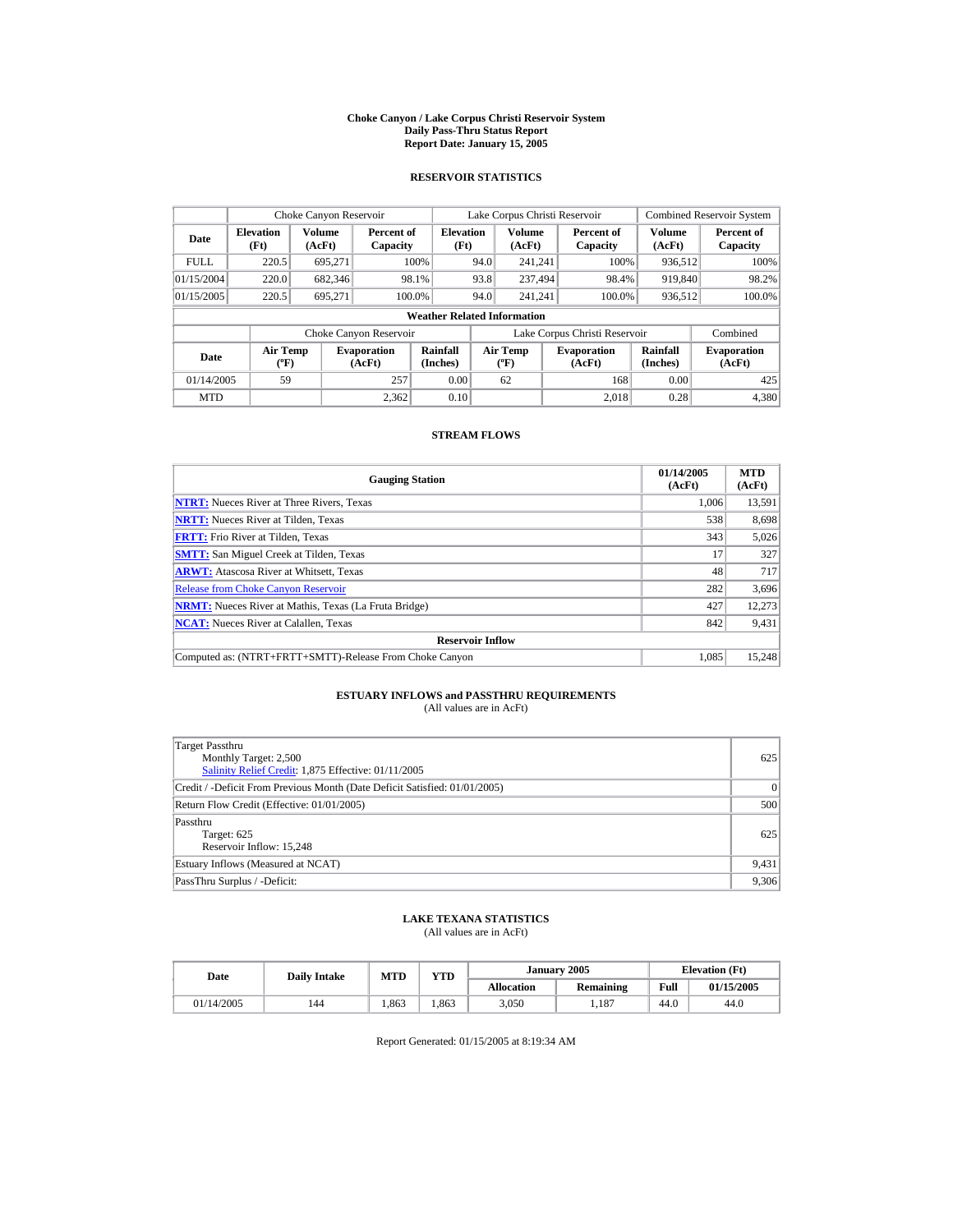#### **Choke Canyon / Lake Corpus Christi Reservoir System Daily Pass-Thru Status Report Report Date: January 16, 2005**

## **RESERVOIR STATISTICS**

|             | Choke Canyon Reservoir                |                  |                              |                          | Lake Corpus Christi Reservoir |                                                  |  |                               |                         | <b>Combined Reservoir System</b> |  |  |  |
|-------------|---------------------------------------|------------------|------------------------------|--------------------------|-------------------------------|--------------------------------------------------|--|-------------------------------|-------------------------|----------------------------------|--|--|--|
| Date        | <b>Elevation</b><br>(Ft)              | Volume<br>(AcFt) | Percent of<br>Capacity       | <b>Elevation</b><br>(Ft) |                               | <b>Volume</b><br>(AcFt)                          |  | Percent of<br>Capacity        | <b>Volume</b><br>(AcFt) | Percent of<br>Capacity           |  |  |  |
| <b>FULL</b> | 220.5                                 | 695.271          |                              | 100%                     | 94.0                          | 241.241                                          |  | 100%                          | 936,512                 | 100%                             |  |  |  |
| 01/16/2004  | 220.0                                 | 682,860          |                              | 98.2%                    | 93.8                          | 237,785                                          |  | 98.6%                         | 920.645                 | 98.3%                            |  |  |  |
| 01/16/2005  | 220.5                                 | 695.271          |                              | 100.0%                   | 94.0                          | 241.241                                          |  | 100.0%                        | 936,512                 | 100.0%                           |  |  |  |
|             | <b>Weather Related Information</b>    |                  |                              |                          |                               |                                                  |  |                               |                         |                                  |  |  |  |
|             |                                       |                  | Choke Canyon Reservoir       |                          |                               |                                                  |  | Lake Corpus Christi Reservoir |                         | Combined                         |  |  |  |
| Date        | <b>Air Temp</b><br>$({}^o\mathrm{F})$ |                  | <b>Evaporation</b><br>(AcFt) | Rainfall<br>(Inches)     |                               | <b>Air Temp</b><br>$({}^{\mathrm{o}}\mathrm{F})$ |  | <b>Evaporation</b><br>(AcFt)  | Rainfall<br>(Inches)    | <b>Evaporation</b><br>(AcFt)     |  |  |  |
| 01/15/2005  | 62                                    |                  | 212                          | 0.00                     |                               | 60                                               |  | 146                           | 0.00                    | 358                              |  |  |  |
| <b>MTD</b>  |                                       |                  | 2,574                        | 0.10                     |                               |                                                  |  | 2.164                         | 0.28                    | 4.738                            |  |  |  |

## **STREAM FLOWS**

| <b>Gauging Station</b>                                       | 01/15/2005<br>(AcFt) | <b>MTD</b><br>(AcFt) |
|--------------------------------------------------------------|----------------------|----------------------|
| <b>NTRT:</b> Nueces River at Three Rivers, Texas             | 834                  | 14,425               |
| <b>NRTT:</b> Nueces River at Tilden, Texas                   | 534                  | 9.232                |
| <b>FRTT:</b> Frio River at Tilden, Texas                     | 345                  | 5,371                |
| <b>SMTT:</b> San Miguel Creek at Tilden, Texas               | 17                   | 343                  |
| <b>ARWT:</b> Atascosa River at Whitsett, Texas               | 48                   | 764                  |
| <b>Release from Choke Canvon Reservoir</b>                   | 199                  | 3,895                |
| <b>NRMT:</b> Nueces River at Mathis, Texas (La Fruta Bridge) | 667                  | 12.940               |
| <b>NCAT:</b> Nueces River at Calallen, Texas                 | 443                  | 9,873                |
| <b>Reservoir Inflow</b>                                      |                      |                      |
| Computed as: (NTRT+FRTT+SMTT)-Release From Choke Canyon      | 997                  | 16.245               |

# **ESTUARY INFLOWS and PASSTHRU REQUIREMENTS**<br>(All values are in AcFt)

| Target Passthru<br>Monthly Target: 2,500<br>Salinity Relief Credit: 1,875 Effective: 01/11/2005 | 625       |
|-------------------------------------------------------------------------------------------------|-----------|
| Credit / -Deficit From Previous Month (Date Deficit Satisfied: 01/01/2005)                      | $\vert$ 0 |
| Return Flow Credit (Effective: 01/01/2005)                                                      | 500       |
| Passthru<br>Target: 625<br>Reservoir Inflow: 16,245                                             | 625       |
| Estuary Inflows (Measured at NCAT)                                                              | 9,873     |
| PassThru Surplus / -Deficit:                                                                    | 9,748     |

## **LAKE TEXANA STATISTICS**

(All values are in AcFt)

| Date       | <b>Daily Intake</b> | MTD   | <b>VTD</b> |                   | January 2005 | <b>Elevation</b> (Ft) |            |
|------------|---------------------|-------|------------|-------------------|--------------|-----------------------|------------|
|            |                     |       |            | <b>Allocation</b> | Remaining    | Full                  | 01/16/2005 |
| 01/15/2005 | 144                 | 2.007 | 2.007      | 3,050             | .043         | 44.0                  | 44.0       |

Report Generated: 01/16/2005 at 8:13:15 AM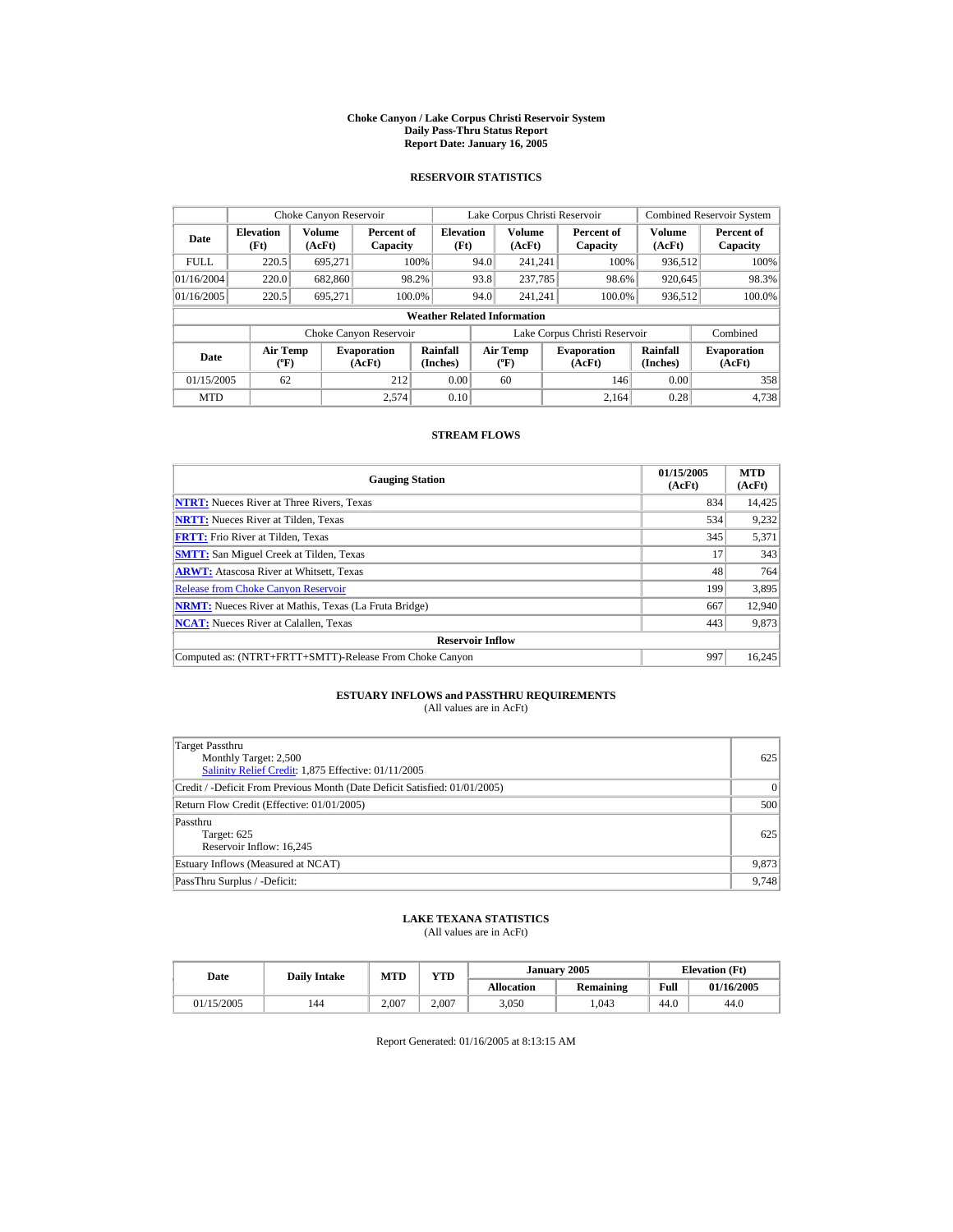#### **Choke Canyon / Lake Corpus Christi Reservoir System Daily Pass-Thru Status Report Report Date: January 17, 2005**

## **RESERVOIR STATISTICS**

|             | Choke Canyon Reservoir                      |                  |                              |                          | Lake Corpus Christi Reservoir |                                  |  |                               |                             | <b>Combined Reservoir System</b> |  |  |  |
|-------------|---------------------------------------------|------------------|------------------------------|--------------------------|-------------------------------|----------------------------------|--|-------------------------------|-----------------------------|----------------------------------|--|--|--|
| Date        | <b>Elevation</b><br>(Ft)                    | Volume<br>(AcFt) | Percent of<br>Capacity       | <b>Elevation</b><br>(Ft) |                               | Volume<br>(AcFt)                 |  | Percent of<br>Capacity        | Volume<br>(AcFt)            | Percent of<br>Capacity           |  |  |  |
| <b>FULL</b> | 220.5                                       | 695.271          |                              | 100%                     | 94.0                          | 241.241                          |  | 100%                          | 936,512                     | 100%                             |  |  |  |
| 01/17/2004  | 220.1                                       | 684,660          |                              | 98.5%                    | 93.9                          | 238,743                          |  | 99.0%                         | 923,403                     | 98.6%                            |  |  |  |
| 01/17/2005  | 220.5                                       | 694.233          |                              | 99.9%                    | 94.0                          | 241.241                          |  | 100.0%                        | 935,474                     | 99.9%                            |  |  |  |
|             | <b>Weather Related Information</b>          |                  |                              |                          |                               |                                  |  |                               |                             |                                  |  |  |  |
|             |                                             |                  | Choke Canyon Reservoir       |                          |                               |                                  |  | Lake Corpus Christi Reservoir |                             | Combined                         |  |  |  |
| Date        | <b>Air Temp</b><br>$({}^{\circ}\mathrm{F})$ |                  | <b>Evaporation</b><br>(AcFt) | Rainfall<br>(Inches)     |                               | <b>Air Temp</b><br>$(^{\circ}F)$ |  | <b>Evaporation</b><br>(AcFt)  | <b>Rainfall</b><br>(Inches) | <b>Evaporation</b><br>(AcFt)     |  |  |  |
| 01/16/2005  | 57                                          |                  | 227                          | 0.00                     |                               | 58                               |  | 179                           | 0.00                        | 406                              |  |  |  |
| <b>MTD</b>  |                                             |                  | 2.801                        | 0.10                     |                               |                                  |  | 2.343                         | 0.28                        | 5.144                            |  |  |  |

## **STREAM FLOWS**

| <b>Gauging Station</b>                                       | 01/16/2005<br>(AcFt) | <b>MTD</b><br>(AcFt) |
|--------------------------------------------------------------|----------------------|----------------------|
| <b>NTRT:</b> Nueces River at Three Rivers, Texas             | 820                  | 15,245               |
| <b>NRTT:</b> Nueces River at Tilden, Texas                   | 514                  | 9.746                |
| <b>FRTT:</b> Frio River at Tilden, Texas                     | 347                  | 5,719                |
| <b>SMTT:</b> San Miguel Creek at Tilden, Texas               | 17                   | 360                  |
| <b>ARWT:</b> Atascosa River at Whitsett, Texas               | 48                   | 812                  |
| <b>Release from Choke Canyon Reservoir</b>                   | 199                  | 4,093                |
| <b>NRMT:</b> Nueces River at Mathis, Texas (La Fruta Bridge) | 494                  | 13.434               |
| <b>NCAT:</b> Nueces River at Calallen, Texas                 | 459                  | 10.332               |
| <b>Reservoir Inflow</b>                                      |                      |                      |
| Computed as: (NTRT+FRTT+SMTT)-Release From Choke Canyon      | 985                  | 17.231               |

# **ESTUARY INFLOWS and PASSTHRU REQUIREMENTS**<br>(All values are in AcFt)

| Target Passthru<br>Monthly Target: 2,500<br>Salinity Relief Credit: 1,875 Effective: 01/11/2005 | 625    |
|-------------------------------------------------------------------------------------------------|--------|
| Credit / -Deficit From Previous Month (Date Deficit Satisfied: 01/01/2005)                      | 0      |
| Return Flow Credit (Effective: 01/01/2005)                                                      | 500    |
| Passthru<br>Target: 625<br>Reservoir Inflow: 17,231                                             | 625    |
| Estuary Inflows (Measured at NCAT)                                                              | 10,332 |
| PassThru Surplus / -Deficit:                                                                    | 10,207 |

## **LAKE TEXANA STATISTICS**

(All values are in AcFt)

| Date       | <b>Daily Intake</b> | MTD   | <b>VTD</b>                         |                   | January 2005 | <b>Elevation</b> (Ft) |            |
|------------|---------------------|-------|------------------------------------|-------------------|--------------|-----------------------|------------|
|            |                     |       |                                    | <b>Allocation</b> | Remaining    | Full                  | 01/17/2005 |
| 01/16/2005 | 144                 | 2.151 | ۰ ج<br>$\sim$ $\sim$ $\sim$ $\sim$ | 3,050             | 899          | 44.0                  | 44.0       |

Report Generated: 01/17/2005 at 8:11:19 AM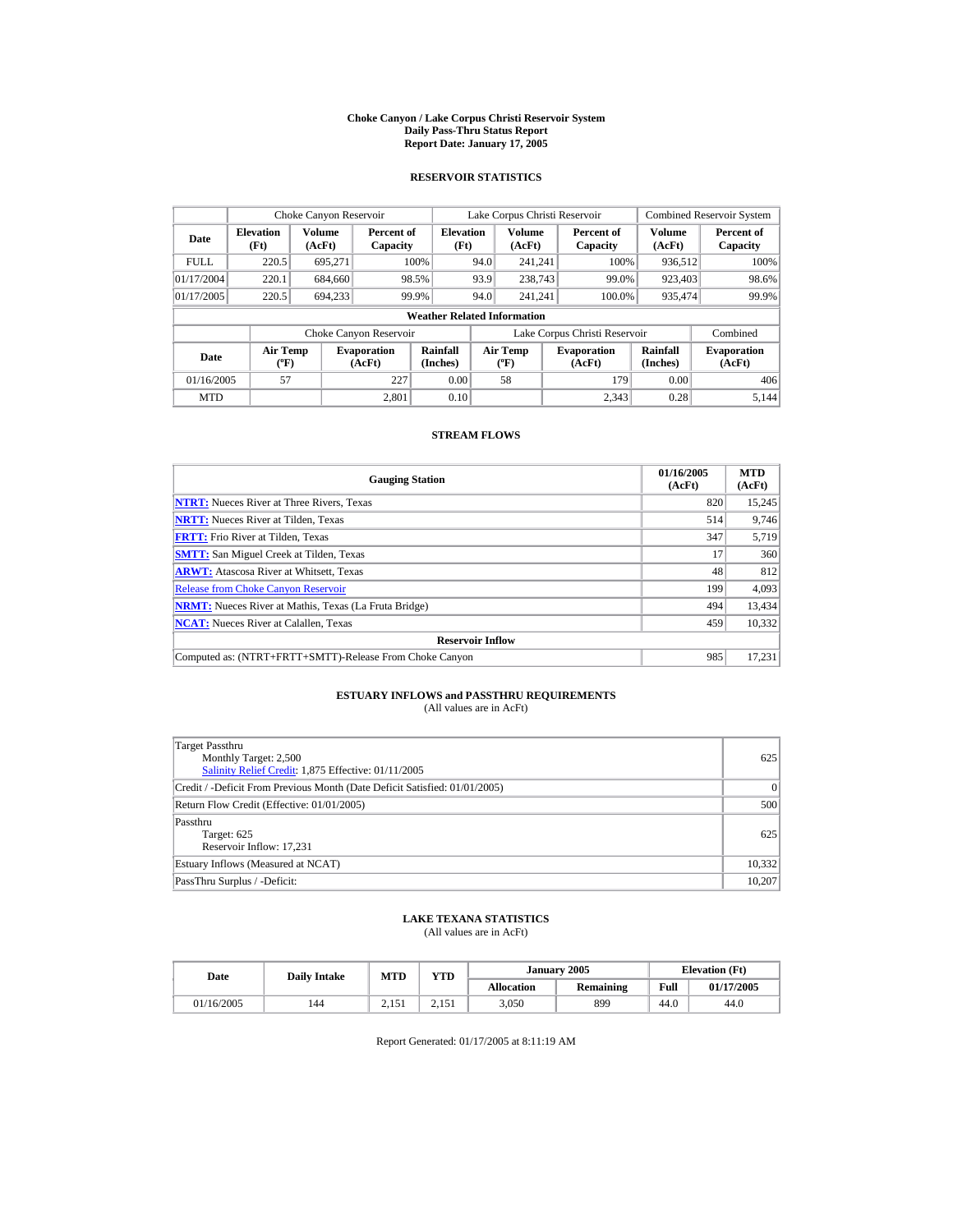#### **Choke Canyon / Lake Corpus Christi Reservoir System Daily Pass-Thru Status Report Report Date: January 18, 2005**

## **RESERVOIR STATISTICS**

|             | Choke Canyon Reservoir             |                  |                              |                          |      | Lake Corpus Christi Reservoir    |  |                               |                      | <b>Combined Reservoir System</b> |  |  |
|-------------|------------------------------------|------------------|------------------------------|--------------------------|------|----------------------------------|--|-------------------------------|----------------------|----------------------------------|--|--|
| Date        | <b>Elevation</b><br>(Ft)           | Volume<br>(AcFt) | Percent of<br>Capacity       | <b>Elevation</b><br>(Ft) |      | <b>Volume</b><br>(AcFt)          |  | Percent of<br>Capacity        | Volume<br>(AcFt)     | Percent of<br>Capacity           |  |  |
| <b>FULL</b> | 220.5                              | 695,271          |                              | 100%                     | 94.0 | 241.241                          |  | 100%                          | 936,512              | 100%                             |  |  |
| 01/18/2004  | 220.1                              | 685,436          |                              | 98.6%                    | 93.9 | 240,087                          |  | 99.5%                         | 925,523              | 98.8%                            |  |  |
| 01/18/2005  | 220.5                              | 693.974          |                              | 99.8%                    | 94.0 | 241.241                          |  | 100.0%                        | 935,215              | 99.9%                            |  |  |
|             | <b>Weather Related Information</b> |                  |                              |                          |      |                                  |  |                               |                      |                                  |  |  |
|             |                                    |                  | Choke Canyon Reservoir       |                          |      |                                  |  | Lake Corpus Christi Reservoir |                      | Combined                         |  |  |
| Date        | <b>Air Temp</b><br>$(^{\circ}F)$   |                  | <b>Evaporation</b><br>(AcFt) | Rainfall<br>(Inches)     |      | <b>Air Temp</b><br>$(^{\circ}F)$ |  | <b>Evaporation</b><br>(AcFt)  | Rainfall<br>(Inches) | <b>Evaporation</b><br>(AcFt)     |  |  |
| 01/17/2005  | 63                                 |                  | 181                          | 0.00                     |      | 66                               |  | 224                           | 0.00                 | 405                              |  |  |
| <b>MTD</b>  |                                    |                  | 2.982                        | 0.10                     |      |                                  |  | 2,567                         | 0.28                 | 5,549                            |  |  |

## **STREAM FLOWS**

| <b>Gauging Station</b>                                       | 01/17/2005<br>(AcFt) | <b>MTD</b><br>(AcFt) |
|--------------------------------------------------------------|----------------------|----------------------|
| <b>NTRT:</b> Nueces River at Three Rivers, Texas             | 768                  | 16,013               |
| <b>NRTT:</b> Nueces River at Tilden, Texas                   | 486                  | 10.233               |
| <b>FRTT:</b> Frio River at Tilden, Texas                     | 343                  | 6,062                |
| <b>SMTT:</b> San Miguel Creek at Tilden, Texas               | 16                   | 376                  |
| <b>ARWT:</b> Atascosa River at Whitsett, Texas               | 46                   | 858                  |
| <b>Release from Choke Canyon Reservoir</b>                   | 109                  | 4,202                |
| <b>NRMT:</b> Nueces River at Mathis, Texas (La Fruta Bridge) | 443                  | 13,877               |
| <b>NCAT:</b> Nueces River at Calallen, Texas                 | 324                  | 10,655               |
| <b>Reservoir Inflow</b>                                      |                      |                      |
| Computed as: (NTRT+FRTT+SMTT)-Release From Choke Canyon      | 1.019                | 18.249               |

# **ESTUARY INFLOWS and PASSTHRU REQUIREMENTS**<br>(All values are in AcFt)

| Target Passthru<br>Monthly Target: 2,500<br>Salinity Relief Credit: 1,875 Effective: 01/11/2005 | 625       |
|-------------------------------------------------------------------------------------------------|-----------|
| Credit / -Deficit From Previous Month (Date Deficit Satisfied: 01/01/2005)                      | $\vert$ 0 |
| Return Flow Credit (Effective: 01/01/2005)                                                      | 500       |
| Passthru<br>Target: 625<br>Reservoir Inflow: 18.249                                             | 625       |
| Estuary Inflows (Measured at NCAT)                                                              | 10,655    |
| PassThru Surplus / -Deficit:                                                                    | 10,530    |

## **LAKE TEXANA STATISTICS**

(All values are in AcFt)

| Date       | <b>Daily Intake</b> | MTD   | <b>VTD</b>     |                   | January 2005     | <b>Elevation</b> (Ft) |            |
|------------|---------------------|-------|----------------|-------------------|------------------|-----------------------|------------|
|            |                     |       |                | <b>Allocation</b> | <b>Remaining</b> | Full                  | 01/18/2005 |
| 01/17/2005 | 144                 | 2.295 | 2.295<br>ل و ت | 3,050             | 755<br>ں ر       | 44.0                  | 44.0       |

Report Generated: 01/18/2005 at 8:30:16 AM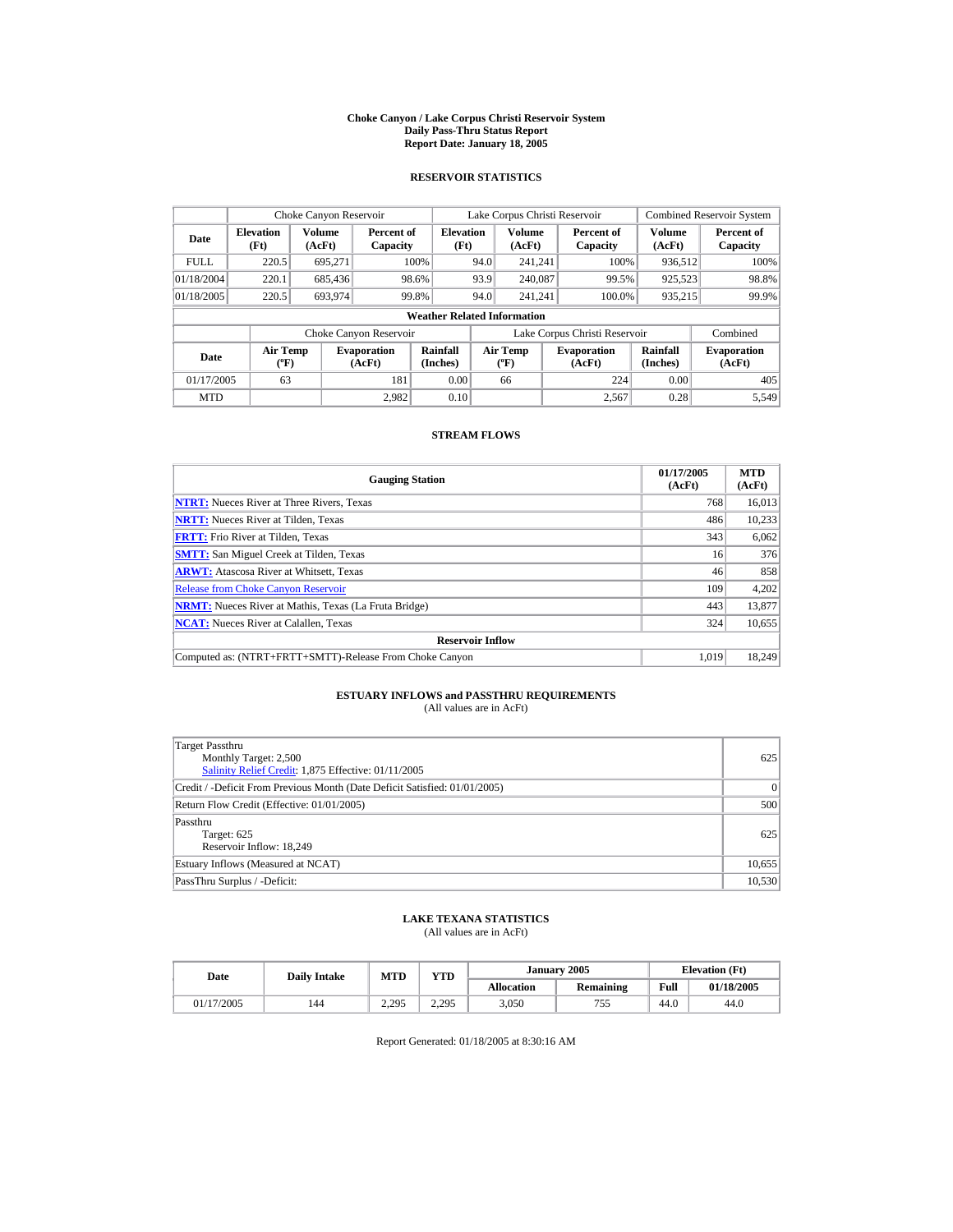#### **Choke Canyon / Lake Corpus Christi Reservoir System Daily Pass-Thru Status Report Report Date: January 19, 2005**

## **RESERVOIR STATISTICS**

|             | Choke Canyon Reservoir                      |                  |                              |                             | Lake Corpus Christi Reservoir |                                          |  |                               |                      | <b>Combined Reservoir System</b> |  |  |
|-------------|---------------------------------------------|------------------|------------------------------|-----------------------------|-------------------------------|------------------------------------------|--|-------------------------------|----------------------|----------------------------------|--|--|
| Date        | <b>Elevation</b><br>(Ft)                    | Volume<br>(AcFt) | Percent of<br>Capacity       | <b>Elevation</b><br>(Ft)    |                               | <b>Volume</b><br>(AcFt)                  |  | Percent of<br>Capacity        | Volume<br>(AcFt)     | Percent of<br>Capacity           |  |  |
| <b>FULL</b> | 220.5                                       | 695.271          |                              | 100%                        | 94.0                          | 241.241                                  |  | 100%                          | 936.512              | 100%                             |  |  |
| 01/19/2004  | 220.1                                       | 685,176          |                              | 98.5%                       | 93.9                          | 239,127                                  |  | 99.1%                         | 924.303              | 98.7%                            |  |  |
| 01/19/2005  | 220.5                                       | 694,233          |                              | 99.9%                       | 94.0                          | 241.241                                  |  | 100.0%                        | 935,474              | 99.9%                            |  |  |
|             | <b>Weather Related Information</b>          |                  |                              |                             |                               |                                          |  |                               |                      |                                  |  |  |
|             |                                             |                  | Choke Canyon Reservoir       |                             |                               |                                          |  | Lake Corpus Christi Reservoir |                      | Combined                         |  |  |
| Date        | <b>Air Temp</b><br>$({}^{\circ}\mathrm{F})$ |                  | <b>Evaporation</b><br>(AcFt) | <b>Rainfall</b><br>(Inches) |                               | <b>Air Temp</b><br>$({}^{\circ}{\rm F})$ |  | <b>Evaporation</b><br>(AcFt)  | Rainfall<br>(Inches) | <b>Evaporation</b><br>(AcFt)     |  |  |
| 01/18/2005  | 57                                          |                  | 121                          | 0.00                        |                               | 57                                       |  | 67                            | 0.00                 | 188                              |  |  |
| <b>MTD</b>  |                                             |                  | 3.103                        | 0.10                        |                               |                                          |  | 2.634                         | 0.28                 | 5.737                            |  |  |

## **STREAM FLOWS**

| <b>Gauging Station</b>                                       | 01/18/2005<br>(AcFt) | <b>MTD</b><br>(AcFt) |
|--------------------------------------------------------------|----------------------|----------------------|
| <b>NTRT:</b> Nueces River at Three Rivers, Texas             | 617                  | 16,630               |
| <b>NRTT:</b> Nueces River at Tilden, Texas                   | 746                  | 10.979               |
| <b>FRTT:</b> Frio River at Tilden, Texas                     | 337                  | 6,400                |
| <b>SMTT:</b> San Miguel Creek at Tilden, Texas               | 16                   | 392                  |
| <b>ARWT:</b> Atascosa River at Whitsett, Texas               | 46                   | 903                  |
| <b>Release from Choke Canvon Reservoir</b>                   | 66                   | 4,268                |
| <b>NRMT:</b> Nueces River at Mathis, Texas (La Fruta Bridge) | 250                  | 14,127               |
| <b>NCAT:</b> Nueces River at Calallen, Texas                 | 248                  | 10,904               |
| <b>Reservoir Inflow</b>                                      |                      |                      |
| Computed as: (NTRT+FRTT+SMTT)-Release From Choke Canyon      | 905                  | 19.155               |

# **ESTUARY INFLOWS and PASSTHRU REQUIREMENTS**<br>(All values are in AcFt)

| <b>Target Passthru</b><br>Monthly Target: 2,500<br>Salinity Relief Credit: 1,875 Effective: 01/11/2005 | 625       |
|--------------------------------------------------------------------------------------------------------|-----------|
| Credit / -Deficit From Previous Month (Date Deficit Satisfied: 01/01/2005)                             | $\vert$ 0 |
| Return Flow Credit (Effective: 01/01/2005)                                                             | 500       |
| Passthru<br>Target: 625<br>Reservoir Inflow: 19,155                                                    | 625       |
| Estuary Inflows (Measured at NCAT)                                                                     | 10,904    |
| PassThru Surplus / -Deficit:                                                                           | 10,779    |

## **LAKE TEXANA STATISTICS**

(All values are in AcFt)

| Date       | <b>Daily Intake</b> | <b>MTD</b> | <b>YTD</b> |                   | January 2005 |      | <b>Elevation</b> (Ft) |
|------------|---------------------|------------|------------|-------------------|--------------|------|-----------------------|
|            |                     |            |            | <b>Allocation</b> | Remaining    | Full | 01/19/2005            |
| 01/18/2005 | 144                 | 2.439      | 2.439      | 3,050             | 611          | 44.U | 44.0                  |

Report Generated: 01/19/2005 at 8:42:26 AM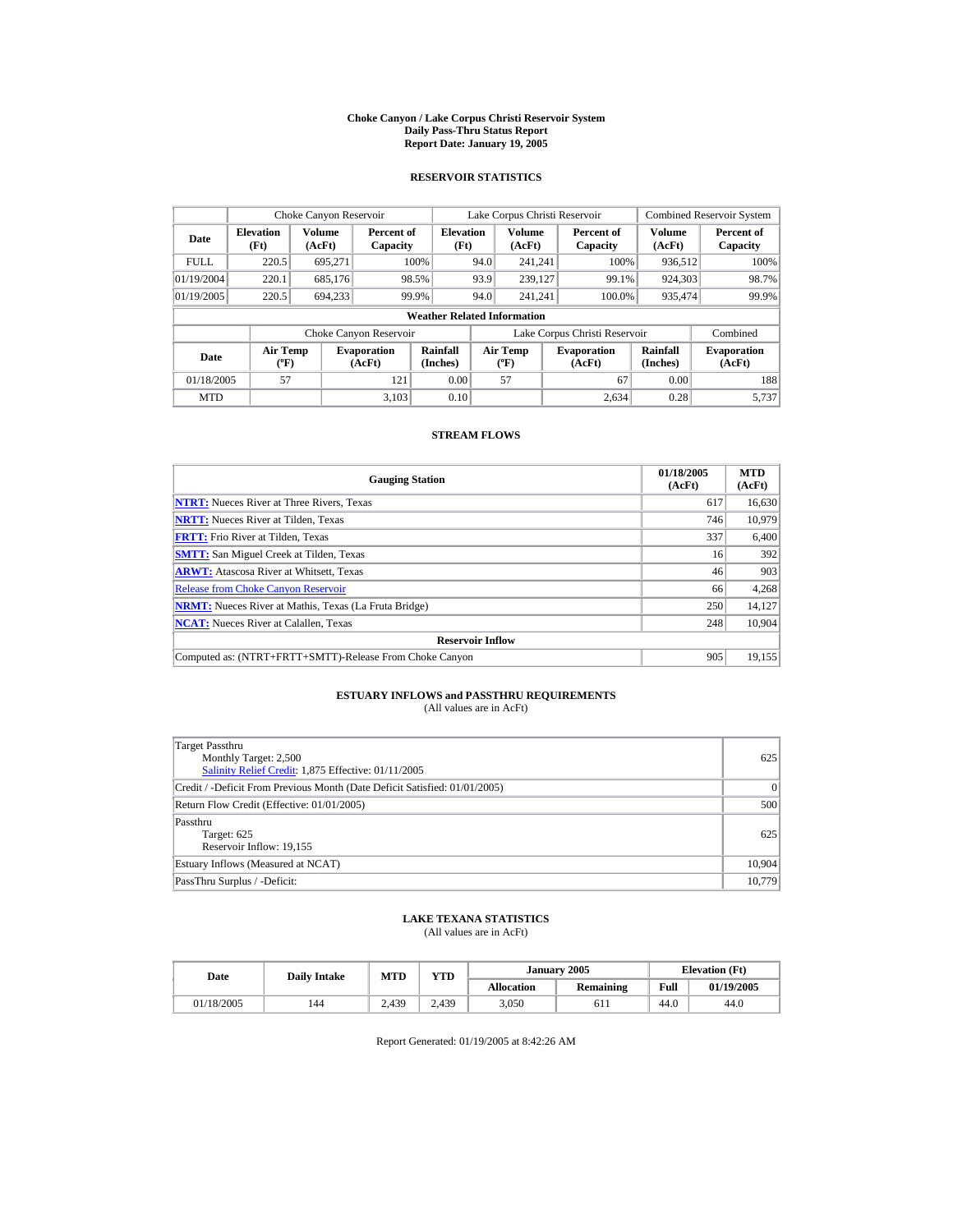#### **Choke Canyon / Lake Corpus Christi Reservoir System Daily Pass-Thru Status Report Report Date: January 20, 2005**

## **RESERVOIR STATISTICS**

| Choke Canyon Reservoir |                                             |                  |                              |                          | Lake Corpus Christi Reservoir |                                          |  |                               | <b>Combined Reservoir System</b> |                              |  |  |  |
|------------------------|---------------------------------------------|------------------|------------------------------|--------------------------|-------------------------------|------------------------------------------|--|-------------------------------|----------------------------------|------------------------------|--|--|--|
| Date                   | <b>Elevation</b><br>(Ft)                    | Volume<br>(AcFt) | Percent of<br>Capacity       | <b>Elevation</b><br>(Ft) |                               | <b>Volume</b><br>(AcFt)                  |  | Percent of<br>Capacity        | Volume<br>(AcFt)                 | Percent of<br>Capacity       |  |  |  |
| <b>FULL</b>            | 220.5                                       | 695.271          |                              | 100%                     | 94.0                          | 241.241                                  |  | 100%                          | 936.512                          | 100%                         |  |  |  |
| 01/20/2004             | 220.1                                       | 684.917          |                              | 98.5%                    | 93.8                          | 237.494                                  |  | 98.4%                         | 922.411                          | 98.5%                        |  |  |  |
| 01/20/2005             | 220.5                                       | 694,493          |                              | 99.9%                    | 94.0                          | 241.241                                  |  | 100.0%                        | 935,734                          | 99.9%                        |  |  |  |
|                        | <b>Weather Related Information</b>          |                  |                              |                          |                               |                                          |  |                               |                                  |                              |  |  |  |
|                        |                                             |                  | Choke Canyon Reservoir       |                          |                               |                                          |  | Lake Corpus Christi Reservoir |                                  | Combined                     |  |  |  |
| Date                   | <b>Air Temp</b><br>$({}^{\circ}\mathrm{F})$ |                  | <b>Evaporation</b><br>(AcFt) | Rainfall<br>(Inches)     |                               | <b>Air Temp</b><br>$({}^{\circ}{\rm F})$ |  | <b>Evaporation</b><br>(AcFt)  | Rainfall<br>(Inches)             | <b>Evaporation</b><br>(AcFt) |  |  |  |
| 01/19/2005             | 61                                          |                  | $\Omega$                     | 0.01                     |                               | 64                                       |  | 79                            | 0.00                             | 79                           |  |  |  |
| <b>MTD</b>             |                                             |                  | 3.103                        | 0.11                     |                               |                                          |  | 2.713                         | 0.28                             | 5.816                        |  |  |  |

## **STREAM FLOWS**

| <b>Gauging Station</b>                                       | 01/19/2005<br>(AcFt) | <b>MTD</b><br>(AcFt) |
|--------------------------------------------------------------|----------------------|----------------------|
| <b>NTRT:</b> Nueces River at Three Rivers, Texas             | 599                  | 17,230               |
| <b>NRTT:</b> Nueces River at Tilden, Texas                   | 463                  | 11,442               |
| <b>FRTT:</b> Frio River at Tilden, Texas                     | 330                  | 6,729                |
| <b>SMTT:</b> San Miguel Creek at Tilden, Texas               | 15                   | 408                  |
| <b>ARWT:</b> Atascosa River at Whitsett, Texas               | 46                   | 949                  |
| <b>Release from Choke Canyon Reservoir</b>                   | 66                   | 4,333                |
| <b>NRMT:</b> Nueces River at Mathis, Texas (La Fruta Bridge) | 375                  | 14,502               |
| <b>NCAT:</b> Nueces River at Calallen, Texas                 | 165                  | 11,068               |
| <b>Reservoir Inflow</b>                                      |                      |                      |
| Computed as: (NTRT+FRTT+SMTT)-Release From Choke Canyon      | 879                  | 20,034               |

# **ESTUARY INFLOWS and PASSTHRU REQUIREMENTS**<br>(All values are in AcFt)

| Target Passthru<br>Monthly Target: 2,500<br>Salinity Relief Credit: 1,875 Effective: 01/11/2005 | 625       |
|-------------------------------------------------------------------------------------------------|-----------|
| Credit / -Deficit From Previous Month (Date Deficit Satisfied: 01/01/2005)                      | $\vert$ 0 |
| Return Flow Credit (Effective: 01/01/2005)                                                      | 500       |
| Passthru<br>Target: 625<br>Reservoir Inflow: 20,034                                             | 625       |
| Estuary Inflows (Measured at NCAT)                                                              | 11,068    |
| PassThru Surplus / -Deficit:                                                                    | 10,943    |

## **LAKE TEXANA STATISTICS**

(All values are in AcFt)

| Date       | <b>Daily Intake</b> | MTD   | <b>VTD</b> |                   | January 2005 | <b>Elevation</b> (Ft) |            |
|------------|---------------------|-------|------------|-------------------|--------------|-----------------------|------------|
|            |                     |       |            | <b>Allocation</b> | Remaining    | Full                  | 01/20/2005 |
| 01/19/2005 | 144                 | 2.582 | 2.582      | 3,050             | 468          | 44.0                  | 44.0       |

Report Generated: 01/20/2005 at 8:36:06 AM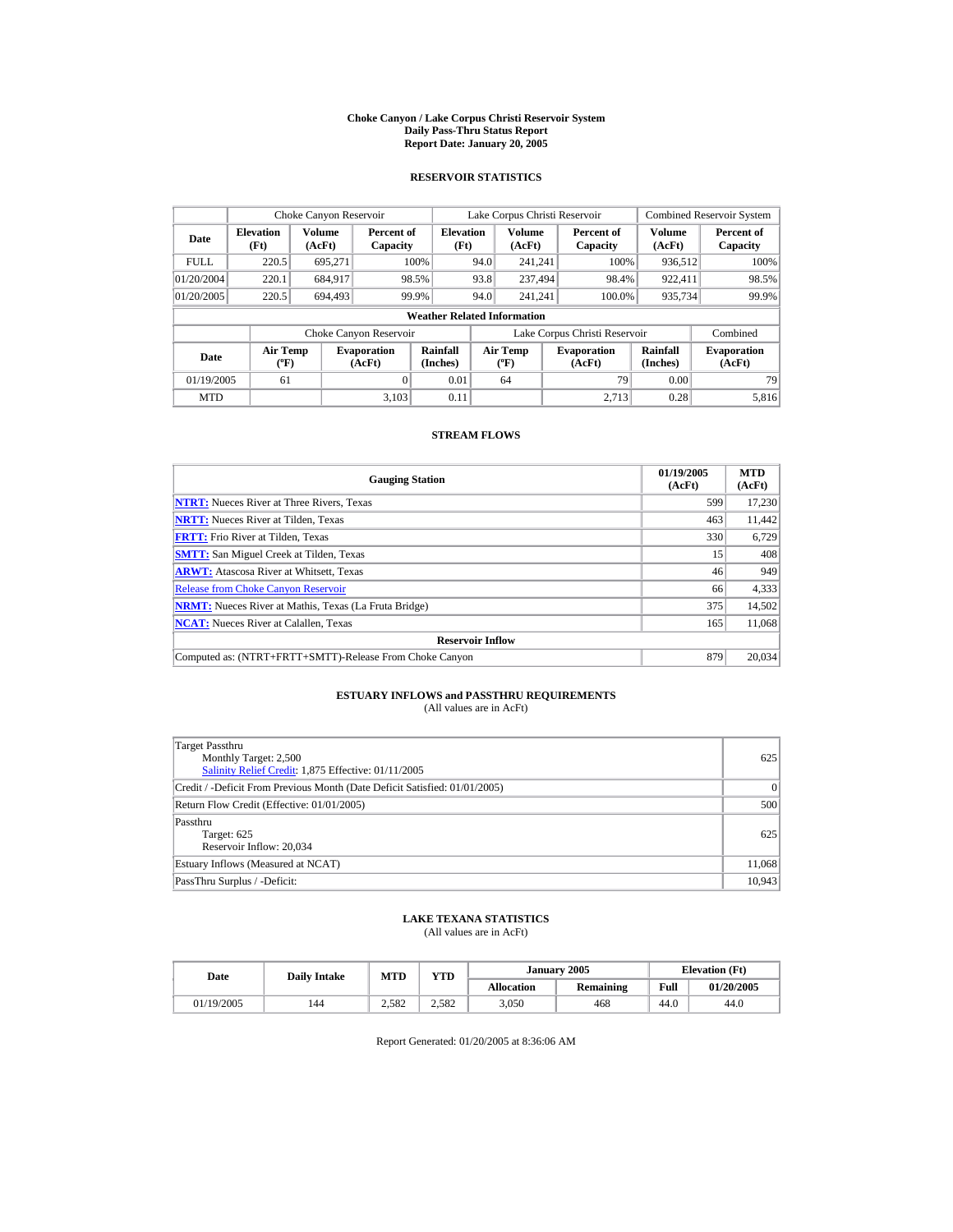#### **Choke Canyon / Lake Corpus Christi Reservoir System Daily Pass-Thru Status Report Report Date: January 21, 2005**

## **RESERVOIR STATISTICS**

|             | Choke Canyon Reservoir                      |                  |                              |                          | Lake Corpus Christi Reservoir |                                          |  |                               |                      | <b>Combined Reservoir System</b> |  |  |
|-------------|---------------------------------------------|------------------|------------------------------|--------------------------|-------------------------------|------------------------------------------|--|-------------------------------|----------------------|----------------------------------|--|--|
| Date        | <b>Elevation</b><br>(Ft)                    | Volume<br>(AcFt) | Percent of<br>Capacity       | <b>Elevation</b><br>(Ft) |                               | <b>Volume</b><br>(AcFt)                  |  | Percent of<br>Capacity        | Volume<br>(AcFt)     | Percent of<br>Capacity           |  |  |
| <b>FULL</b> | 220.5                                       | 695.271          |                              | 100%                     | 94.0                          | 241.241                                  |  | 100%                          | 936.512              | 100%                             |  |  |
| 01/21/2004  | 220.1                                       | 684,403          |                              | 98.4%                    | 93.8                          | 237.494                                  |  | 98.4%                         | 921,897              | 98.4%                            |  |  |
| 01/21/2005  | 220.5                                       | 694,493          |                              | 99.9%                    | 94.0                          | 241.241                                  |  | 100.0%                        | 935,734              | 99.9%                            |  |  |
|             | <b>Weather Related Information</b>          |                  |                              |                          |                               |                                          |  |                               |                      |                                  |  |  |
|             |                                             |                  | Choke Canyon Reservoir       |                          |                               |                                          |  | Lake Corpus Christi Reservoir |                      | Combined                         |  |  |
| Date        | <b>Air Temp</b><br>$({}^{\circ}\mathrm{F})$ |                  | <b>Evaporation</b><br>(AcFt) | Rainfall<br>(Inches)     |                               | <b>Air Temp</b><br>$({}^{\circ}{\rm F})$ |  | <b>Evaporation</b><br>(AcFt)  | Rainfall<br>(Inches) | <b>Evaporation</b><br>(AcFt)     |  |  |
| 01/20/2005  | 73                                          |                  | 136                          | 0.00                     |                               | 74                                       |  | 90                            | 0.00                 | 226                              |  |  |
| <b>MTD</b>  |                                             |                  | 3.239                        | 0.11                     |                               |                                          |  | 2.803                         | 0.28                 | 6.042                            |  |  |

## **STREAM FLOWS**

| <b>Gauging Station</b>                                       | 01/20/2005<br>(AcFt) | <b>MTD</b><br>(AcFt) |
|--------------------------------------------------------------|----------------------|----------------------|
| <b>NTRT:</b> Nueces River at Three Rivers, Texas             | 590                  | 17,819               |
| <b>NRTT:</b> Nueces River at Tilden, Texas                   | 463                  | 11.904               |
| <b>FRTT:</b> Frio River at Tilden, Texas                     | 331                  | 7,061                |
| <b>SMTT:</b> San Miguel Creek at Tilden, Texas               | 15                   | 423                  |
| <b>ARWT:</b> Atascosa River at Whitsett, Texas               | 46                   | 994                  |
| <b>Release from Choke Canyon Reservoir</b>                   | 66                   | 4,399                |
| <b>NRMT:</b> Nueces River at Mathis, Texas (La Fruta Bridge) | 262                  | 14.764               |
| <b>NCAT:</b> Nueces River at Calallen, Texas                 | 202                  | 11.271               |
| <b>Reservoir Inflow</b>                                      |                      |                      |
| Computed as: (NTRT+FRTT+SMTT)-Release From Choke Canyon      | 871                  | 20,904               |

# **ESTUARY INFLOWS and PASSTHRU REQUIREMENTS**<br>(All values are in AcFt)

| Target Passthru<br>Monthly Target: 2,500<br>Salinity Relief Credit: 1,875 Effective: 01/11/2005 | 625      |
|-------------------------------------------------------------------------------------------------|----------|
| Credit / -Deficit From Previous Month (Date Deficit Satisfied: 01/01/2005)                      | $\Omega$ |
| Return Flow Credit (Effective: 01/01/2005)                                                      | 500      |
| Passthru<br>Target: 625<br>Reservoir Inflow: 20,904                                             | 625      |
| Estuary Inflows (Measured at NCAT)                                                              | 11,271   |
| PassThru Surplus / -Deficit:                                                                    | 11,146   |

## **LAKE TEXANA STATISTICS**

(All values are in AcFt)

| Date       | <b>Daily Intake</b> | <b>MTD</b> | <b>YTD</b> |                   | January 2005 | <b>Elevation</b> (Ft) |            |
|------------|---------------------|------------|------------|-------------------|--------------|-----------------------|------------|
|            |                     |            |            | <b>Allocation</b> | Remaining    | Full                  | 01/21/2005 |
| 01/20/2005 | 144                 | 2.726      | 2.726      | 3,050             | 324          | 44.U                  | 43.9       |

Report Generated: 01/21/2005 at 8:21:41 AM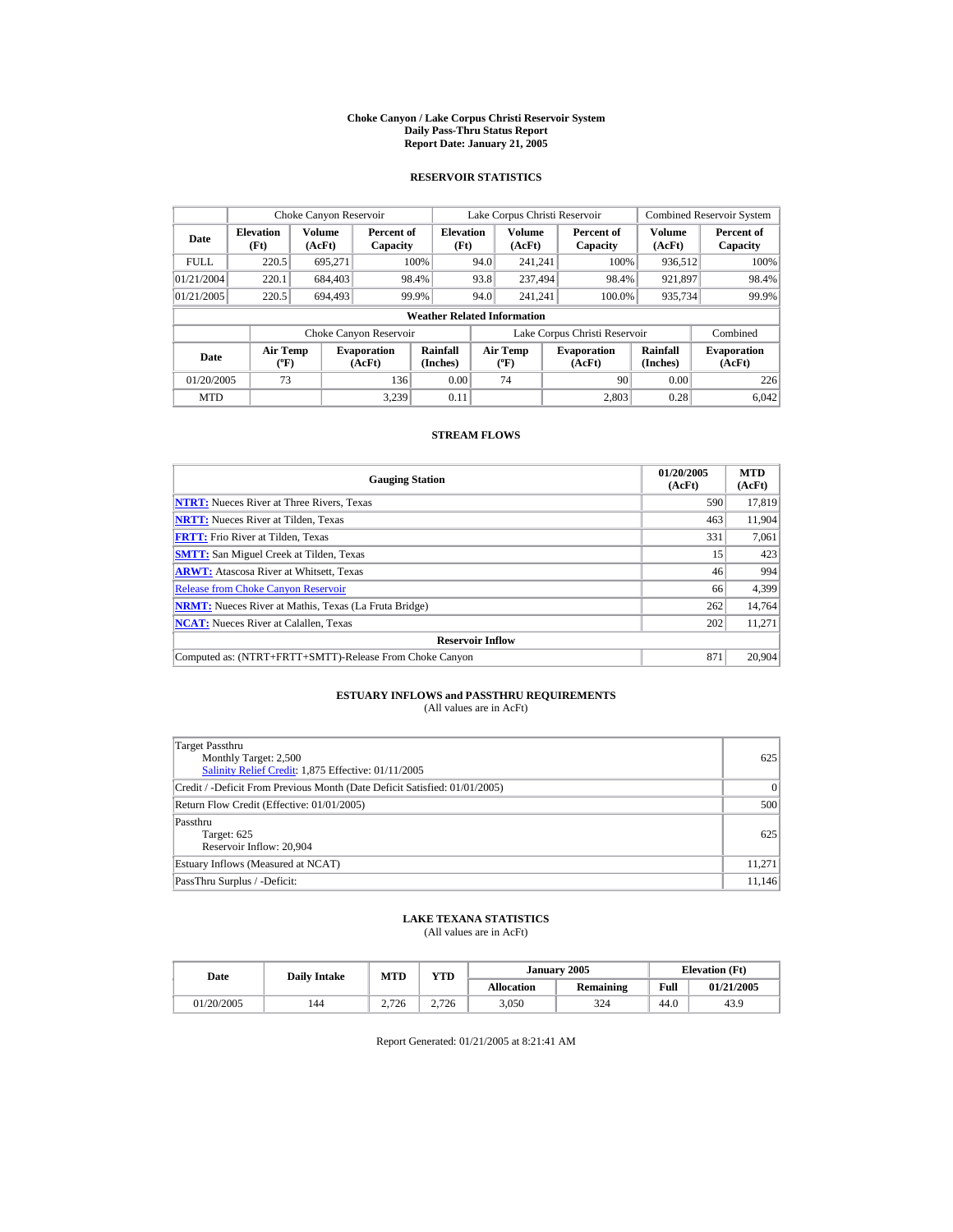#### **Choke Canyon / Lake Corpus Christi Reservoir System Daily Pass-Thru Status Report Report Date: January 22, 2005**

## **RESERVOIR STATISTICS**

|             | Choke Canyon Reservoir                      |                                                                                                                                                   |                        |                                    |      |                  | Lake Corpus Christi Reservoir |        |                  | <b>Combined Reservoir System</b> |
|-------------|---------------------------------------------|---------------------------------------------------------------------------------------------------------------------------------------------------|------------------------|------------------------------------|------|------------------|-------------------------------|--------|------------------|----------------------------------|
| Date        | <b>Elevation</b><br>(Ft)                    | Volume<br>(AcFt)                                                                                                                                  | Percent of<br>Capacity | <b>Elevation</b><br>(Ft)           |      | Volume<br>(AcFt) | Percent of<br>Capacity        |        | Volume<br>(AcFt) | Percent of<br>Capacity           |
| <b>FULL</b> | 220.5                                       | 695.271                                                                                                                                           |                        | 100%                               | 94.0 | 241.241          |                               | 100%   | 936,512          | 100%                             |
| 01/22/2004  | 220.1                                       | 683,632                                                                                                                                           |                        | 98.3%                              | 93.8 | 237.494          |                               | 98.4%  | 921.126          | 98.4%                            |
| 01/22/2005  | 220.5                                       | 694.752                                                                                                                                           |                        | 99.9%                              | 94.0 | 241.241          |                               | 100.0% | 935,993          | 99.9%                            |
|             |                                             |                                                                                                                                                   |                        | <b>Weather Related Information</b> |      |                  |                               |        |                  |                                  |
|             |                                             |                                                                                                                                                   | Choke Canyon Reservoir |                                    |      |                  | Lake Corpus Christi Reservoir |        |                  | Combined                         |
| Date        | <b>Air Temp</b><br>$({}^{\circ}\mathrm{F})$ | Rainfall<br>Rainfall<br>Air Temp<br><b>Evaporation</b><br><b>Evaporation</b><br>(Inches)<br>(Inches)<br>(AcFt)<br>(AcFt)<br>$({}^{\circ}{\rm F})$ |                        | <b>Evaporation</b><br>(AcFt)       |      |                  |                               |        |                  |                                  |
| 01/21/2005  | 76                                          |                                                                                                                                                   | 91                     | 0.00                               |      | 78               |                               | 135    | 0.00             | 226                              |
| <b>MTD</b>  |                                             |                                                                                                                                                   | 3.330                  | 0.11                               |      |                  |                               | 2.938  | 0.28             | 6.268                            |

## **STREAM FLOWS**

| <b>Gauging Station</b>                                       | 01/21/2005<br>(AcFt) | <b>MTD</b><br>(AcFt) |
|--------------------------------------------------------------|----------------------|----------------------|
| <b>NTRT:</b> Nueces River at Three Rivers, Texas             | 586                  | 18,405               |
| <b>NRTT:</b> Nueces River at Tilden, Texas                   | 463                  | 12,367               |
| <b>FRTT:</b> Frio River at Tilden, Texas                     | 335                  | 7,396                |
| <b>SMTT:</b> San Miguel Creek at Tilden, Texas               | 16                   | 439                  |
| <b>ARWT:</b> Atascosa River at Whitsett, Texas               | 46                   | 1,040                |
| <b>Release from Choke Canyon Reservoir</b>                   | 66                   | 4,464                |
| <b>NRMT:</b> Nueces River at Mathis, Texas (La Fruta Bridge) | 228                  | 14,993               |
| <b>NCAT:</b> Nueces River at Calallen, Texas                 | 197                  | 11,467               |
| <b>Reservoir Inflow</b>                                      |                      |                      |
| Computed as: (NTRT+FRTT+SMTT)-Release From Choke Canyon      | 872                  | 21,776               |

# **ESTUARY INFLOWS and PASSTHRU REQUIREMENTS**<br>(All values are in AcFt)

| Target Passthru<br>Monthly Target: 2,500<br>Salinity Relief Credit: 1,875 Effective: 01/11/2005 | 625    |
|-------------------------------------------------------------------------------------------------|--------|
| Credit / -Deficit From Previous Month (Date Deficit Satisfied: 01/01/2005)                      | 0      |
| Return Flow Credit (Effective: 01/01/2005)                                                      | 500    |
| Passthru<br>Target: 625<br>Reservoir Inflow: 21,776                                             | 625    |
| Estuary Inflows (Measured at NCAT)                                                              | 11,467 |
| PassThru Surplus / -Deficit:                                                                    | 11,342 |

## **LAKE TEXANA STATISTICS**

(All values are in AcFt)

| Date       | <b>Daily Intake</b> | MTD   | <b>VTD</b> |                   | January 2005 | <b>Elevation</b> (Ft) |            |  |
|------------|---------------------|-------|------------|-------------------|--------------|-----------------------|------------|--|
|            |                     |       |            | <b>Allocation</b> | Remaining    | Full                  | 01/22/2005 |  |
| 01/21/2005 | 144                 | 2.870 | 2.870      | 3,050             | 180          | 44.0                  | 43.9       |  |

Report Generated: 01/22/2005 at 8:24:37 AM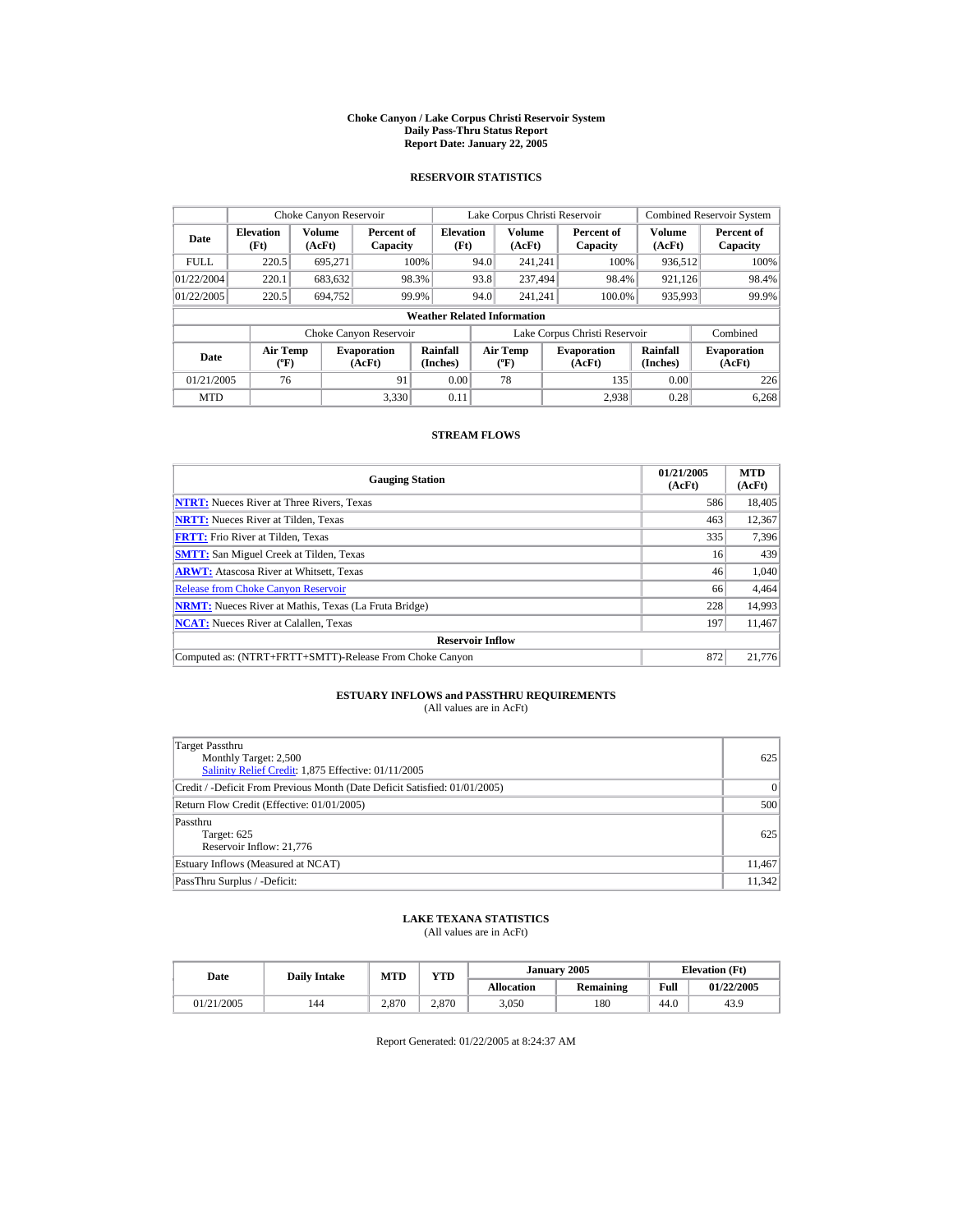#### **Choke Canyon / Lake Corpus Christi Reservoir System Daily Pass-Thru Status Report Report Date: January 23, 2005**

## **RESERVOIR STATISTICS**

| Choke Canyon Reservoir                                                              |                          |                      |                        |                                          |                              | Lake Corpus Christi Reservoir |                               |                  | <b>Combined Reservoir System</b> |
|-------------------------------------------------------------------------------------|--------------------------|----------------------|------------------------|------------------------------------------|------------------------------|-------------------------------|-------------------------------|------------------|----------------------------------|
| Date                                                                                | <b>Elevation</b><br>(Ft) | Volume<br>(AcFt)     | Percent of<br>Capacity | <b>Elevation</b><br>(Ft)                 |                              | <b>Volume</b><br>(AcFt)       | Percent of<br>Capacity        | Volume<br>(AcFt) | Percent of<br>Capacity           |
| <b>FULL</b>                                                                         | 220.5                    | 695.271              |                        | 100%                                     | 94.0                         | 241.241                       | 100%                          | 936.512          | 100%                             |
| 01/23/2004                                                                          | 220.1                    | 685,176              |                        | 98.5%                                    | 93.8                         | 237,403                       | 98.4%                         | 922,579          | 98.5%                            |
| 01/23/2005                                                                          | 220.5                    | 694.493              |                        | 99.9%                                    | 94.0                         | 241.241                       | 100.0%                        | 935,734          | 99.9%                            |
|                                                                                     |                          |                      |                        | <b>Weather Related Information</b>       |                              |                               |                               |                  |                                  |
|                                                                                     |                          |                      | Choke Canyon Reservoir |                                          |                              |                               | Lake Corpus Christi Reservoir |                  | Combined                         |
| <b>Air Temp</b><br><b>Evaporation</b><br>Date<br>$({}^{\circ}\mathrm{F})$<br>(AcFt) |                          | Rainfall<br>(Inches) |                        | <b>Air Temp</b><br>$({}^{\circ}{\rm F})$ | <b>Evaporation</b><br>(AcFt) | Rainfall<br>(Inches)          | <b>Evaporation</b><br>(AcFt)  |                  |                                  |
| 01/22/2005                                                                          | 72                       |                      | 393                    | 0.00                                     |                              | 72                            | 247                           | 0.00             | 640                              |
| <b>MTD</b>                                                                          |                          |                      | 3.723                  | 0.11                                     |                              |                               | 3.185                         | 0.28             | 6.908                            |

## **STREAM FLOWS**

| <b>Gauging Station</b>                                       | 01/22/2005<br>(AcFt) | <b>MTD</b><br>(AcFt) |
|--------------------------------------------------------------|----------------------|----------------------|
| <b>NTRT:</b> Nueces River at Three Rivers, Texas             | 586                  | 18,990               |
| <b>NRTT:</b> Nueces River at Tilden, Texas                   | 463                  | 12,829               |
| <b>FRTT:</b> Frio River at Tilden, Texas                     | 339                  | 7,736                |
| <b>SMTT:</b> San Miguel Creek at Tilden, Texas               | 16                   | 455                  |
| <b>ARWT:</b> Atascosa River at Whitsett, Texas               | 46                   | 1,086                |
| <b>Release from Choke Canyon Reservoir</b>                   | 66                   | 4,530                |
| <b>NRMT:</b> Nueces River at Mathis, Texas (La Fruta Bridge) | 510                  | 15,503               |
| <b>NCAT:</b> Nueces River at Calallen, Texas                 | 115                  | 11,582               |
| <b>Reservoir Inflow</b>                                      |                      |                      |
| Computed as: (NTRT+FRTT+SMTT)-Release From Choke Canyon      | 875                  | 22,651               |

# **ESTUARY INFLOWS and PASSTHRU REQUIREMENTS**<br>(All values are in AcFt)

| Target Passthru<br>Monthly Target: 2,500<br>Salinity Relief Credit: 1,875 Effective: 01/11/2005 | 625    |
|-------------------------------------------------------------------------------------------------|--------|
| Credit / -Deficit From Previous Month (Date Deficit Satisfied: 01/01/2005)                      | 0      |
| Return Flow Credit (Effective: 01/01/2005)                                                      | 500    |
| Passthru<br>Target: 625<br>Reservoir Inflow: 22,651                                             | 625    |
| Estuary Inflows (Measured at NCAT)                                                              | 11,582 |
| PassThru Surplus / -Deficit:                                                                    | 11,457 |

## **LAKE TEXANA STATISTICS**

(All values are in AcFt)

| Date       | <b>Daily Intake</b> | MTD   | <b>VTD</b> |                   | January 2005 | <b>Elevation</b> (Ft) |            |
|------------|---------------------|-------|------------|-------------------|--------------|-----------------------|------------|
|            |                     |       |            | <b>Allocation</b> | Remaining    | Full                  | 01/23/2005 |
| 01/22/2005 | 143                 | 3.013 | 3,013      | 3,050             |              | 44.0                  | 43.9       |

Report Generated: 01/23/2005 at 8:17:25 AM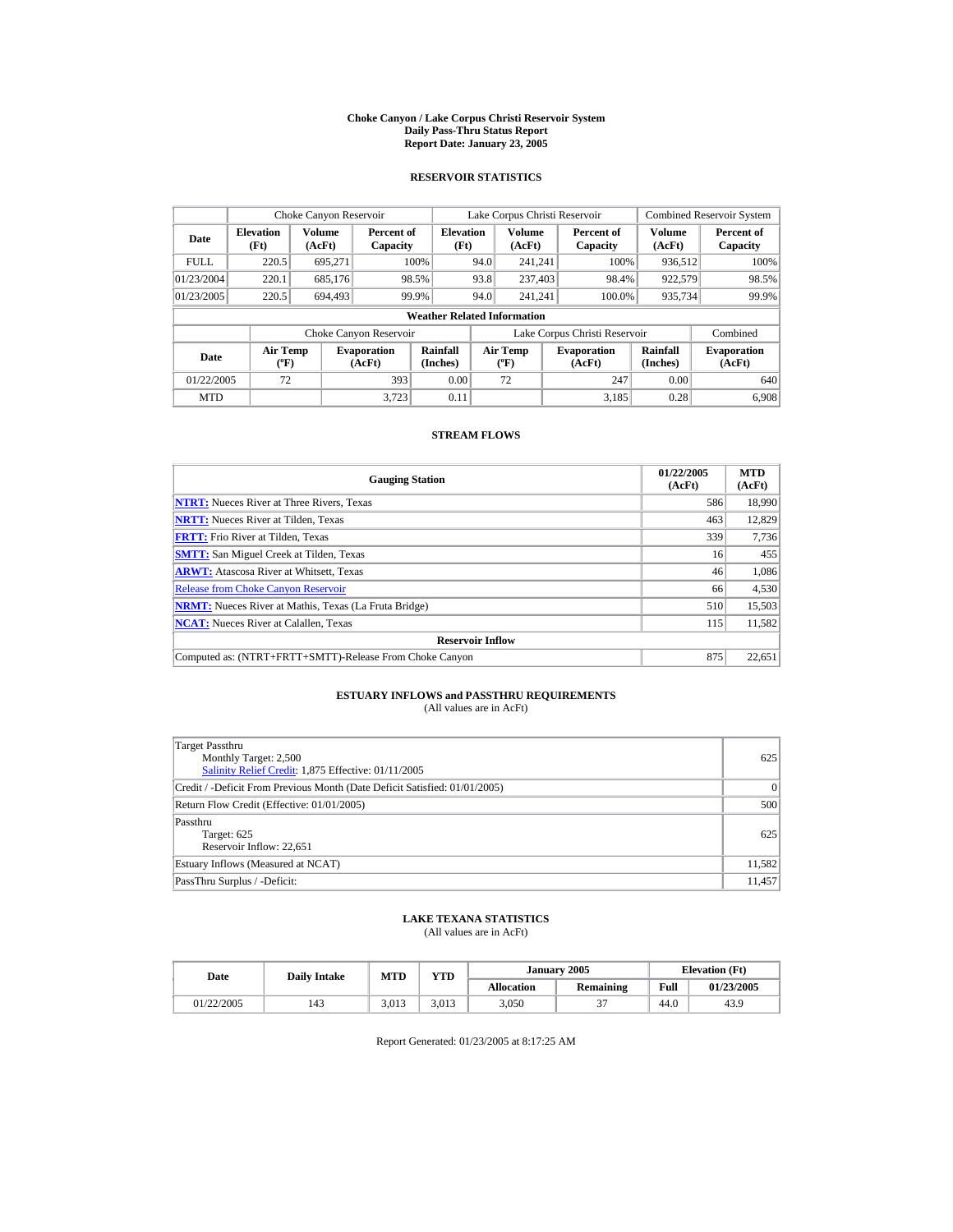#### **Choke Canyon / Lake Corpus Christi Reservoir System Daily Pass-Thru Status Report Report Date: January 24, 2005**

## **RESERVOIR STATISTICS**

|             | Choke Canyon Reservoir                                                                                                                                                                      |                  |                        |                                    |      | Lake Corpus Christi Reservoir |                               |                  | <b>Combined Reservoir System</b> |
|-------------|---------------------------------------------------------------------------------------------------------------------------------------------------------------------------------------------|------------------|------------------------|------------------------------------|------|-------------------------------|-------------------------------|------------------|----------------------------------|
| Date        | <b>Elevation</b><br>(Ft)                                                                                                                                                                    | Volume<br>(AcFt) | Percent of<br>Capacity | <b>Elevation</b><br>(Ft)           |      | <b>Volume</b><br>(AcFt)       | Percent of<br>Capacity        | Volume<br>(AcFt) | Percent of<br>Capacity           |
| <b>FULL</b> | 220.5                                                                                                                                                                                       | 695,271          |                        | 100%                               | 94.0 | 241.241                       | 100%                          | 936,512          | 100%                             |
| 01/24/2004  | 220.2                                                                                                                                                                                       | 686.214          |                        | 98.7%                              | 93.8 | 238.168                       | 98.7%                         | 924,382          | 98.7%                            |
| 01/24/2005  | 220.5                                                                                                                                                                                       | 694.233          |                        | 99.9%                              | 94.0 | 241.241                       | 100.0%                        | 935,474          | 99.9%                            |
|             |                                                                                                                                                                                             |                  |                        | <b>Weather Related Information</b> |      |                               |                               |                  |                                  |
|             |                                                                                                                                                                                             |                  | Choke Canyon Reservoir |                                    |      |                               | Lake Corpus Christi Reservoir |                  | Combined                         |
| Date        | Rainfall<br>Rainfall<br><b>Air Temp</b><br><b>Air Temp</b><br><b>Evaporation</b><br><b>Evaporation</b><br>$(^{\circ}F)$<br>(Inches)<br>(Inches)<br>(AcFt)<br>$(^{\circ}\text{F})$<br>(AcFt) |                  |                        | <b>Evaporation</b><br>(AcFt)       |      |                               |                               |                  |                                  |
| 01/23/2005  | 51                                                                                                                                                                                          |                  | 181                    | 0.00                               |      | 49                            | 135                           | 0.00             | 316                              |
| <b>MTD</b>  |                                                                                                                                                                                             |                  | 3.904                  | 0.11                               |      |                               | 3,320                         | 0.28             | 7.224                            |

## **STREAM FLOWS**

| <b>Gauging Station</b>                                       | 01/23/2005<br>(AcFt) | <b>MTD</b><br>(AcFt) |
|--------------------------------------------------------------|----------------------|----------------------|
| <b>NTRT:</b> Nueces River at Three Rivers, Texas             | 582                  | 19,572               |
| <b>NRTT:</b> Nueces River at Tilden, Texas                   | 451                  | 13.280               |
| <b>FRTT:</b> Frio River at Tilden, Texas                     | 337                  | 8,073                |
| <b>SMTT:</b> San Miguel Creek at Tilden, Texas               | 14                   | 469                  |
| <b>ARWT:</b> Atascosa River at Whitsett, Texas               | 44                   | 1,129                |
| <b>Release from Choke Canyon Reservoir</b>                   | 66                   | 4,595                |
| <b>NRMT:</b> Nueces River at Mathis, Texas (La Fruta Bridge) | 641                  | 16.144               |
| <b>NCAT:</b> Nueces River at Calallen, Texas                 | 318                  | 11.900               |
| <b>Reservoir Inflow</b>                                      |                      |                      |
| Computed as: (NTRT+FRTT+SMTT)-Release From Choke Canyon      | 868                  | 23.519               |

# **ESTUARY INFLOWS and PASSTHRU REQUIREMENTS**<br>(All values are in AcFt)

| <b>Target Passthru</b><br>Monthly Target: 2,500<br>Salinity Relief Credit: 1,875 Effective: 01/11/2005 | 625      |
|--------------------------------------------------------------------------------------------------------|----------|
| Credit / -Deficit From Previous Month (Date Deficit Satisfied: 01/01/2005)                             | $\Omega$ |
| Return Flow Credit (Effective: 01/01/2005)                                                             | 500      |
| Passthru<br>Target: 625<br>Reservoir Inflow: 23,519                                                    | 625      |
| Estuary Inflows (Measured at NCAT)                                                                     | 11,900   |
| PassThru Surplus / -Deficit:                                                                           | 11,775   |

## **LAKE TEXANA STATISTICS**

(All values are in AcFt)

| Date       | <b>Daily Intake</b> | <b>MTD</b> | <b>YTD</b> |                   | January 2005 | <b>Elevation</b> (Ft) |            |
|------------|---------------------|------------|------------|-------------------|--------------|-----------------------|------------|
|            |                     |            |            | <b>Allocation</b> | Remaining    | Full                  | 01/24/2005 |
| 01/23/2005 | 143                 | 3.156      | 3.156      | 3,050             | $-106$       | 44.0                  | 43.9       |

Report Generated: 01/24/2005 at 8:21:08 AM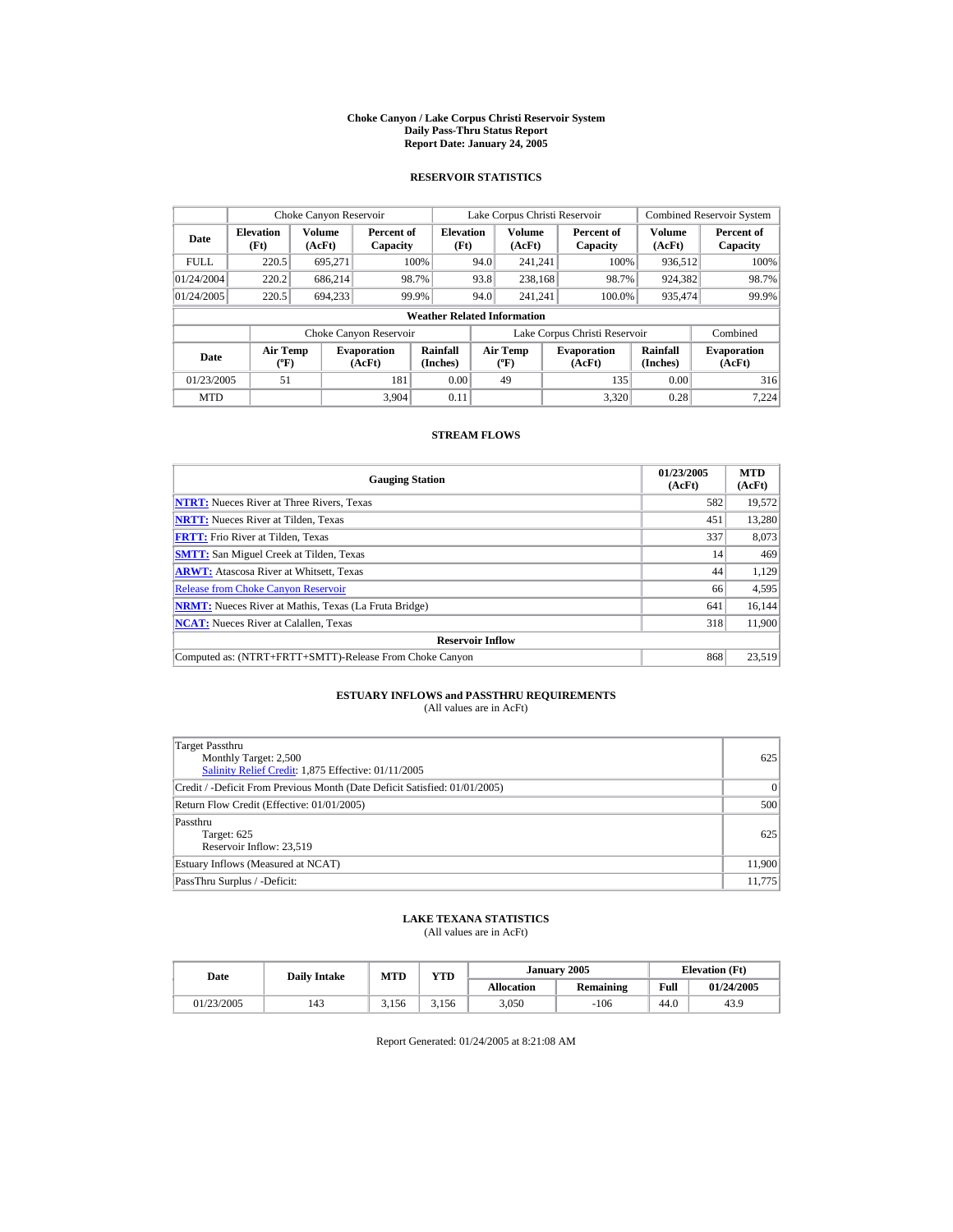#### **Choke Canyon / Lake Corpus Christi Reservoir System Daily Pass-Thru Status Report Report Date: January 25, 2005**

## **RESERVOIR STATISTICS**

|             | Choke Canyon Reservoir                |                         |                              |                                    |      | Lake Corpus Christi Reservoir     |                               |                         | <b>Combined Reservoir System</b> |
|-------------|---------------------------------------|-------------------------|------------------------------|------------------------------------|------|-----------------------------------|-------------------------------|-------------------------|----------------------------------|
| Date        | <b>Elevation</b><br>(Ft)              | <b>Volume</b><br>(AcFt) | Percent of<br>Capacity       | <b>Elevation</b><br>(Ft)           |      | <b>Volume</b><br>(AcFt)           | Percent of<br>Capacity        | <b>Volume</b><br>(AcFt) | Percent of<br>Capacity           |
| <b>FULL</b> | 220.5                                 | 695.271                 |                              | 100%                               | 94.0 | 241.241                           | 100%                          | 936,512                 | 100%                             |
| 01/25/2004  | 220.2                                 | 686,473                 |                              | 98.7%                              | 93.9 | 238,551                           | 98.9%                         | 925,024                 | 98.8%                            |
| 01/25/2005  | 220.5                                 | 694,493                 |                              | 99.9%                              | 94.0 | 241.241                           | 100.0%                        | 935,734                 | 99.9%                            |
|             |                                       |                         |                              | <b>Weather Related Information</b> |      |                                   |                               |                         |                                  |
|             |                                       |                         | Choke Canyon Reservoir       |                                    |      |                                   | Lake Corpus Christi Reservoir |                         | Combined                         |
| Date        | <b>Air Temp</b><br>$({}^o\mathrm{F})$ |                         | <b>Evaporation</b><br>(AcFt) | Rainfall<br>(Inches)               |      | Air Temp<br>$({}^{\circ}{\rm F})$ | <b>Evaporation</b><br>(AcFt)  | Rainfall<br>(Inches)    |                                  |
| 01/24/2005  | 66                                    |                         | 151                          | 0.00                               |      | 67                                | 90                            | 0.00                    | 241                              |
| <b>MTD</b>  |                                       |                         | 4,055                        | 0.11                               |      |                                   | 3.410                         | 0.28                    | 7,465                            |

## **STREAM FLOWS**

| <b>Gauging Station</b>                                       | 01/24/2005<br>(AcFt) | <b>MTD</b><br>(AcFt) |
|--------------------------------------------------------------|----------------------|----------------------|
| <b>NTRT:</b> Nueces River at Three Rivers, Texas             | 572                  | 20,144               |
| <b>NRTT:</b> Nueces River at Tilden, Texas                   | 437                  | 13.716               |
| <b>FRTT:</b> Frio River at Tilden, Texas                     | 333                  | 8,406                |
| <b>SMTT:</b> San Miguel Creek at Tilden, Texas               | 15                   | 485                  |
| <b>ARWT:</b> Atascosa River at Whitsett, Texas               | 42                   | 1,171                |
| <b>Release from Choke Canyon Reservoir</b>                   | 66                   | 4,661                |
| <b>NRMT:</b> Nueces River at Mathis, Texas (La Fruta Bridge) | 457                  | 16,601               |
| <b>NCAT:</b> Nueces River at Calallen, Texas                 | 423                  | 12.323               |
| <b>Reservoir Inflow</b>                                      |                      |                      |
| Computed as: (NTRT+FRTT+SMTT)-Release From Choke Canyon      | 855                  | 24,374               |

# **ESTUARY INFLOWS and PASSTHRU REQUIREMENTS**<br>(All values are in AcFt)

| Target Passthru<br>Monthly Target: 2,500<br>Salinity Relief Credit: 1,875 Effective: 01/11/2005 | 625       |
|-------------------------------------------------------------------------------------------------|-----------|
| Credit / -Deficit From Previous Month (Date Deficit Satisfied: 01/01/2005)                      | $\vert$ 0 |
| Return Flow Credit (Effective: 01/01/2005)                                                      | 500       |
| Passthru<br>Target: 625<br>Reservoir Inflow: 24,374                                             | 625       |
| Estuary Inflows (Measured at NCAT)                                                              | 12,323    |
| PassThru Surplus / -Deficit:                                                                    | 12,198    |

## **LAKE TEXANA STATISTICS**

(All values are in AcFt)

| Date |            | <b>Daily Intake</b> | MTD   | <b>VTD</b> |                   | January 2005 |      | <b>Elevation</b> (Ft) |
|------|------------|---------------------|-------|------------|-------------------|--------------|------|-----------------------|
|      |            |                     |       |            | <b>Allocation</b> | Remaining    | Full | 01/25/2005            |
|      | 01/24/2005 | 143                 | 3,300 | 3.300      | 3,050             | $-250$       | 44.0 | 43.9                  |

Report Generated: 01/25/2005 at 9:47:10 AM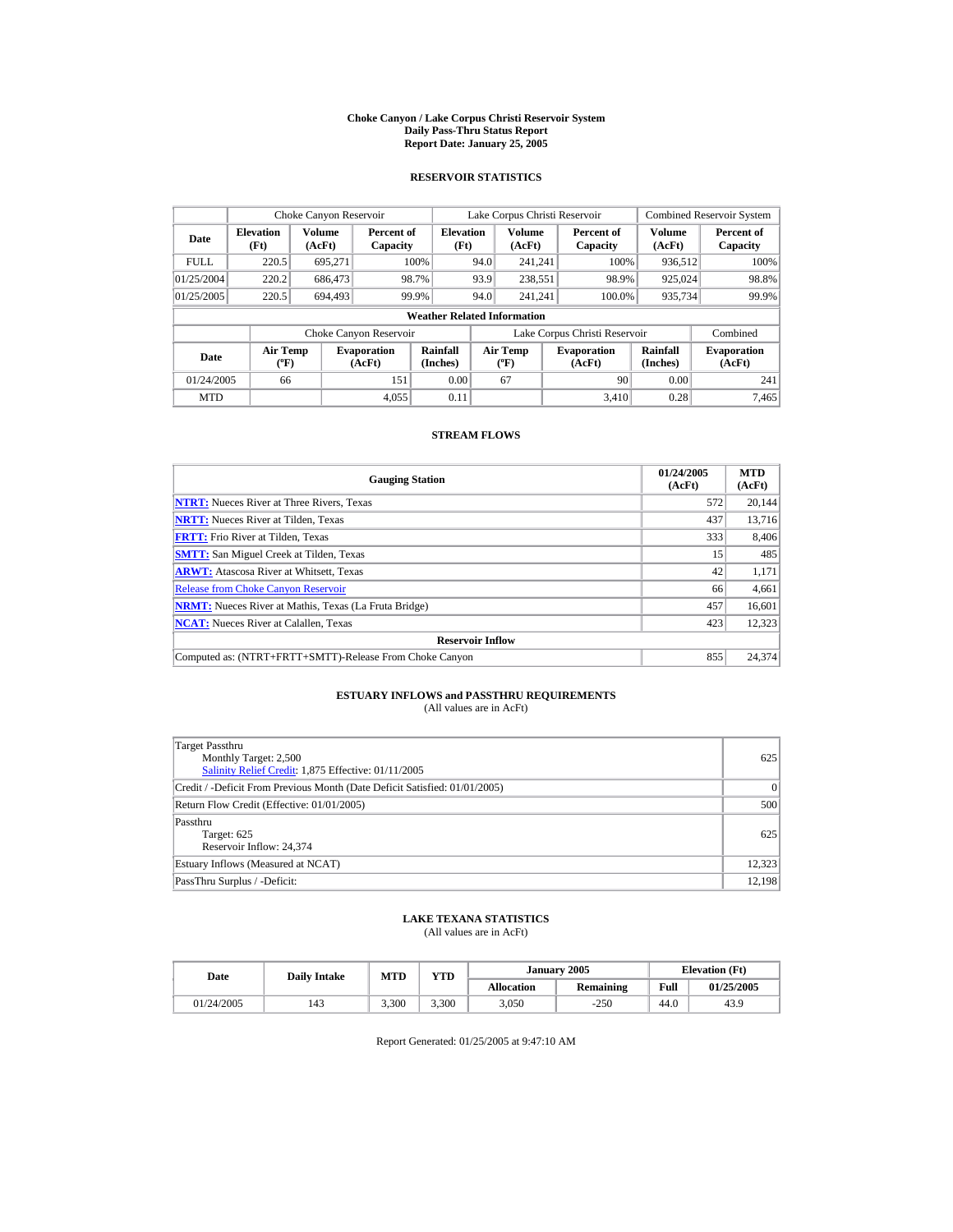#### **Choke Canyon / Lake Corpus Christi Reservoir System Daily Pass-Thru Status Report Report Date: January 26, 2005**

## **RESERVOIR STATISTICS**

| Choke Canyon Reservoir |                                             |                  |                              |                                    |      | Lake Corpus Christi Reservoir            |                                                      |                  | <b>Combined Reservoir System</b> |
|------------------------|---------------------------------------------|------------------|------------------------------|------------------------------------|------|------------------------------------------|------------------------------------------------------|------------------|----------------------------------|
| Date                   | <b>Elevation</b><br>(Ft)                    | Volume<br>(AcFt) | Percent of<br>Capacity       | <b>Elevation</b><br>(Ft)           |      | <b>Volume</b><br>(AcFt)                  | Percent of<br>Capacity                               | Volume<br>(AcFt) | Percent of<br>Capacity           |
| <b>FULL</b>            | 220.5                                       | 695.271          |                              | 100%                               | 94.0 | 241.241                                  | 100%                                                 | 936.512          | 100%                             |
| 01/26/2004             | 220.2                                       | 686.214          |                              | 98.7%                              | 93.9 | 239,127                                  | 99.1%                                                | 925,341          | 98.8%                            |
| 01/26/2005             | 220.5                                       | 694,752          |                              | 99.9%                              | 94.0 | 241.241                                  | 100.0%                                               | 935,993          | 99.9%                            |
|                        |                                             |                  |                              | <b>Weather Related Information</b> |      |                                          |                                                      |                  |                                  |
|                        |                                             |                  | Choke Canyon Reservoir       |                                    |      |                                          | Lake Corpus Christi Reservoir                        |                  | Combined                         |
| Date                   | <b>Air Temp</b><br>$({}^{\circ}\mathrm{F})$ |                  | <b>Evaporation</b><br>(AcFt) | Rainfall<br>(Inches)               |      | <b>Air Temp</b><br>$({}^{\circ}{\rm F})$ | Rainfall<br><b>Evaporation</b><br>(Inches)<br>(AcFt) |                  | <b>Evaporation</b><br>(AcFt)     |
| 01/25/2005             | 79                                          |                  | 182                          | 0.00                               |      | 78                                       | 168                                                  | 0.00             | 350                              |
| <b>MTD</b>             |                                             |                  | 4.237                        | 0.11                               |      |                                          | 3.578                                                | 0.28             | 7.815                            |

## **STREAM FLOWS**

| <b>Gauging Station</b>                                       | 01/25/2005<br>(AcFt) | <b>MTD</b><br>(AcFt) |
|--------------------------------------------------------------|----------------------|----------------------|
| <b>NTRT:</b> Nueces River at Three Rivers, Texas             | 562                  | 20,706               |
| <b>NRTT:</b> Nueces River at Tilden, Texas                   | 427                  | 14,143               |
| <b>FRTT:</b> Frio River at Tilden, Texas                     | 331                  | 8,738                |
| <b>SMTT:</b> San Miguel Creek at Tilden, Texas               | 16                   | 501                  |
| <b>ARWT:</b> Atascosa River at Whitsett, Texas               | 44                   | 1,215                |
| <b>Release from Choke Canyon Reservoir</b>                   | 66                   | 4.726                |
| <b>NRMT:</b> Nueces River at Mathis, Texas (La Fruta Bridge) | 417                  | 17.017               |
| <b>NCAT:</b> Nueces River at Calallen, Texas                 | 298                  | 12.621               |
| <b>Reservoir Inflow</b>                                      |                      |                      |
| Computed as: (NTRT+FRTT+SMTT)-Release From Choke Canyon      | 844                  | 25,218               |

# **ESTUARY INFLOWS and PASSTHRU REQUIREMENTS**<br>(All values are in AcFt)

| Target Passthru<br>Monthly Target: 2,500<br>Salinity Relief Credit: 1,875 Effective: 01/11/2005 | 625      |
|-------------------------------------------------------------------------------------------------|----------|
| Credit / -Deficit From Previous Month (Date Deficit Satisfied: 01/01/2005)                      | $\Omega$ |
| Return Flow Credit (Effective: 01/01/2005)                                                      | 500      |
| Passthru<br>Target: 625<br>Reservoir Inflow: 25,218                                             | 625      |
| Estuary Inflows (Measured at NCAT)                                                              | 12,621   |
| PassThru Surplus / -Deficit:                                                                    | 12,496   |

## **LAKE TEXANA STATISTICS**

(All values are in AcFt)

| Date       | <b>Daily Intake</b> | <b>MTD</b> | $_{\rm VTD}$ |                   | January 2005 |      | <b>Elevation</b> (Ft) |
|------------|---------------------|------------|--------------|-------------------|--------------|------|-----------------------|
|            |                     |            |              | <b>Allocation</b> | Remaining    | Full | 01/26/2005            |
| 01/25/2005 | 143                 | 3.442      | 3.442        | 3,050             | $-392$       | 44.U | 43.8                  |

Report Generated: 01/26/2005 at 8:49:15 AM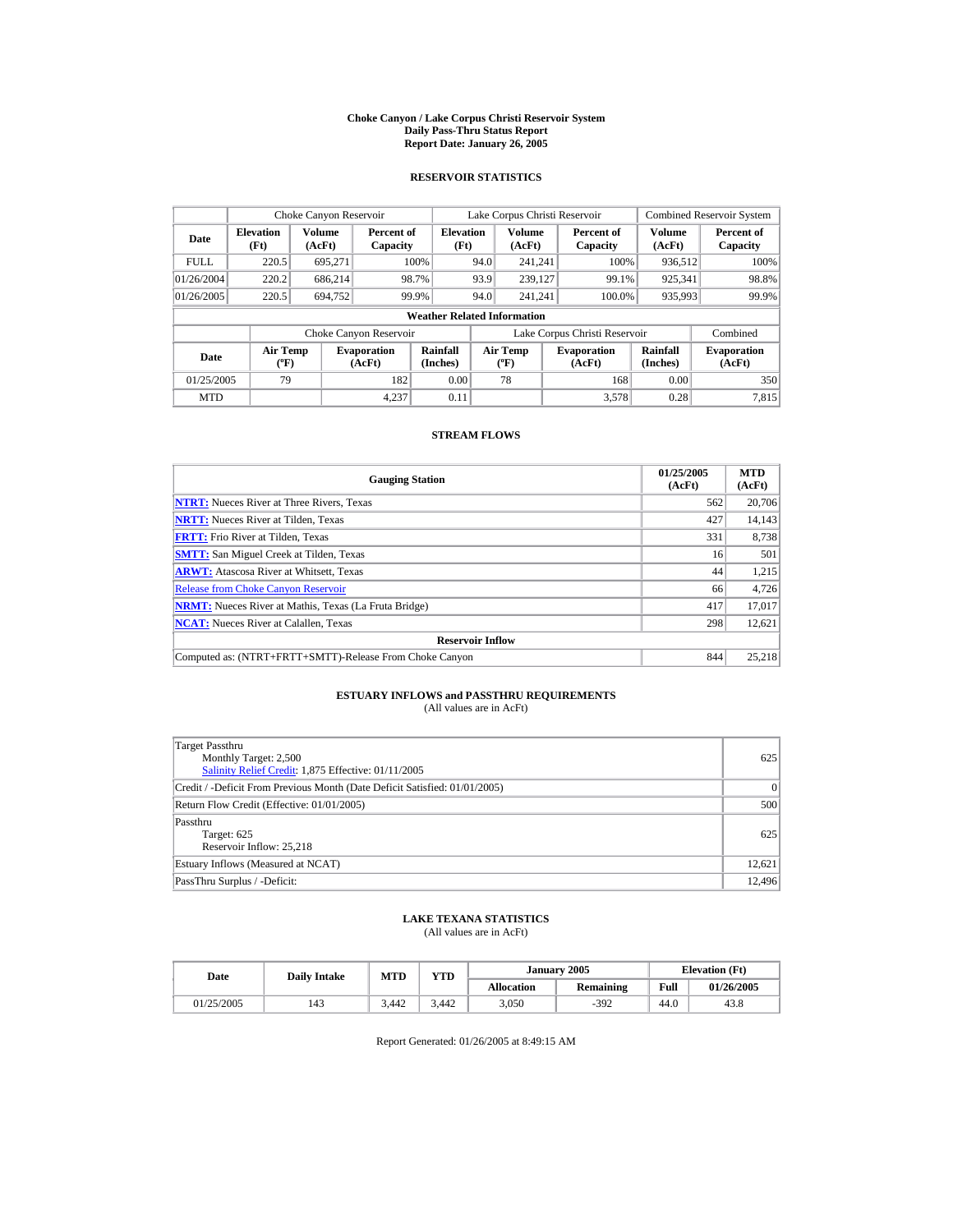#### **Choke Canyon / Lake Corpus Christi Reservoir System Daily Pass-Thru Status Report Report Date: January 27, 2005**

## **RESERVOIR STATISTICS**

|             | Choke Canyon Reservoir           |                  |                              |                                    |      | Lake Corpus Christi Reservoir               |                               |                             | <b>Combined Reservoir System</b> |
|-------------|----------------------------------|------------------|------------------------------|------------------------------------|------|---------------------------------------------|-------------------------------|-----------------------------|----------------------------------|
| Date        | <b>Elevation</b><br>(Ft)         | Volume<br>(AcFt) | Percent of<br>Capacity       | <b>Elevation</b><br>(Ft)           |      | <b>Volume</b><br>(AcFt)                     | Percent of<br>Capacity        | Volume<br>(AcFt)            | Percent of<br>Capacity           |
| <b>FULL</b> | 220.5                            | 695.271          |                              | 100%                               | 94.0 | 241.241                                     | 100%                          | 936,512                     | 100%                             |
| 01/27/2004  | 220.1                            | 685,955          |                              | 98.7%                              | 93.8 | 238.168                                     | 98.7%                         | 924,123                     | 98.7%                            |
| 01/27/2005  | 220.5                            | 695.271          |                              | 100.0%                             | 94.0 | 241.241                                     | 100.0%                        | 936,512                     | 100.0%                           |
|             |                                  |                  |                              | <b>Weather Related Information</b> |      |                                             |                               |                             |                                  |
|             |                                  |                  | Choke Canyon Reservoir       |                                    |      |                                             | Lake Corpus Christi Reservoir |                             | Combined                         |
| Date        | <b>Air Temp</b><br>$(^{\circ}F)$ |                  | <b>Evaporation</b><br>(AcFt) | Rainfall<br>(Inches)               |      | <b>Air Temp</b><br>$({}^{\circ}\mathbf{F})$ | <b>Evaporation</b><br>(AcFt)  | <b>Rainfall</b><br>(Inches) | <b>Evaporation</b><br>(AcFt)     |
| 01/26/2005  | 80                               |                  | 151                          | 0.12                               |      | 79                                          | 112                           | 0.05                        | 263                              |
| <b>MTD</b>  |                                  |                  | 4.388                        | 0.23                               |      |                                             | 3.690                         | 0.33                        | 8.078                            |

## **STREAM FLOWS**

| <b>Gauging Station</b>                                       | 01/26/2005<br>(AcFt) | <b>MTD</b><br>(AcFt) |
|--------------------------------------------------------------|----------------------|----------------------|
| <b>NTRT:</b> Nueces River at Three Rivers, Texas             | 554                  | 21,259               |
| <b>NRTT:</b> Nueces River at Tilden, Texas                   | 421                  | 14.564               |
| <b>FRTT:</b> Frio River at Tilden, Texas                     | 330                  | 9,067                |
| <b>SMTT:</b> San Miguel Creek at Tilden, Texas               | 17                   | 518                  |
| <b>ARWT:</b> Atascosa River at Whitsett, Texas               | 44                   | 1,258                |
| <b>Release from Choke Canvon Reservoir</b>                   | 66                   | 4,792                |
| <b>NRMT:</b> Nueces River at Mathis, Texas (La Fruta Bridge) | 514                  | 17,532               |
| <b>NCAT:</b> Nueces River at Calallen, Texas                 | 248                  | 12,869               |
| <b>Reservoir Inflow</b>                                      |                      |                      |
| Computed as: (NTRT+FRTT+SMTT)-Release From Choke Canyon      | 835                  | 26.053               |

# **ESTUARY INFLOWS and PASSTHRU REQUIREMENTS**<br>(All values are in AcFt)

| Target Passthru<br>Monthly Target: 2,500<br>Salinity Relief Credit: 1,875 Effective: 01/11/2005 | 625    |
|-------------------------------------------------------------------------------------------------|--------|
| Credit / -Deficit From Previous Month (Date Deficit Satisfied: 01/01/2005)                      | 0      |
| Return Flow Credit (Effective: 01/01/2005)                                                      | 500    |
| Passthru<br>Target: 625<br>Reservoir Inflow: 26,053                                             | 625    |
| Estuary Inflows (Measured at NCAT)                                                              | 12,869 |
| PassThru Surplus / -Deficit:                                                                    | 12,744 |

## **LAKE TEXANA STATISTICS**

(All values are in AcFt)

| Date       | <b>Daily Intake</b> | <b>VTD</b><br>MTD |       |                   | January 2005 | <b>Elevation</b> (Ft) |            |
|------------|---------------------|-------------------|-------|-------------------|--------------|-----------------------|------------|
|            |                     |                   |       | <b>Allocation</b> | Remaining    | Full                  | 01/27/2005 |
| 01/26/2005 | 144                 | 3,587             | 3,587 | 3,050             | 507<br>-33   | 44.0                  | 43.8       |

Report Generated: 01/27/2005 at 9:05:32 AM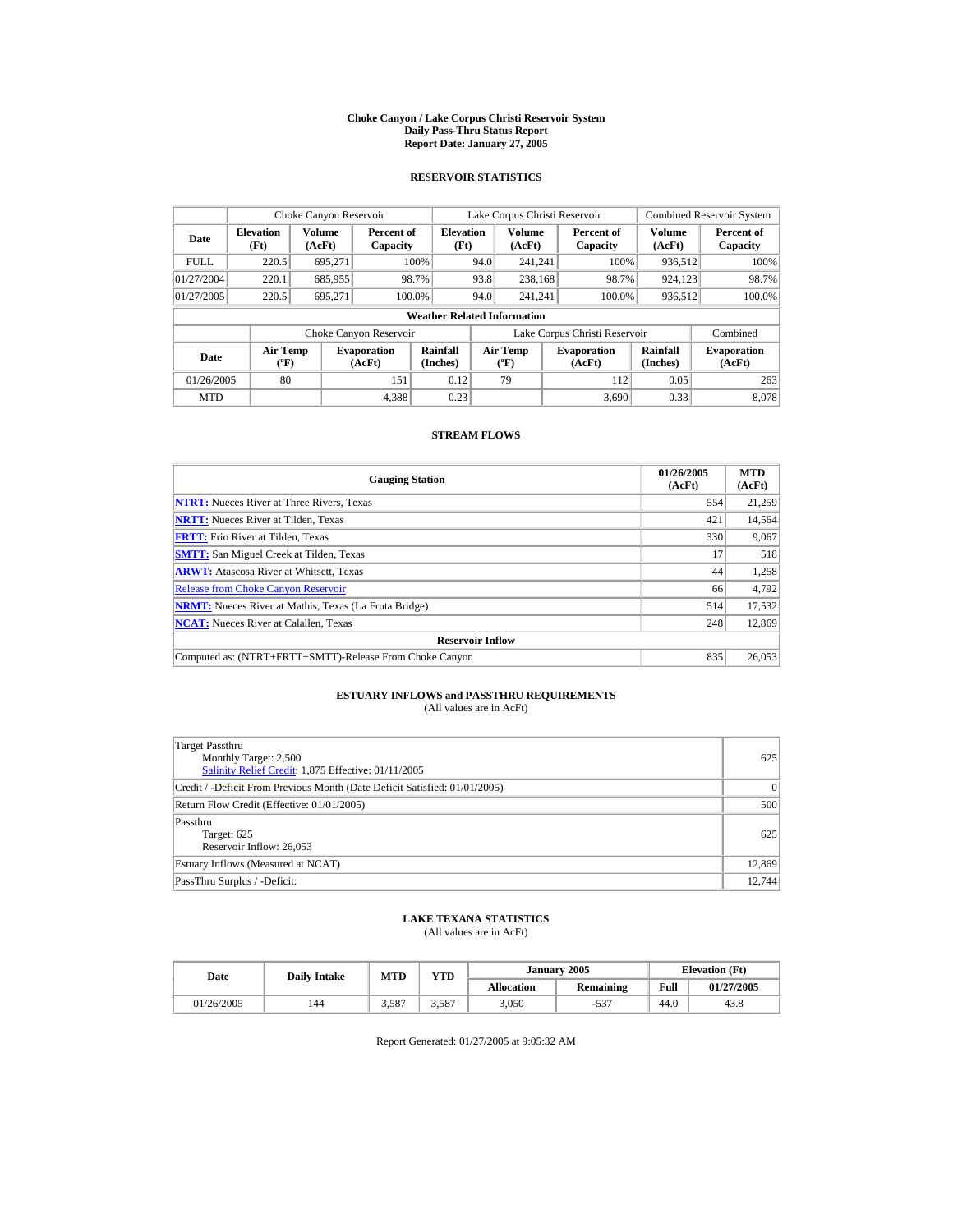#### **Choke Canyon / Lake Corpus Christi Reservoir System Daily Pass-Thru Status Report Report Date: January 28, 2005**

## **RESERVOIR STATISTICS**

| Choke Canyon Reservoir                                                              |       |                  |                             |                                    |                                          | Lake Corpus Christi Reservoir |                              |                        |                              | <b>Combined Reservoir System</b> |
|-------------------------------------------------------------------------------------|-------|------------------|-----------------------------|------------------------------------|------------------------------------------|-------------------------------|------------------------------|------------------------|------------------------------|----------------------------------|
| <b>Elevation</b><br>Date<br>(Ft)                                                    |       | Volume<br>(AcFt) | Percent of<br>Capacity      | <b>Elevation</b><br>(Ft)           |                                          | <b>Volume</b><br>(AcFt)       |                              | Percent of<br>Capacity | Volume<br>(AcFt)             | Percent of<br>Capacity           |
| <b>FULL</b>                                                                         | 220.5 | 695.271          |                             | 100%                               | 94.0                                     | 241.241                       |                              | 100%                   | 936.512                      | 100%                             |
| 01/28/2004                                                                          | 220.1 | 685,695          |                             | 98.6%                              | 93.8                                     | 237,977                       |                              | 98.6%                  | 923,672                      | 98.6%                            |
| 01/28/2005                                                                          | 220.6 | 695.271          |                             | 100.0%                             | 94.0                                     | 241.241                       |                              | 100.0%                 | 936,512                      | 100.0%                           |
|                                                                                     |       |                  |                             | <b>Weather Related Information</b> |                                          |                               |                              |                        |                              |                                  |
|                                                                                     |       |                  | Choke Canyon Reservoir      |                                    | Lake Corpus Christi Reservoir            |                               |                              |                        |                              | Combined                         |
| <b>Air Temp</b><br><b>Evaporation</b><br>Date<br>$({}^{\circ}\mathrm{F})$<br>(AcFt) |       |                  | <b>Rainfall</b><br>(Inches) |                                    | <b>Air Temp</b><br>$({}^{\circ}{\rm F})$ |                               | <b>Evaporation</b><br>(AcFt) | Rainfall<br>(Inches)   | <b>Evaporation</b><br>(AcFt) |                                  |
| 01/27/2005<br>59<br>76                                                              |       |                  |                             | 0.71                               |                                          | 70                            |                              | 179                    | 0.93                         | 255                              |
| <b>MTD</b>                                                                          |       |                  | 4.464                       | 0.94                               |                                          |                               |                              | 3.869                  | 1.26                         | 8.333                            |

## **STREAM FLOWS**

| <b>Gauging Station</b>                                       | 01/27/2005<br>(AcFt) | <b>MTD</b><br>(AcFt) |
|--------------------------------------------------------------|----------------------|----------------------|
| <b>NTRT:</b> Nueces River at Three Rivers, Texas             | 554                  | 21,813               |
| <b>NRTT:</b> Nueces River at Tilden, Texas                   | 419                  | 14,983               |
| <b>FRTT:</b> Frio River at Tilden, Texas                     | 331                  | 9.399                |
| <b>SMTT:</b> San Miguel Creek at Tilden, Texas               | 20                   | 538                  |
| <b>ARWT:</b> Atascosa River at Whitsett, Texas               | 46                   | 1,304                |
| <b>Release from Choke Canyon Reservoir</b>                   | 115                  | 4.907                |
| <b>NRMT:</b> Nueces River at Mathis, Texas (La Fruta Bridge) | 238                  | 17,770               |
| <b>NCAT:</b> Nueces River at Calallen, Texas                 | 330                  | 13,198               |
| <b>Reservoir Inflow</b>                                      |                      |                      |
| Computed as: (NTRT+FRTT+SMTT)-Release From Choke Canyon      | 790                  | 26,843               |

# **ESTUARY INFLOWS and PASSTHRU REQUIREMENTS**<br>(All values are in AcFt)

| Target Passthru<br>Monthly Target: 2,500<br>Salinity Relief Credit: 1,875 Effective: 01/11/2005 | 625       |
|-------------------------------------------------------------------------------------------------|-----------|
| Credit / -Deficit From Previous Month (Date Deficit Satisfied: 01/01/2005)                      | $\vert$ 0 |
| Return Flow Credit (Effective: 01/01/2005)                                                      | 500       |
| Passthru<br>Target: 625<br>Reservoir Inflow: 26,843                                             | 625       |
| Estuary Inflows (Measured at NCAT)                                                              | 13,198    |
| PassThru Surplus / -Deficit:                                                                    | 13,073    |

## **LAKE TEXANA STATISTICS**

(All values are in AcFt)

| Date       | <b>Daily Intake</b> | <b>VTD</b><br>MTD |                  |                   | January 2005 |      | <b>Elevation</b> (Ft) |
|------------|---------------------|-------------------|------------------|-------------------|--------------|------|-----------------------|
|            |                     |                   |                  | <b>Allocation</b> | Remaining    | Full | 01/28/2005            |
| 01/27/2005 | 144                 | 3.731             | 3731<br><u>.</u> | 3,050             | $-681$       | 44.0 | 43.8                  |

Report Generated: 01/28/2005 at 8:53:54 AM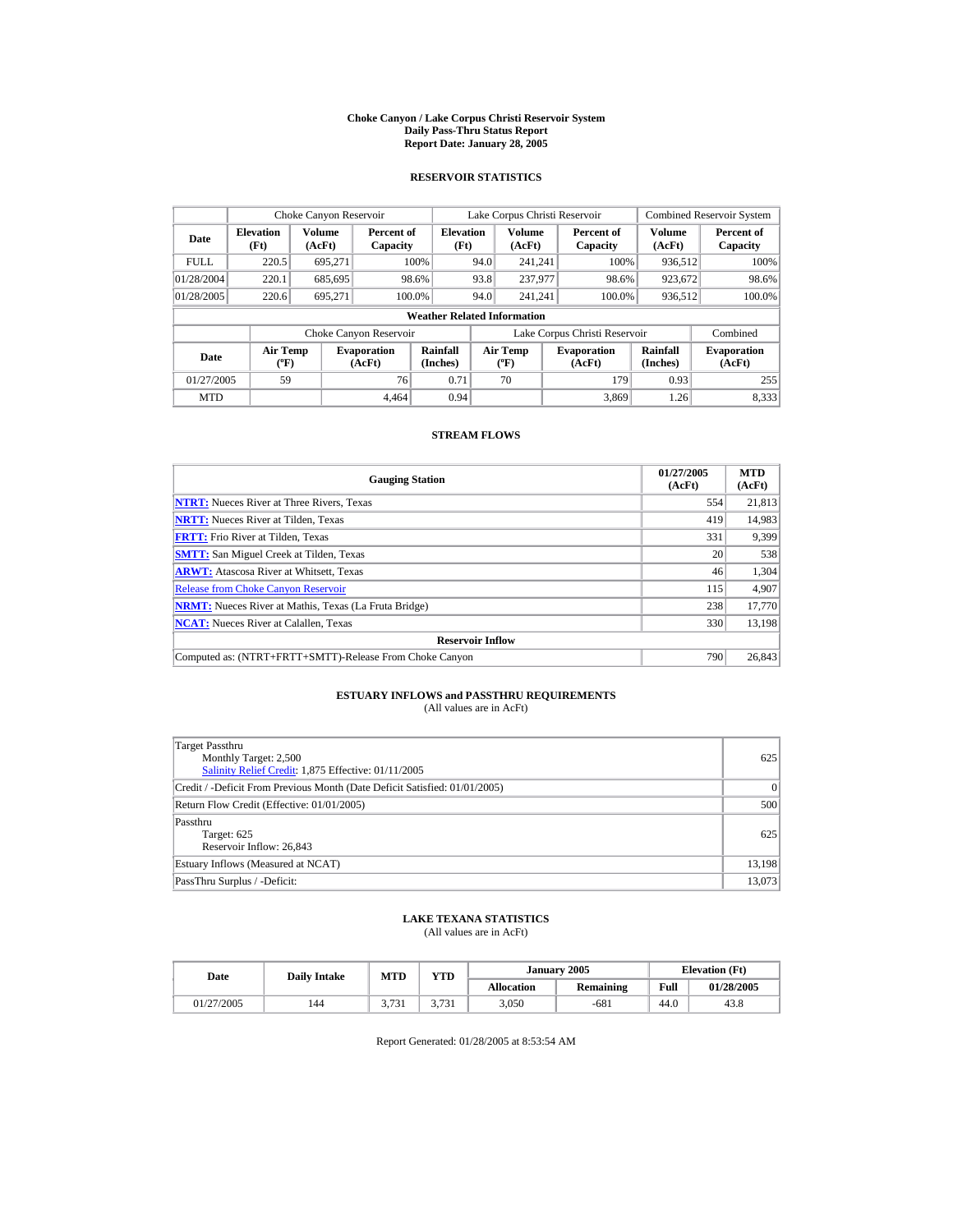#### **Choke Canyon / Lake Corpus Christi Reservoir System Daily Pass-Thru Status Report Report Date: January 29, 2005**

## **RESERVOIR STATISTICS**

|                                                                          | Choke Canyon Reservoir |                  |                        |                                    |                                         | Lake Corpus Christi Reservoir |                              |                        |                              | <b>Combined Reservoir System</b> |
|--------------------------------------------------------------------------|------------------------|------------------|------------------------|------------------------------------|-----------------------------------------|-------------------------------|------------------------------|------------------------|------------------------------|----------------------------------|
| <b>Elevation</b><br>Date<br>(Ft)                                         |                        | Volume<br>(AcFt) | Percent of<br>Capacity | <b>Elevation</b><br>(Ft)           |                                         | <b>Volume</b><br>(AcFt)       |                              | Percent of<br>Capacity | Volume<br>(AcFt)             | Percent of<br>Capacity           |
| <b>FULL</b>                                                              | 220.5                  | 695,271          |                        | 100%                               | 94.0                                    | 241.241                       |                              | 100%                   | 936,512                      | 100%                             |
| 01/29/2004                                                               | 220.1                  | 685,436          |                        | 98.6%                              | 93.8                                    | 237,977                       |                              | 98.6%                  | 923,413                      | 98.6%                            |
| 01/29/2005                                                               | 220.6                  | 695.271          | 100.0%                 |                                    | 94.0                                    | 241.241                       |                              | 100.0%                 | 936,512                      | 100.0%                           |
|                                                                          |                        |                  |                        | <b>Weather Related Information</b> |                                         |                               |                              |                        |                              |                                  |
|                                                                          |                        |                  | Choke Canyon Reservoir |                                    | Lake Corpus Christi Reservoir           |                               |                              |                        |                              | Combined                         |
| <b>Air Temp</b><br><b>Evaporation</b><br>Date<br>$(^{\circ}F)$<br>(AcFt) |                        |                  | Rainfall<br>(Inches)   |                                    | <b>Air Temp</b><br>$(^{\circ}\text{F})$ |                               | <b>Evaporation</b><br>(AcFt) | Rainfall<br>(Inches)   | <b>Evaporation</b><br>(AcFt) |                                  |
| 59<br>91<br>01/28/2005                                                   |                        |                  |                        | 0.00                               |                                         | 58                            |                              | 45                     | 0.01                         | 136                              |
| <b>MTD</b>                                                               |                        |                  | 4,555                  | 0.94                               |                                         |                               |                              | 3.914                  | 1.27                         | 8.469                            |

## **STREAM FLOWS**

| <b>Gauging Station</b>                                       | 01/28/2005<br>(AcFt) | <b>MTD</b><br>(AcFt) |
|--------------------------------------------------------------|----------------------|----------------------|
| <b>NTRT:</b> Nueces River at Three Rivers, Texas             | 719                  | 22,532               |
| <b>NRTT:</b> Nueces River at Tilden, Texas                   | 429                  | 15,412               |
| <b>FRTT:</b> Frio River at Tilden, Texas                     | 341                  | 9,740                |
| <b>SMTT:</b> San Miguel Creek at Tilden, Texas               | 36                   | 573                  |
| <b>ARWT:</b> Atascosa River at Whitsett, Texas               | 56                   | 1,360                |
| <b>Release from Choke Canyon Reservoir</b>                   | 298                  | 5,205                |
| <b>NRMT:</b> Nueces River at Mathis, Texas (La Fruta Bridge) | 649                  | 18.419               |
| <b>NCAT:</b> Nueces River at Calallen, Texas                 | 240                  | 13,438               |
| <b>Reservoir Inflow</b>                                      |                      |                      |
| Computed as: (NTRT+FRTT+SMTT)-Release From Choke Canyon      | 798                  | 27.641               |

# **ESTUARY INFLOWS and PASSTHRU REQUIREMENTS**<br>(All values are in AcFt)

| <b>Target Passthru</b><br>Monthly Target: 2,500<br>Salinity Relief Credit: 1,875 Effective: 01/11/2005 | 625       |
|--------------------------------------------------------------------------------------------------------|-----------|
| Credit / -Deficit From Previous Month (Date Deficit Satisfied: 01/01/2005)                             | $\vert$ 0 |
| Return Flow Credit (Effective: 01/01/2005)                                                             | 500       |
| Passthru<br>Target: 625<br>Reservoir Inflow: 27,641                                                    | 625       |
| Estuary Inflows (Measured at NCAT)                                                                     | 13,438    |
| PassThru Surplus / -Deficit:                                                                           | 13,313    |

## **LAKE TEXANA STATISTICS**

(All values are in AcFt)

| Date       | <b>Daily Intake</b> | MTD   | VTD   |                   | January 2005 |      | <b>Elevation</b> (Ft) |
|------------|---------------------|-------|-------|-------------------|--------------|------|-----------------------|
|            |                     |       |       | <b>Allocation</b> | Remaining    | Full | 01/29/2005            |
| 01/28/2005 | 143                 | 3.874 | 3.874 | 3,050             | $-824$       | 44.0 | 43.9                  |

Report Generated: 01/29/2005 at 9:59:48 AM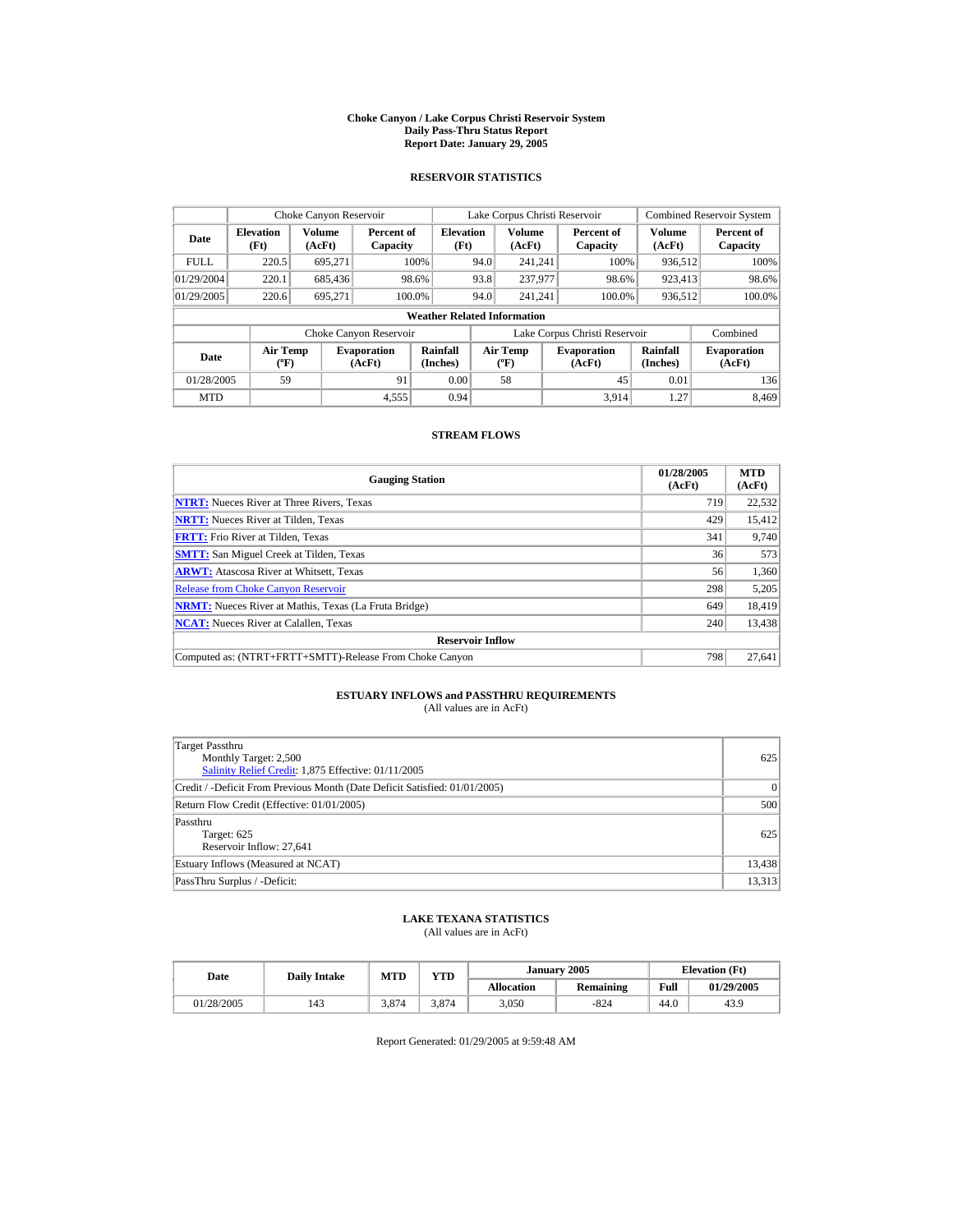#### **Choke Canyon / Lake Corpus Christi Reservoir System Daily Pass-Thru Status Report Report Date: January 30, 2005**

## **RESERVOIR STATISTICS**

|                                                                               | Choke Canyon Reservoir |                  |                        |                                    |                                                  | Lake Corpus Christi Reservoir |                              |                        |                              | <b>Combined Reservoir System</b> |
|-------------------------------------------------------------------------------|------------------------|------------------|------------------------|------------------------------------|--------------------------------------------------|-------------------------------|------------------------------|------------------------|------------------------------|----------------------------------|
| <b>Elevation</b><br>Date<br>(Ft)                                              |                        | Volume<br>(AcFt) | Percent of<br>Capacity | <b>Elevation</b><br>(Ft)           |                                                  | <b>Volume</b><br>(AcFt)       |                              | Percent of<br>Capacity | Volume<br>(AcFt)             | Percent of<br>Capacity           |
| <b>FULL</b>                                                                   | 220.5                  | 695.271          |                        | 100%                               | 94.0                                             | 241.241                       |                              | 100%                   | 936.512                      | 100%                             |
| 01/30/2004                                                                    | 220.1                  | 685.955          |                        | 98.7%                              | 93.9                                             | 238,935                       |                              | 99.0%                  | 924,890                      | 98.8%                            |
| 01/30/2005                                                                    | 220.6                  | 695.271          | 100.0%                 |                                    | 94.0                                             | 241.241                       |                              | 100.0%                 | 936,512                      | 100.0%                           |
|                                                                               |                        |                  |                        | <b>Weather Related Information</b> |                                                  |                               |                              |                        |                              |                                  |
|                                                                               |                        |                  | Choke Canyon Reservoir |                                    | Lake Corpus Christi Reservoir                    |                               |                              |                        |                              | Combined                         |
| <b>Air Temp</b><br><b>Evaporation</b><br>Date<br>$({}^o\mathrm{F})$<br>(AcFt) |                        |                  | Rainfall<br>(Inches)   |                                    | <b>Air Temp</b><br>$({}^{\mathrm{o}}\mathrm{F})$ |                               | <b>Evaporation</b><br>(AcFt) | Rainfall<br>(Inches)   | <b>Evaporation</b><br>(AcFt) |                                  |
| 01/29/2005<br>58<br>30                                                        |                        |                  | 0.00                   |                                    | 56                                               |                               | 11                           | 0.00                   | 41                           |                                  |
| <b>MTD</b>                                                                    |                        |                  | 4,585                  | 0.94                               |                                                  |                               |                              | 3.925                  | 1.27                         | 8.510                            |

## **STREAM FLOWS**

| <b>Gauging Station</b>                                       | 01/29/2005<br>(AcFt) | <b>MTD</b><br>(AcFt) |
|--------------------------------------------------------------|----------------------|----------------------|
| <b>NTRT:</b> Nueces River at Three Rivers, Texas             | 893                  | 23,425               |
| <b>NRTT:</b> Nueces River at Tilden, Texas                   | 429                  | 15,840               |
| <b>FRTT:</b> Frio River at Tilden, Texas                     | 349                  | 10,090               |
| <b>SMTT:</b> San Miguel Creek at Tilden, Texas               | 24                   | 597                  |
| <b>ARWT:</b> Atascosa River at Whitsett, Texas               | 149                  | 1,509                |
| <b>Release from Choke Canyon Reservoir</b>                   | 399                  | 5,604                |
| <b>NRMT:</b> Nueces River at Mathis, Texas (La Fruta Bridge) | 1.318                | 19,737               |
| <b>NCAT:</b> Nueces River at Calallen, Texas                 | 552                  | 13,990               |
| <b>Reservoir Inflow</b>                                      |                      |                      |
| Computed as: (NTRT+FRTT+SMTT)-Release From Choke Canyon      | 867                  | 28,508               |

# **ESTUARY INFLOWS and PASSTHRU REQUIREMENTS**<br>(All values are in AcFt)

| Target Passthru<br>Monthly Target: 2,500<br>Salinity Relief Credit: 1,875 Effective: 01/11/2005 | 625      |
|-------------------------------------------------------------------------------------------------|----------|
| Credit / -Deficit From Previous Month (Date Deficit Satisfied: 01/01/2005)                      | $\Omega$ |
| Return Flow Credit (Effective: 01/01/2005)                                                      | 500      |
| Passthru<br>Target: 625<br>Reservoir Inflow: 28,508                                             | 625      |
| Estuary Inflows (Measured at NCAT)                                                              | 13,990   |
| PassThru Surplus / -Deficit:                                                                    | 13,865   |

## **LAKE TEXANA STATISTICS**

(All values are in AcFt)

| Date       | MTD<br><b>Daily Intake</b> |       | <b>YTD</b> |                   | January 2005 | <b>Elevation</b> (Ft) |            |
|------------|----------------------------|-------|------------|-------------------|--------------|-----------------------|------------|
|            |                            |       |            | <b>Allocation</b> | Remaining    | Full                  | 01/30/2005 |
| 01/29/2005 | 143                        | 4.018 | 4.018      | 3,050             | -968         | 44.0                  | 43.9       |

Report Generated: 01/31/2005 at 9:22:16 AM